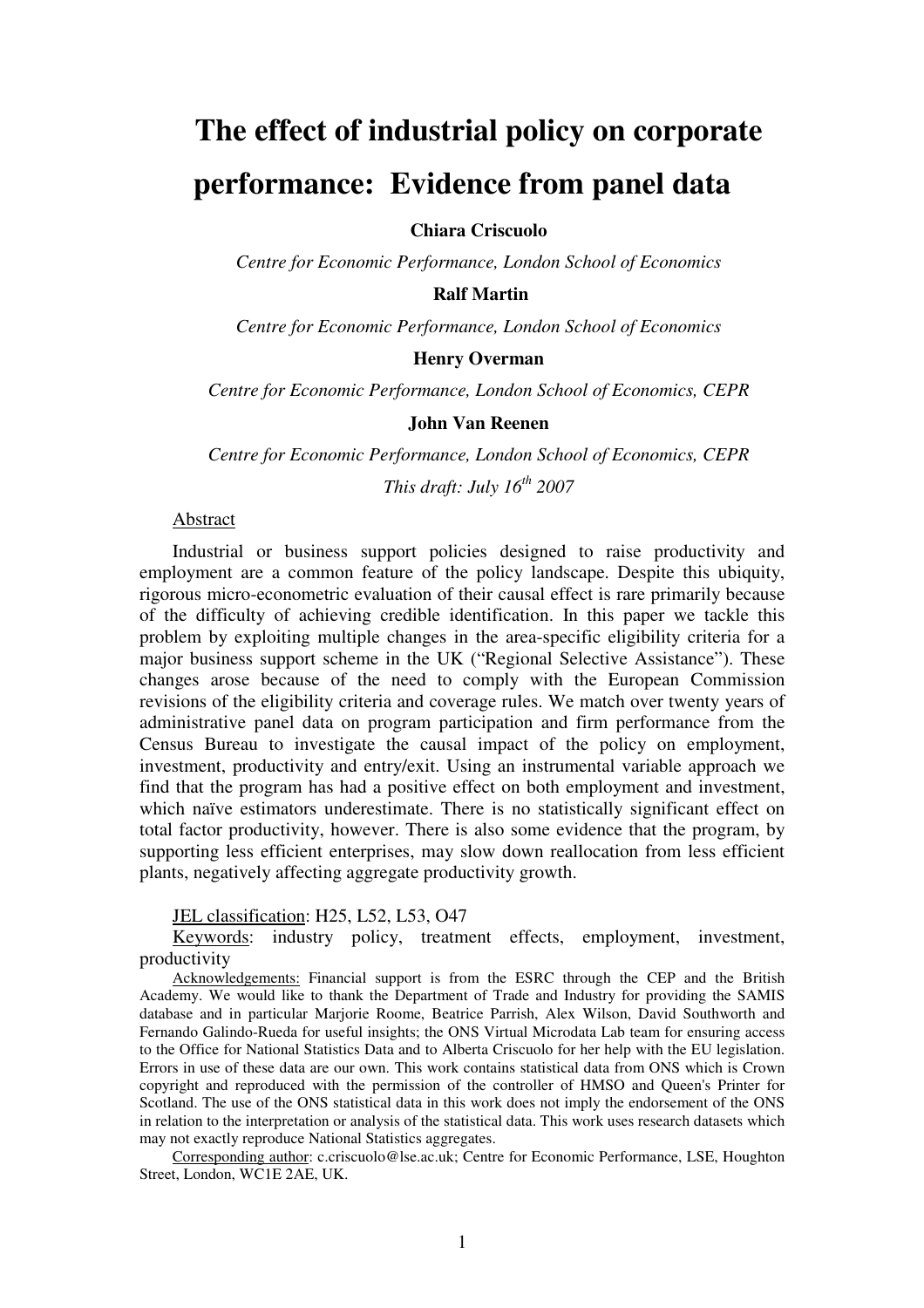## I. INTRODUCTION

 $\overline{a}$ 

Business support policies are ubiquitous. Most governments have industrial policies that claim to foster productivity and employment, particularly in disadvantaged areas. Despite the ubiquity of such schemes, rigorous microeconometric evaluation of their causal effect is rare (e.g. Griliches et al, 2000). This is somewhat surprising as the sums allocated are not trivial, $<sup>1</sup>$  while the methods to</sup> analyse their "treatment effects" have advanced significantly in the last ten years or so. Labor economists have used these techniques most intensively, for evaluating a variety of government programs (see, for example, the survey by Heckman, LaLonde and Smith, 1999).

The basic concern these techniques try to address it that government programmes might simply finance activities the recipients – individuals or households in the labour literature and businesses in our case – would have undertaken anyways in absence of the programme. If this is the case, large amounts of taxpayer dollars could simply be wasted, even before we take into account the deadweight costs of taxation and other distortions induced by the program's design.

To address this concern requires the construction of a counter-factual: what would have happened in the absence of the support programme? Comparison to nontreated firms is one possibility but, of course, the problem is that in the absence of experimental data, those who participate in such programs are not random firms but are heavily selected, and thus participation is endogenous. Matching is one strategy used to deal with this problem, but it relies on the strong assumption of conditional independence which is unlikely to hold unless we have access to an unusually rich set of covariates to control for all the unobservables. Another solution, and the one we adopt in this paper, is to look for instrumental variables correlated with the likelihood of treatment, but not with individual firm performance.

One factor holding back the industrial policy evaluation literature has been the absence of obvious instruments. In this paper we are able to solve this problem by exploiting a useful quasi-experiment that induced exogenous changes in the eligibility

<sup>&</sup>lt;sup>1</sup> For example, in 2005 countries in the EU-25 spent, on average 0.59% of GDP on state aid to industries. See http://ec.europa.eu/comm/competition/state\_aid/studies\_reports/key\_indicators.xls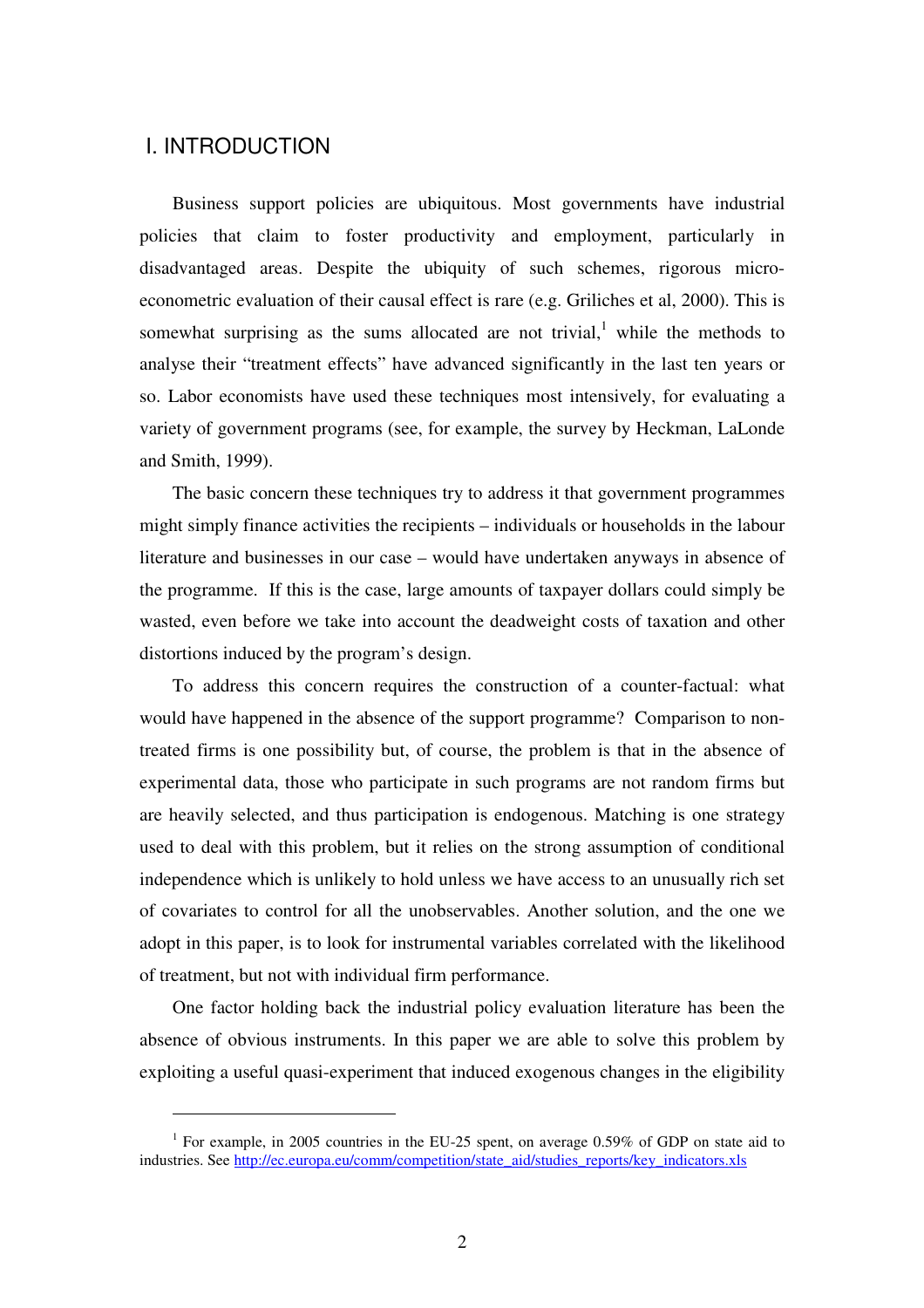criteria governing the receipt of Regional Selective Assistance (RSA) in the UK. RSA is an investment subsidy program, administered by the Department for Trade and Industry (DTI) that gives grants to firms for investment in selected (economically disadvantaged) areas of Britain.<sup>2</sup> Grants totalling £110.6m (about \$220m) were disbursed in the UK in 1998-1999 alone (DTI, 2001). Crucially for our identification strategy, new European Union guidelines caused a change in the areas eligible to receive these grants in 1993 and in 2000. We exploit the change in these "maps of assistance" to generate instrumental variables for the receipt of investment grants. This enables us (under certain assumptions discussed in detail below) to estimate the causal effect of the program on employment, investment, productivity, exit, entry and other factors.

Our data set is constructed by linking observations from three very rich administrative data sources. First, from the DTI, we have data on the population of all firms who applied to the RSA program since 1972 and the amount of assistance they received if they were successful. Second, from the Annual Business Inquiry (ABI) we have panel data on the population of all UK manufacturing plants. Finally, from the Interdepartmental Business Register (IDBR) we have location, entry and exit of all manufacturing plants in the UK. Further details are provided below.

Our substantive conclusion is that there is a large and significant "average effect of treatment on the treated" for employment, investment and the probability of exit. These effects are seriously underestimated if endogeneity is ignored, as the participants in the scheme appear to be weaker firms who would otherwise perform badly given their observable and unobservable characteristics. There appear to be no additional effects on productivity after controlling for the investment effects. We do find evidence, however, that the proportion of employment in entrants as a whole falls in an affected area, raising the possibility of negative aggregate productivity effects from lower reallocation through protection of inefficient incumbents.

The paper is structured as follows: the next section describes the policy in more detail and outlines how eligibility changes over time. Section III describes the econometric modelling strategy. In Section IV we describe the data we use and the characteristics of treated and non-treated firms in our sample. In Section V we report our results and a number of robustness checks. Finally we provide some conclusions

 $\overline{a}$ 

 $2^2$  The DTI is now the Department for Business, Enterprise and Regulatory Reform.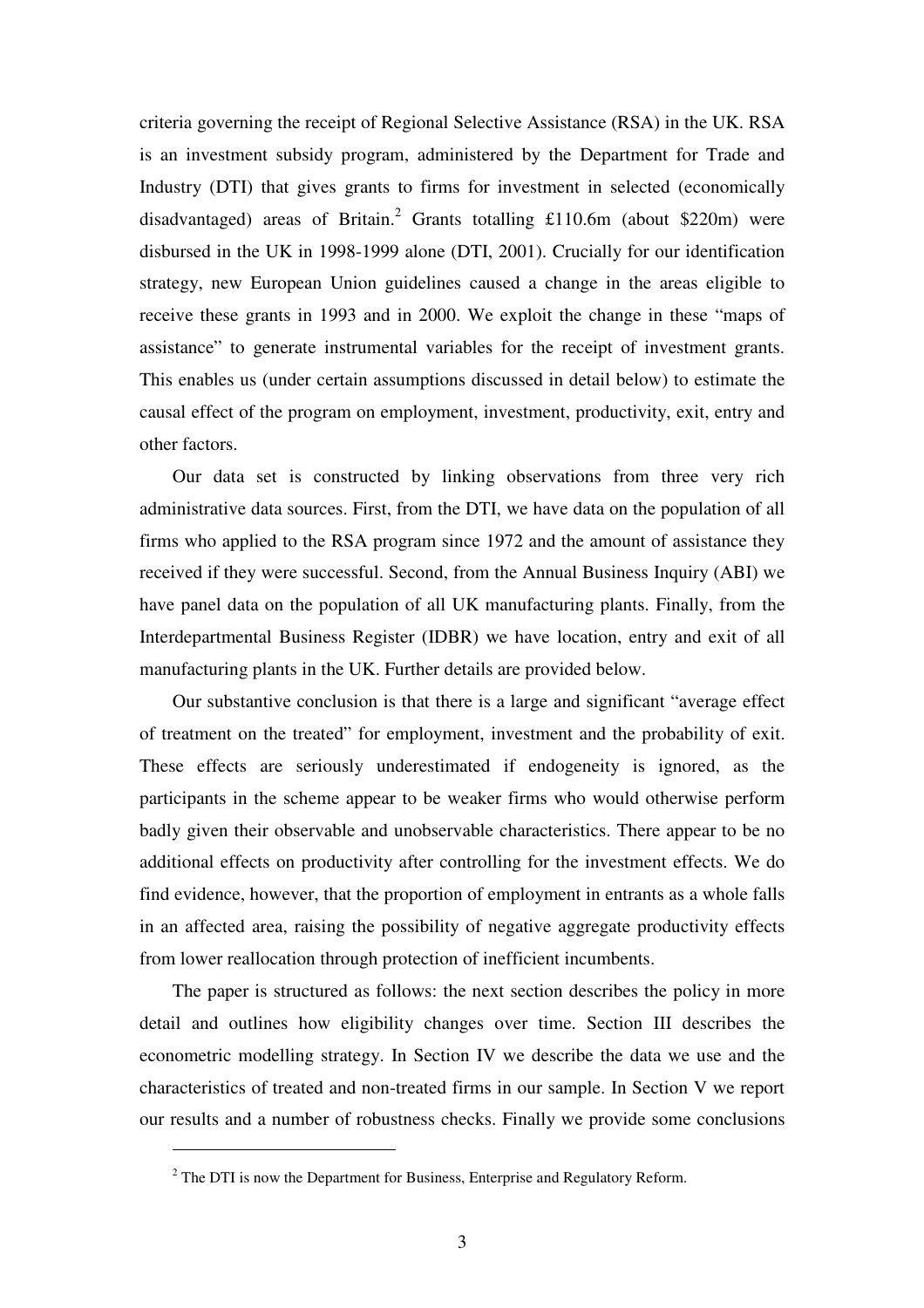and a discussion on how we intend to forward the research. In Appendices we report more details on the data matching procedure and issues involved; the description of the variables used and we discuss some of the existing literature on evaluations of RSA and similar policies.

## II. INSTITUTIONAL FRAMEWORK: DESCRIPTION OF THE REGIONAL SELECTIVE ASSISTANCE POLICY

## **IIA. Overview**

 $\overline{a}$ 

During the period of our study, (1988-2003) Regional Selective Assistance (RSA) was the main regional business support scheme in the UK.<sup>3</sup> From the early 1970s it provided discretionary grants to companies in Assisted Areas. These are disadvantaged regions typically characterised by relatively high levels of unemployment and deprivation. It was designed to "create and safeguard employment". Emphasis was given to internationally mobile investments, new products and processes and the manufacturing sector. Assistance could be provided to establish a new business; to expand, modernise or rationalise an existing business; to set up research and development facilities or enable businesses to take the next step from development to production.

Because RSA has the potential to distort competition and trade between European countries it must comply with European Union legislation concerning state aid. In general, this type of assistance is prohibited by European law except in certain cases. In particular, Article 87 of the Treaty of Amsterdam allows for some state aid in support of the European Union's regional development policies. The guidelines designate very deprived "Tier 1 Areas" (previously called "Development Areas") in which higher rates of grant can be offered and slightly less deprived "Tier 2 Areas" (previously called "Intermediate Areas").<sup>4</sup> There is an upper threshold of support that

<sup>&</sup>lt;sup>3</sup> We discuss our choice of study period below. According to Harris and Robinson (2004), in 1998-9 RSA represented 19% of the UK's industrial policy spending. In April 2004, the RSA scheme was replaced by the Selective Finance for Investment (SFI) scheme. Productivity became an official objective in April 2004, when RSA was replaced by SFI which explicitly requires that projects yield productivity improvements. We discuss the difference between the two schemes below.

<sup>&</sup>lt;sup>4</sup> Article 87(3) of the Treaty of Amsterdam defines conditions where State aid may be compatible with EU laws. Article 87(3) (a) allows for "aid to promote the economic development of areas where the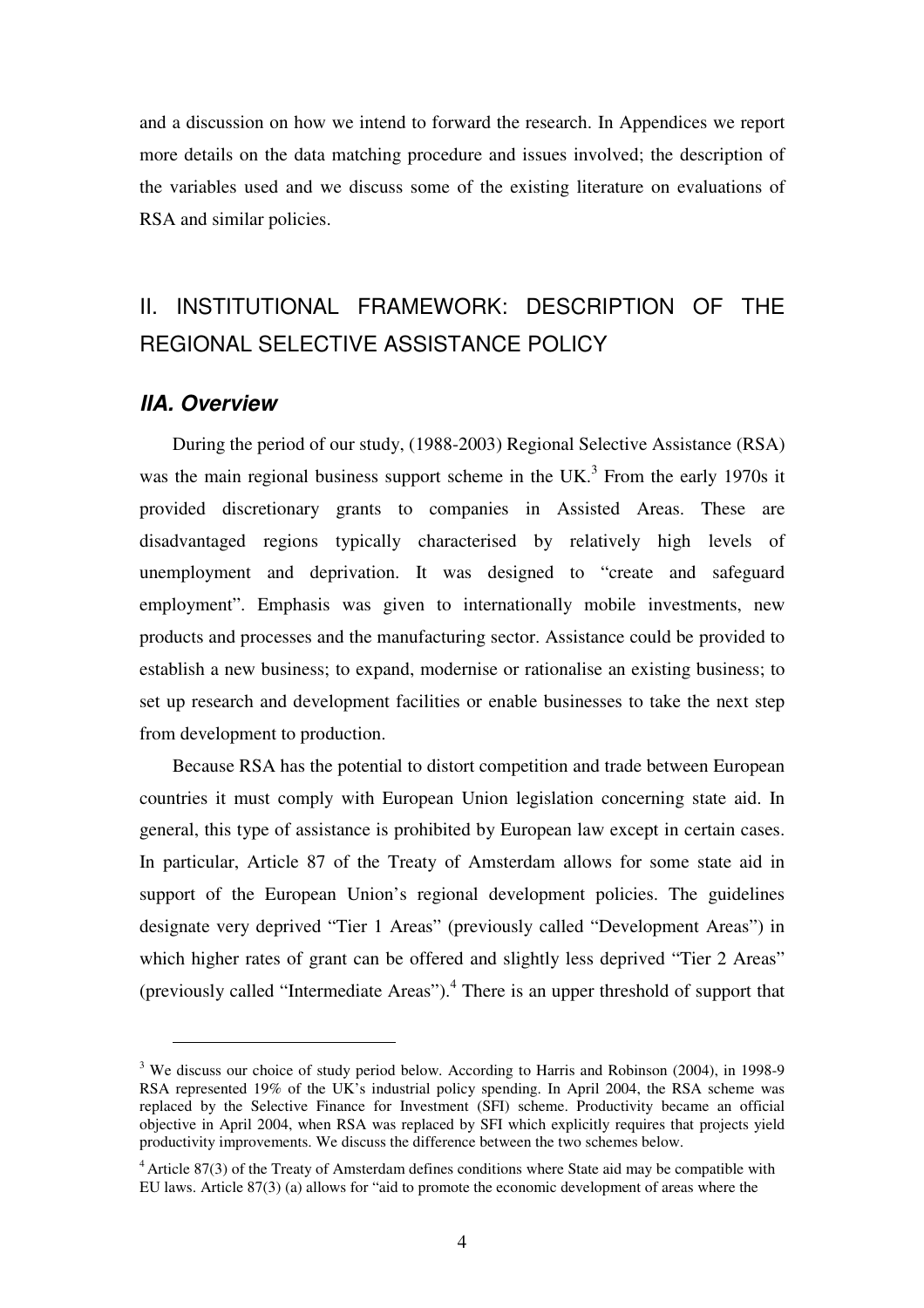is allowed, referred to as Net Grant Equivalent (NGE),<sup>5</sup> which essentially sets a maximum proportion of the firm's investment that can be subsidised by the member state government.

Since the main formulae which determine eligibility are decided at the European level at fixed seven yearly intervals and not at the UK level, this mitigates concern of endogeneity of policy decisions. And although the UK finance ministry has latitude to decide the overall amount of the annual budget for RSA they are not able to change the rules over which areas are eligible to receive some RSA. Thus, area-level eligibility is the key form of identification in our paper.

## **IIB. Changes in eligibility over time**

 $\overline{a}$ 

The map of the areas eligible for RSA changed twice during our study period: first in 1993 and then again in 2000. There were also changes in 1986 before our sample period begins and in 2006, after our sample period ends. These changes happen every seven years in conjunction with the periodic revision of the Structural Funds, the European Union's main policy for supporting economic development in less prosperous regions.

The map of the eligible areas is proposed by the UK but needs to be approved by the EU in accordance with the EU regional guidelines and in respect of Article 87 of the Amsterdam Treaty. The main criteria are (i) that only areas with underemployment and a low standard of living are eligible (ii) any map or change in the map must satisfy the threshold imposed by the EU defining the proportion of UK population that may be covered by Assisted Areas Status.

The eligibility criteria are outlined in the regional guidelines which are published two years before the implementation of the map (in our case 1991 and 1998). The UK government will then gather quantitative information on indicators of employment

standard of living is abnormally low or where there is serious underemployment" [Tier1/Development Areas] and Article 87(3) (c) allows for: "aid to facilitate the development of economic activities or of certain economic areas, where such aid does not adversely affect trading conditions to an extent contrary to the common interest." [Tier 2 or intermediate Areas] Additional restrictions apply to sectors with over-capacity: motor vehicles, synthetic fibres and yarns, iron and steel, coal, fishery and agricultural products.

 $<sup>5</sup>$ The Net Grant Equivalent (NGE) of aid is the benefit accruing to the recipient from the grant after</sup> payment of taxes on company profits. RSA grants must be entered in the accounts as income and are made subject to tax. Details for calculations of NGEs are available in OJ C74/19 10.03.1998.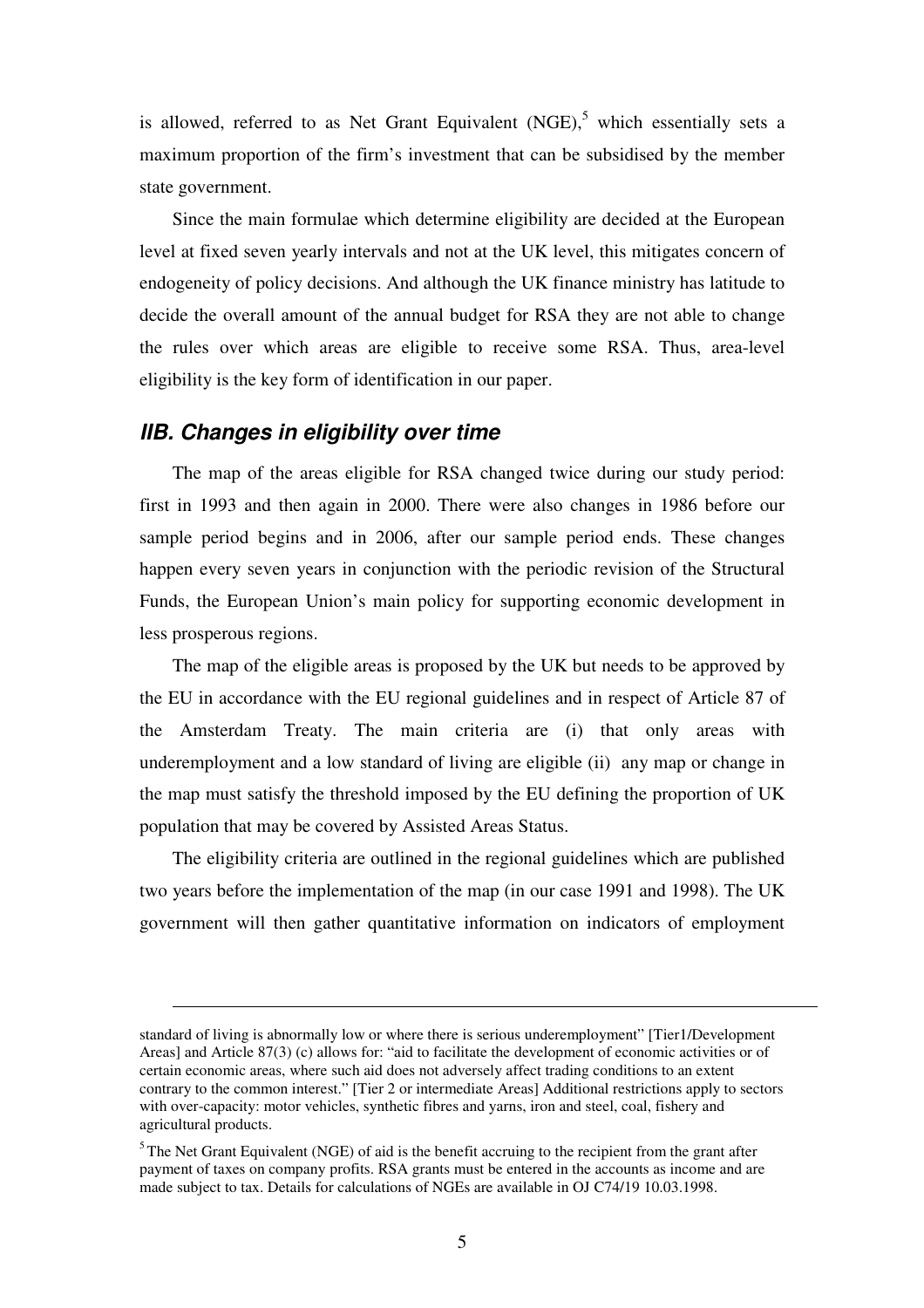level and deprivation at the relevant regional level based on the previous three years data where possible and will propose a new map.

Figures 1 through 4 show that eligibility changes in the maps for all areas in the UK.

Below we discuss each of the changes in turn.

#### (*a) The 1993 change*

The assisted area map for RSA was redrawn in 1993 on the basis of the new 1991 guidelines using "Travel to Work Areas" as the underlying spatial units.<sup>6</sup> The selection of Assisted Areas was based on several factors using a quantitative formula. The first set of factors used indicators of bad labor market conditions, such as persistently high unemployment, the proportion of long-term unemployed, participation rates and the likely future demand for jobs (based on growth/decline in local industries, demographic changes and expected major firm closures). The second set related to geographic features such as distance from major markets, low population density and urban problems.

The Assisted Areas fell into two categories: (a) Development Areas where aid could be granted up to a maximum of 30% NGE (Net Grant Equivalent - see above) and (b) Intermediate Areas where aid was limited to 20% NGE. The new 1993 maps implied a net reduction in the number of assisted areas with Development Areas covering 17%, and Intermediate Areas covering 19%, of the total UK population.

#### *(b) The change in 2000*

 $\overline{a}$ 

The EU Commission introduced new guidelines for State Aid in 1998 and the UK responded to that with the introduction of a new Assisted Area map in 2000. The maximum investment subsidy allowed for in these areas is 35% NGE for the most deprived (Tier 1) Areas.<sup>7</sup> These areas are the four eligible for funding under Objective 1 of the EU Structural Funds: Cornwall & the Isles of Scilly, Merseyside, South Yorkshire and West Wales & the Valleys.

<sup>&</sup>lt;sup>6</sup> Travels to Work Areas are defined by the UK Census Bureau (Office for National Statistics). The fundamental criterion is that, of the resident economically active population, at least 75% actually work in the area, and also, that of everyone working in the area; at least 75% actually live in the area. Thus, in terms of definition, they are similar to the US Metropolitan Statistical Areas.

 $<sup>7</sup>$  Special status and a higher allowance are awarded to Northern Ireland, which is not included in our</sup> analysis.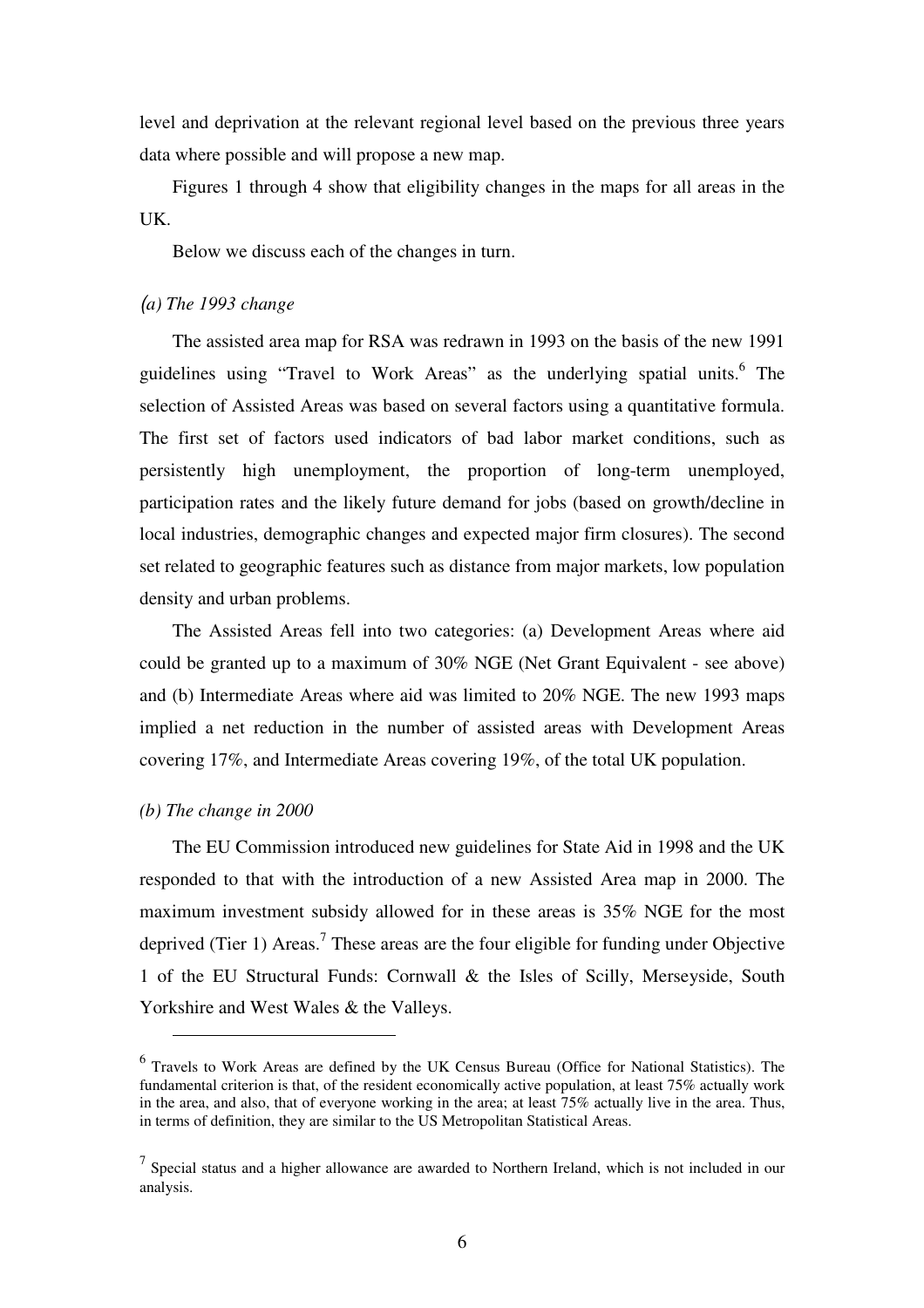The Tier 2 areas are more scattered. These 65 zones are constructed on the basis of groups of electoral wards.<sup>8</sup> Each grouping must have a population of at least 100,000 and the wards were selected according to four statistical indicators. Although the precise indicators differed from 1993, the main criteria were still labour market performance and the share of manufacturing.<sup>9</sup>

Within Tier 2 Areas the map identified four sub-tier areas eligible for different level of maximum NGE. The level of aid intensities proposed for these areas vary according to the seriousness and intensity of the problems in each region relative to the Community context, in particular as regards neighbouring EU countries.

For the most disadvantaged sub-tier areas, that were geographically distant and sparsely populated, a maximum subsidy rate of  $30\%$  NGE was allowed<sup>10</sup>. The maximum NGE level for relatively less deprived areas was  $10\%$ .<sup>11</sup> However, if those (less deprived) areas are adjoining to Tier 1 areas they have a 20% ceiling. The rest of the eligible areas aid ceilings are either an NGE of 20% or 15% (with the decision as to which applies made by referring to current conditions as well as the NGE in the 1993 map)

Finally, note that in assisted areas, a higher rate may be paid to small and medium-sized enterprises.<sup>12</sup> We plan to exploit this size difference in future work.

## **IIC. Formal criteria for receipt of RSA**

 $\overline{a}$ 

During our study period (1988-2003), RSA traditionally targeted manufacturing sectors, although support was also available for services sector firms that served national or foreign markets (i.e. not just the local market). The grants were

<sup>&</sup>lt;sup>8</sup> The data used for the zone boundaries come from the 1991 Census of Population. A detailed list of the assisted areas by local authority within regions and the NGEs to which they are eligible is available from the authors upon request.

<sup>&</sup>lt;sup>9</sup> The indicators used are residential employment and unemployment rates; workforce unemployment rates and manufacturing share of employment. The first two are used as indicators for potential labour market exclusion; the third as indication of low availability of any jobs and the last as indication of vulnerability to a continued contraction in manufacturing employment.

 $10$  These areas have a population density of less than 12.5 inhabitants per square kilometre and are mainly the Highlands in Scotland (1.2% of assisted areas population were in these areas).

 $11$  These are areas with a higher GDP per capita and lower unemployment rate than the Community average (covering 4.2% of assisted areas population).

 $12$  The additional support for smaller enterprises consists of fifteen percentage points gross in Tier 1 areas, and ten percentage points gross in Tier 2 areas.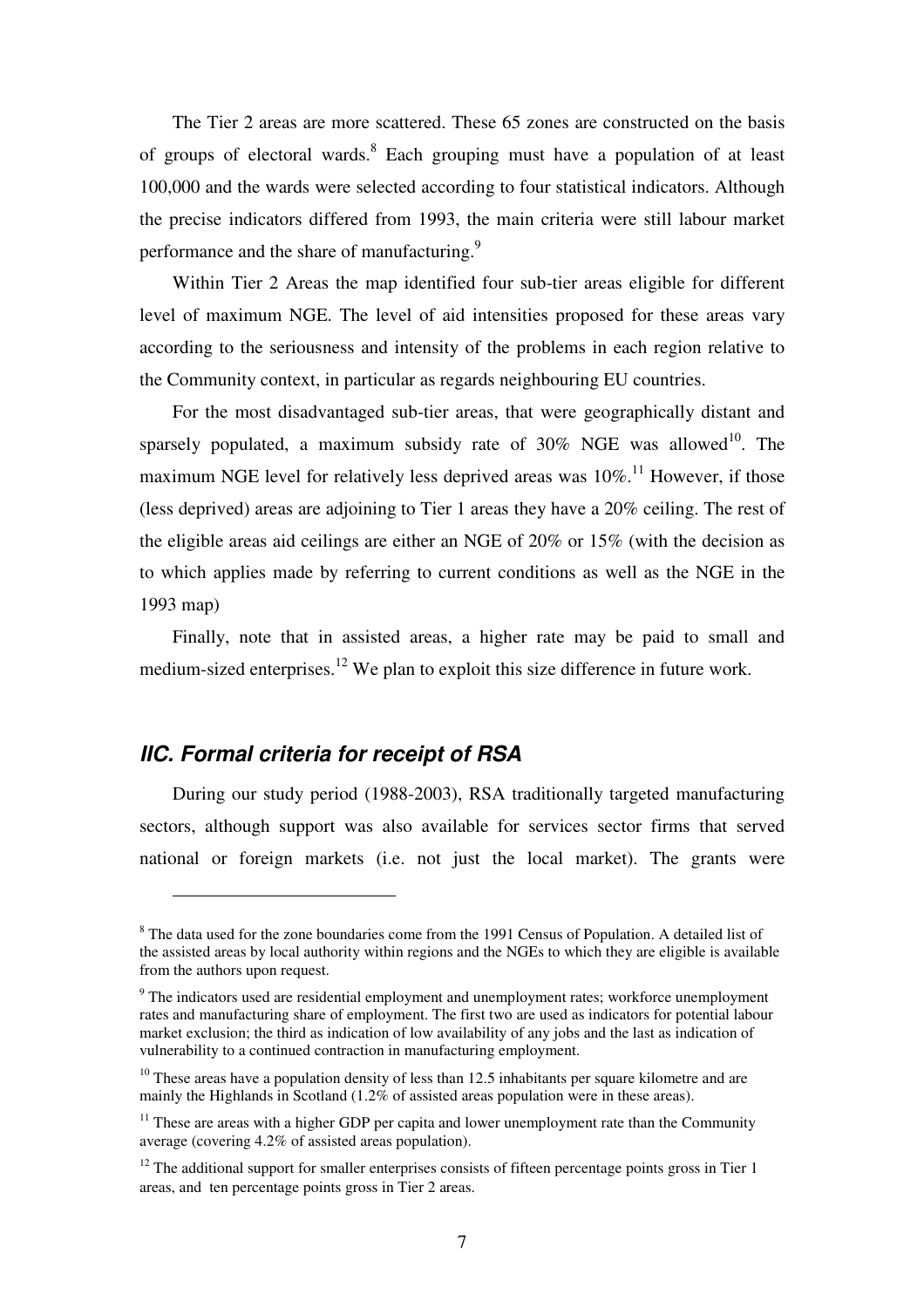discretionary and firms could only apply if the supported project satisfied the following criteria. (a) **Location**: The project had to be undertaken within one of the Assisted Areas. (b) **Investment:** The project had to involve capital expenditure on property, plant or machinery; (c) **Jobs:** The project should normally have been expected to lead to the creation of new employment or directly protect some or all of the jobs of existing workers which, without the project, would otherwise have been lost; (d) **Viability:** The project should have had good prospects of viability and should have been expected to help the business become more competitive; (e) **Need:** The applicant had to demonstrate that assistance was necessary to enable the project to proceed as envisaged in terms of nature, scale, timing or location;<sup>13</sup> (f) **Prior Commitments:** As RSA could only be offered where it would make the difference between the project going ahead and not proceeding, there should have been no prior commitment to the project, i.e. the DTI must have completed its appraisal of the project and issued a formal offer of assistance before the applicant entered into a commitment to proceed with the project; (g) **Other Funding:** The greater part of the funding for the project should have been expected to be met by the applicant or come from other sources in the private sector. $14$ 

Location, which also forms the basis for our instrumental variables, is objective, clearly defined and enforceable.

The process for application was as follows. Firms needed to fill in an application form, in which they needed to prove additionality, to provide business plans, accounts and reasons for wanting the grant. They then submitted this to the local DTI regional agency. The lag between the day the application was submitted and the decision depended on the amount that the firm was applying for. During the period analysed, the lag was normally between 35 and 60 days, and 100 days or more for grants above £2 million (about \$4 million). The lag also depended on the time needed to appraise the application to ensure that all of the criteria were met and on negotiations between

 $\overline{a}$ 

<sup>&</sup>lt;sup>13</sup> This may be to meet a funding gap, to reduce the risks associated with the project, or to influence the choice of location of a mobile project. It might also be to obtain parent company approval by meeting established investment criteria; or for some other acceptable reason – each case is considered on its own merits.

<sup>&</sup>lt;sup>14</sup> These may include bank borrowings, hire purchase or lease finance, equity and loan finance from existing or new shareholders and loans from other organisations or institutions. Additional public sector assistance may however, be available towards the project. Any additional assistance must be cumulated with the RSA support and must not breach the European Union State Aid limits.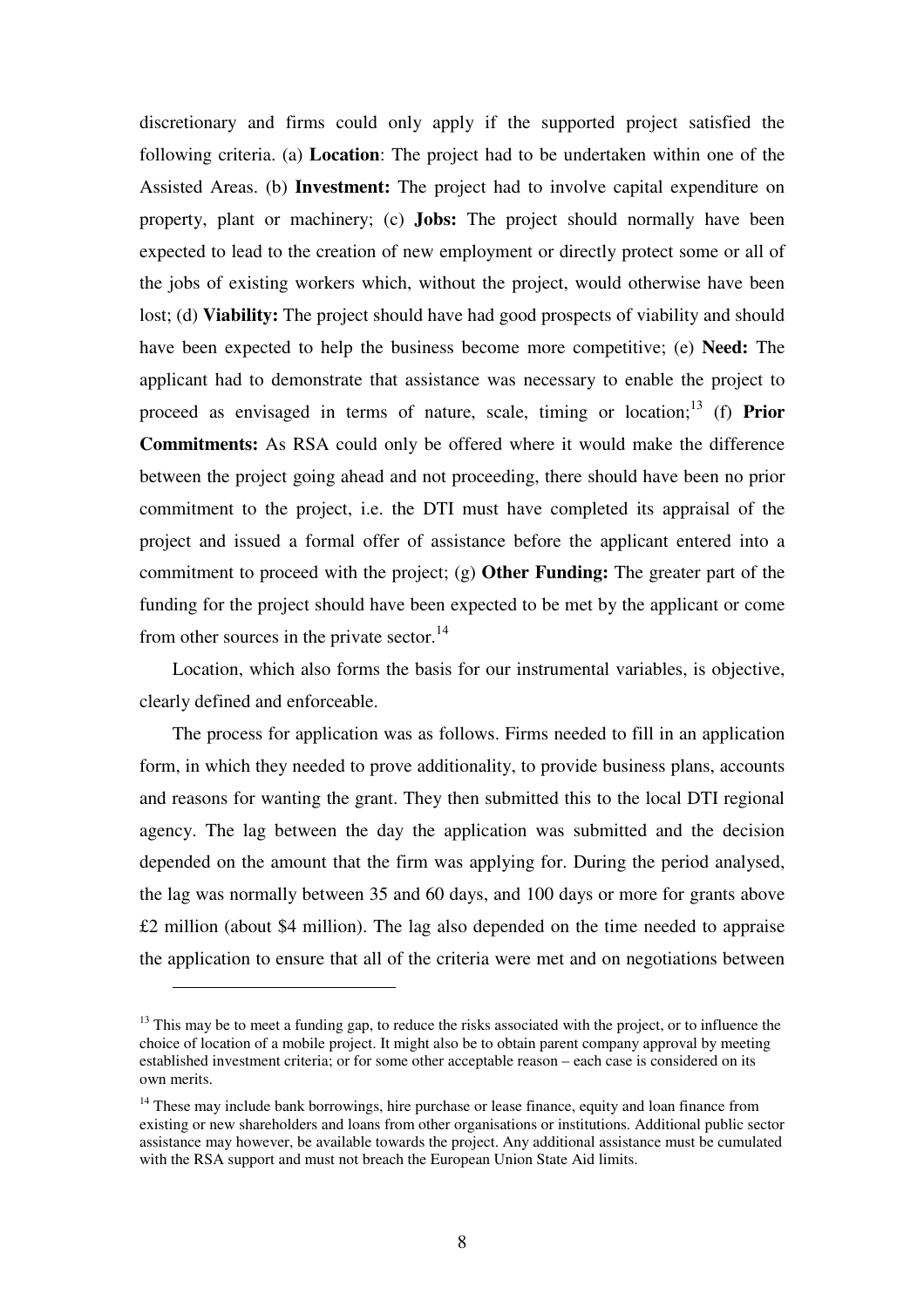the government agency and the firm on the terms of assistance. If the application was accepted, the firm was paid the minimum necessary to get the project going. Additional payments started only after the jobs were created/safeguarded and the capital expenditure defrayed and were based on agreed fixed capital expenditure and job targets. The payments were given in installments – between two and seven and in the vast majority of cases these were spread across more than one financial year. The government agency monitored the project with visits (normally one per year, but more frequently for risky projects).

## III. ECONOMETRIC MODELLING STRATEGY

We next consider the econometric modeling strategy, starting with our basic approach and then considering extensions.

## **IIIA. Basic Approach**

Consider the outcome equation:

$$
y_{it} = \alpha D_{it} + \beta X_{it} + u_{it} \tag{1}
$$

where  $y_i$  is the outcome of interest for plant ("local unit") *i* at time *t*. Note that a plant is uniquely located in an area, *r*, and in a firm ("reporting unit"), *j*. We suppress the sub-scripts on area and firm for notational simplicity unless needed.  $D_i$  is the participation indicator which we will initially assume to be binary (see below for an extension to the continuous treatment intensity setting). Thus  $D_i = 1$  if a plant receives RSA in year *t* and zero otherwise. Initially we assume a homogeneous treatment effect,  $\alpha$ , but we relax this assumption below.  $X_i$  are other covariates used as controls such as age, industry, area, whether the plant belongs to a larger firm (and if so whether this firm is domestic or foreign). Outcomes can include employment; investment, productivity, and the precise set of  $X_i$  will depend on the outcome of interest. The  $u_{it}$  is an error term whose properties we discuss below.

Estimation of equation (1) by OLS will be fraught with difficulties because  $D_i$  is likely to be correlated with  $u_{it}$ . For example, a firm might apply for RSA when they are already shedding jobs. As one objective of the scheme is to safeguard existing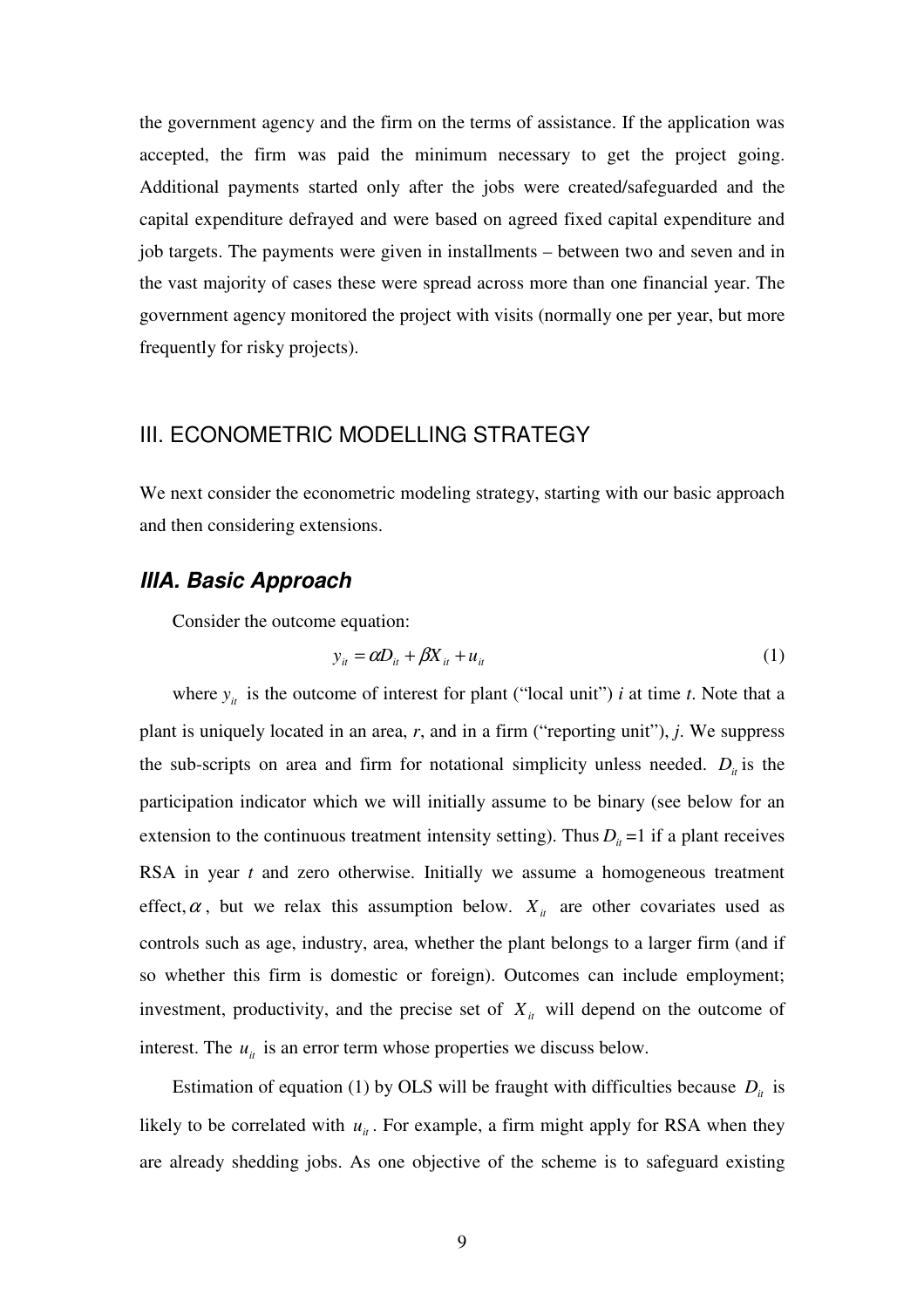employment, firms who have a low draw of  $u_{it}$  are more likely to receive grants generating a possible downward bias on our estimate of  $\alpha$ . Working in the opposite direction is the fact that a second objective of RSA is to create new jobs, which may increase the likelihood of receiving a grant for firms who have experienced some positive shock  $u_{it}$ . The direction of the bias will depend on the balance of these two effects, but clearly the endogeneity of treatment needs to be controlled for if we are to consistently estimate  $\alpha$ .

Previous attempts to deal with this problem have had to rely on a set of observable controls, time dummies and fixed effects. Since we have panel data we can follow this practice by decomposing the error term into a correlated fixed effect,  $\eta$ <sub>i</sub>, a set of time dummies,  $\tau_t$ , and  $v_u$ , a plant-specific time varying error term:

$$
y_{it} = \alpha D_{it} + \beta X_{it} + \eta_i + \tau_t + \nu_{it}
$$
 (2)

Although equation (2) will purge our estimate of  $\alpha$  of bias due to common macro-economic shocks (through  $\tau$ <sub>t</sub>) and permanent correlated unobserved heterogeneity (through  $\eta$ <sub>i</sub>), it will still be inconsistent if there are unobserved transitory shocks  $v_i$  correlated with  $D_i$ .

Consequently we consider instrumental variables,  $Z_{it}$ , for program participation,  $D_i$ . The instrument we will construct exploits the fact that only plants located in certain areas of the UK are eligible for RSA (see Figures 1 to 4). Although these areas are fixed at a given point in time, the UK government changed the map of eligible areas twice (in 1993 and 2000) to comply with European Commission State Aid legislation. As a result, some areas ceased to be eligible and other areas that were ineligible became eligible. For example, Darlington a small city in the North-East of England was eligible pre-1993, but became ineligible in 1993. The changes were driven by a new European-wide formula for calculating which regions were eligible to receive subsidies under state aid rules (see Section III for more details). In addition to discrete indicators constructed on the basis of eligibility, the maximum investment subsidy also differs across eligible areas in a way that has changed over time. This allows us to construct measures for the intensity of treatment. Finally, there are size and industry-specific components of the subsidy which we are currently not exploiting, but which we plan to use in subsequent versions of the paper to improve efficiency.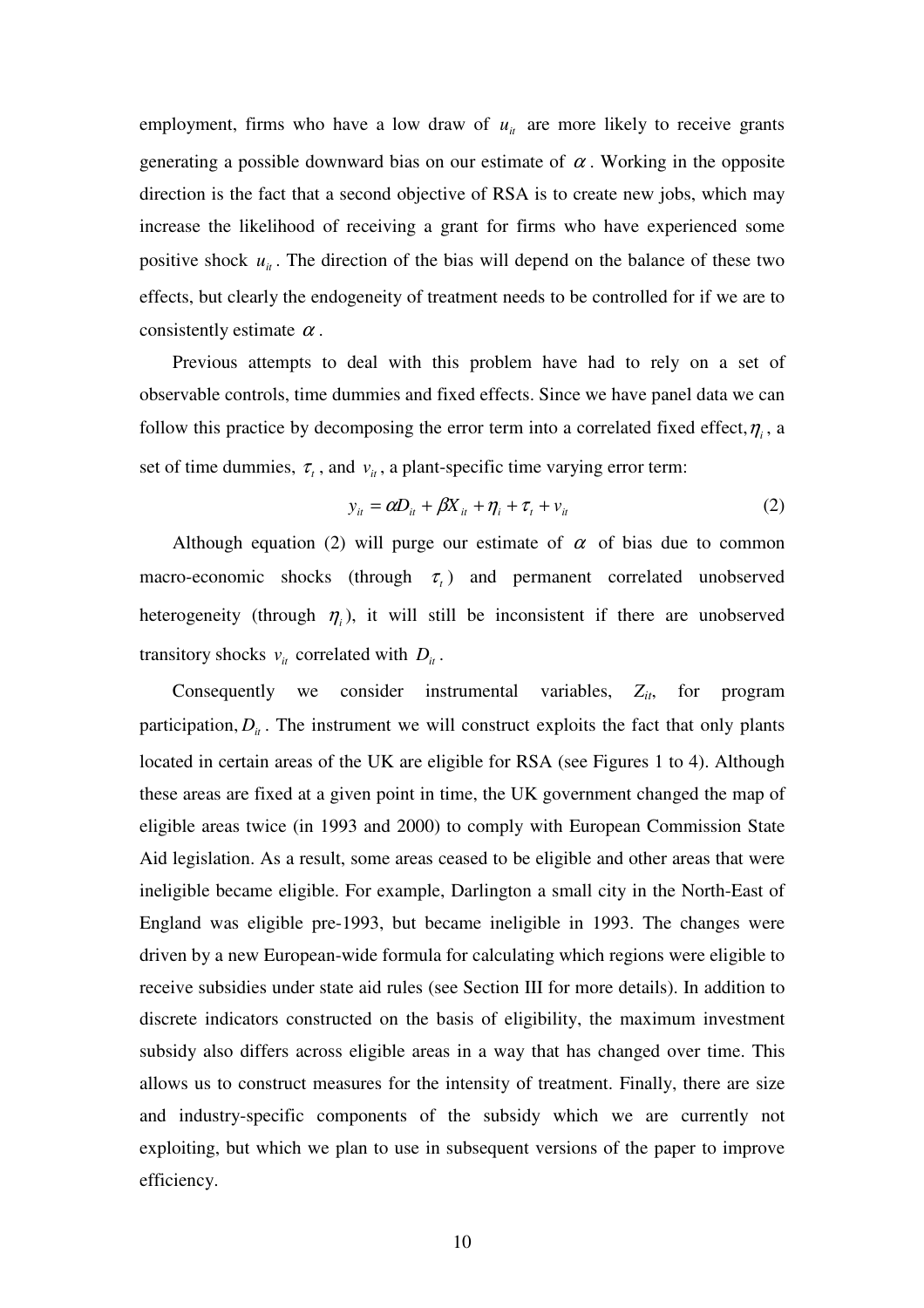With the instruments we can estimate equation (2) by instrumental variables. As reported below, we look carefully at the first stage to check for weak instruments issues. We also consider, in detail, the reduced form:

$$
y_{ii} = \pi_1 Z_{ii} + \pi_2 X_{ii} + \tilde{\eta}_i + \tilde{\tau}_i + \tilde{\nu}_i
$$
 (3)

Under the covariance assumption  $E(Z_i, \tilde{v}_i) = 0$  the estimate of  $\pi_1$  by OLS is the "intent to treat" effect, which is of interest in its own right.

When moving from theory to implementation, one complication arises because of the unit of observation in the available data. We have written the analysis at the plant level, however the main data used for the analysis (ABI) is collected at the firm (reporting unit) level rather than at the plant (local unit) level. Although for most firms in the ABI the two levels of aggregation coincide (on average 80% of reporting units sampled are single plant firms), for the other firms measures of investment, output and materials are only available at the "reporting unit" level which combines several plants.<sup>15</sup> Employment and location are always available at the local unit level, even for multi-plant firms.

To deal with this issue we simply aggregate the relevant equation across all plants in the same firm. Equation (2), then becomes:

$$
y_{jt} = \alpha D_{jt} + \beta X_{jt} + \eta_j + \tau_t + \nu_{jt}
$$
\n<sup>(4)</sup>

For example, when  $y_i$  is total employment in the plant,  $y_i$  is simply employment in the firm, summing across all plants *i* in firm *j*, i.e.  $y_{ji} = \sum$ ∈ = *i*,*i*∈ *j*  $y_{jt} = \sum y_{it}$ , . All other variables are defined similarly, although there are some issues around the definition of  $D_i$  and the instruments,  $Z_{it}$ . For the participation dummy we mainly continue to use a simple binary indicator if the firm received any treatment. But we also present checks on alternatives such as the amount of money received expressed as the fraction of total project costs covered by the grant. For the firm-level instruments we have  $Z_{it} = \sum$ ∈ =  $i, i \in j$ *it*  $Z_{jt} = \sum w_{it}^j Z$ , . We consider several different weighting factors,  $w_i^j$ , but one important issue is that choice of the weights could induce an endogeneity bias. For example, the current distribution of firm employment across plants across areas could

 $\overline{a}$ 

<sup>&</sup>lt;sup>15</sup> We call this the firm level,  $j$ , but there could be many reporting units in one large firm.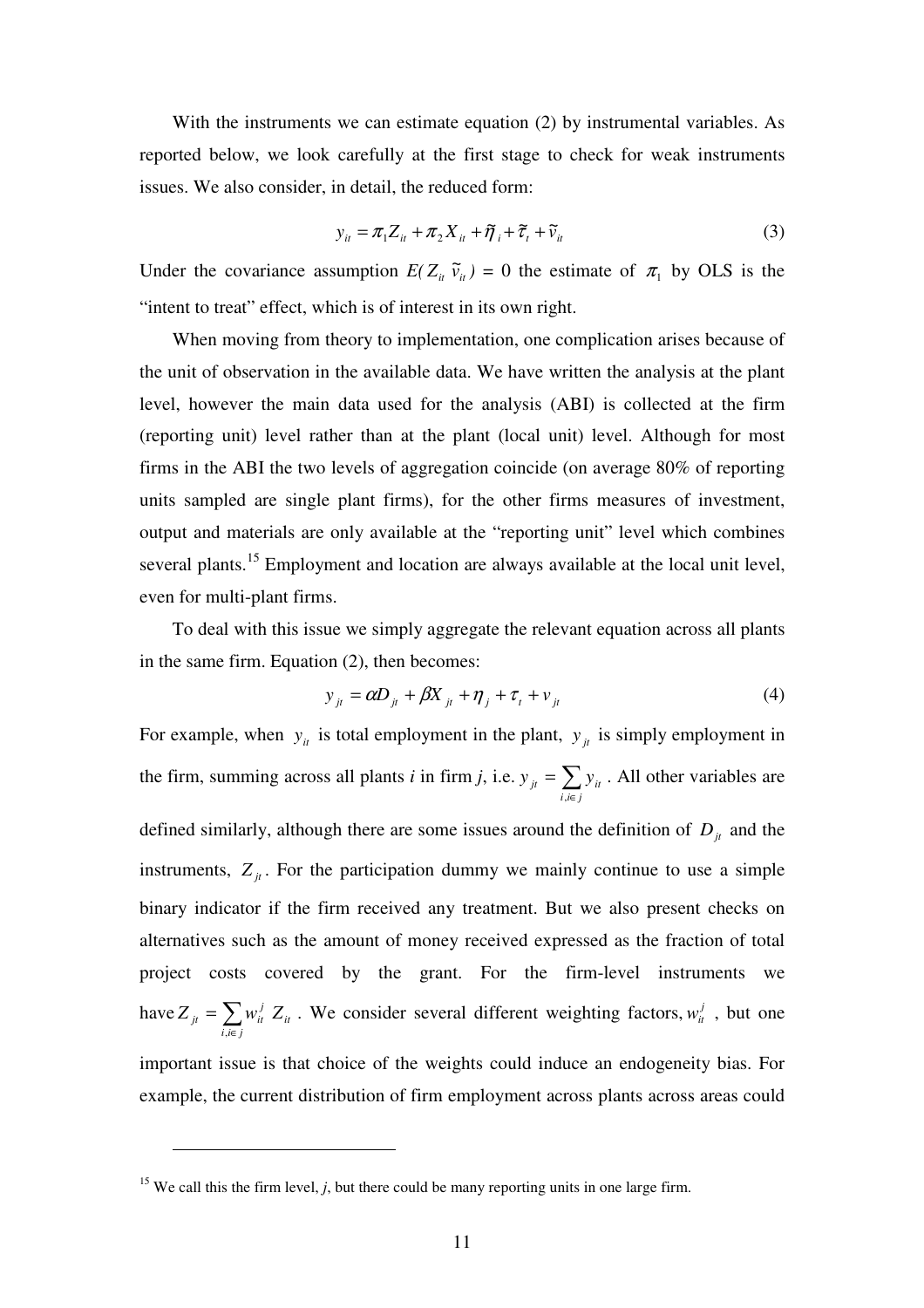be affected by the eligibility to RSA. Consequently we only ever use lagged data to construct weights (see sub-section IIIC below for a more detailed discussion).

Note that the interpretation of  $\alpha$  subtly changes in the aggregated regression. Consider employment outcomes and assume that the number of plants is fixed. If a firm has two plants in two areas and then one area becomes ineligible for RSA, the firm could substitute employees from the plant in the ineligible area to the plant in the eligible area without changing total employment. Analysis at the plant level in equation (2) would find a positive program effect. Analysis at the firm level in equation (4) would find zero effect. In theory, program rules are meant to stop firms engaging in such switching, but in practice this is hard to enforce as the firm has more private information on the true counterfactual than the government agency. Given our data, and the fact that Equation (4) is arguably of more direct policy interest, we focus on firm level results in what follows.<sup>16</sup>

## **IIIB. Extensions**

 $\overline{a}$ 

#### *(a) Heterogeneous Treatment Effects*

If we relax the assumption that the response to participating is the same across firms we can re-write the plant-level equation of interest as:

$$
y_{it} = \alpha_i D_{it} + \beta X_{it} + \eta_i + \tau_t + \nu_{it}
$$
\n<sup>(5)</sup>

where  $\alpha_i$  is now the plant specific effect of treatment.

There is much discussion in the evaluation literature over the interpretation of 2SLS estimation when the true model is equation (5) rather than equation  $(2)$ .<sup>17</sup> The essential problem is that using observations from the whole population may give a selection of non-traded plants that does not actually provide a valid comparison group for those who participate and prevent us from consistently estimating the average effect of treatment on the treated (ATT). To address this we apply matching

 $16$  Comparison between the two estimates would be informative as regards such intra-firm switching behavior. In the paper we report our analysis for all of the firms in the sample and then separately for single plant firms. A comparison of the results for these two samples could give some indication of how this behaviour affects our results. However, we might be introducing additional selection bias as the single plant firms are a subset of the sample. Ideally, we would want to use the information on employment reported in the business register, (IDBR). We intend to exploit this information as a robustness check but we are worried about measurement error issues when using the IDBR employment information (see Data section for a description of the IDBR and related issues).

<sup>&</sup>lt;sup>17</sup> For some examples see Angrist (2004), Imbens and Angrist (1994) or Heckman et al (1997, 1999).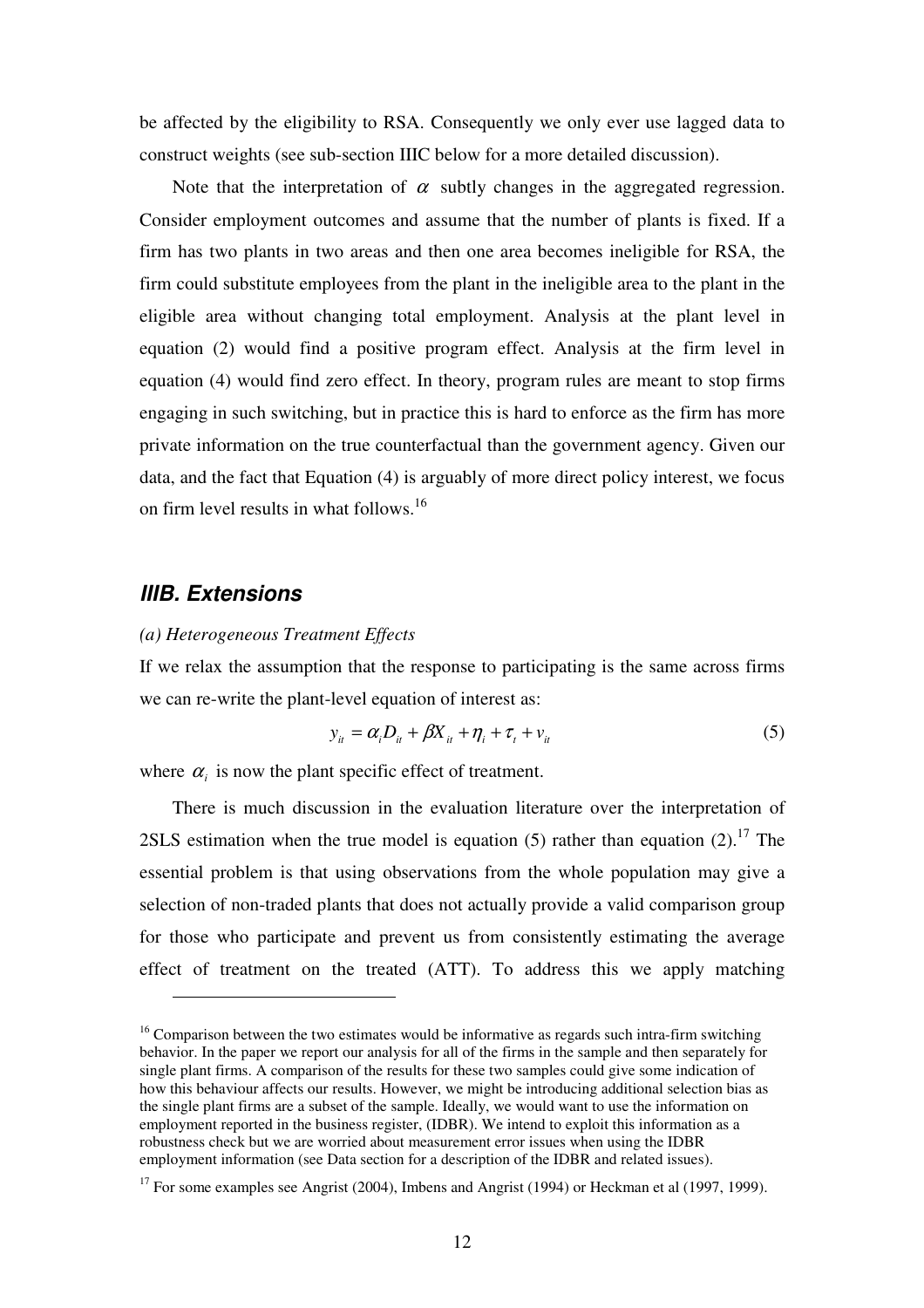techniques to link our set of participants with a set of control observations using the propensity score, trimming the sample of participants and controls so we have a common support. The combination of eligibility as an instrument and matching<sup>18</sup> is similar to Blundell, Costa-Dias, Meghir and Van Reenen (2004).

#### *(b) Aggregation to the area level*

We also examine the impact of treatment at the small regional level of a travel to work area (TTWA) rather than firms or plants.

$$
y_{rt} = \alpha D_{rt} + \beta X_{rt} + \eta_r + \tau_t + v_{rt}
$$
\n
$$
\tag{6}
$$

where  $D_{rt} = \sum$ ∈ = *i*,*i*∈*r*  $D_{\scriptscriptstyle rt} = \sum w^{\scriptscriptstyle R}_{\scriptscriptstyle it} \,\, D_{\scriptscriptstyle rt}$ , is the weighted total number of treatments in an area *r* at time *t*. We look at several alternatives for  $w_i^R$ .

Analogously with equation (4) we are able to see what the area-wide effect is of the policy taking into account any possible substitution effects between participating and non-participating plants. For example, although the UK DTI performs a market and competition assessment prior to giving RSA, it is still possible that, ex-post, plants that receive RSA grow at the expense of other non-receivers in the same area.

More generally, the area-level analysis enables us to look at several aspects of the effect of RSA that we cannot identify at the plant or firm level. For example, at the firm level, we can only capture entry of new plants for incumbent multi-plant firms while at the area level we can examine plant entry (single or multi) by nonincumbents. In addition, the aggregate growth in employment in the area can be decomposed into the components coming from incumbent growth, exit and entry.

#### *(c) Indirect Effects*

 $\overline{a}$ 

Estimation of equation (2) by IV makes the usual Stable Unit Treatment Value Assumption (SUTVA), i.e. the treatment of unit *i* only affects the outcome of unit *i*. A violation of SUTVA would be when there are "indirect" effects of the program on

<sup>&</sup>lt;sup>18</sup> Using the propensity score function we restrict the sample to those firms that have a predicted propensity score larger than the  $10<sup>th</sup>$  percentile of the propensity score distribution of treated firms and lower than the 90<sup>th</sup> percentile of non treated firms. We check the robustness of these results to more conservative thresholds. There are other ways to match including matching by area (looking at ineligible areas that are closer in observed characteristics to eligible areas) and matching within area by plant and firm observables.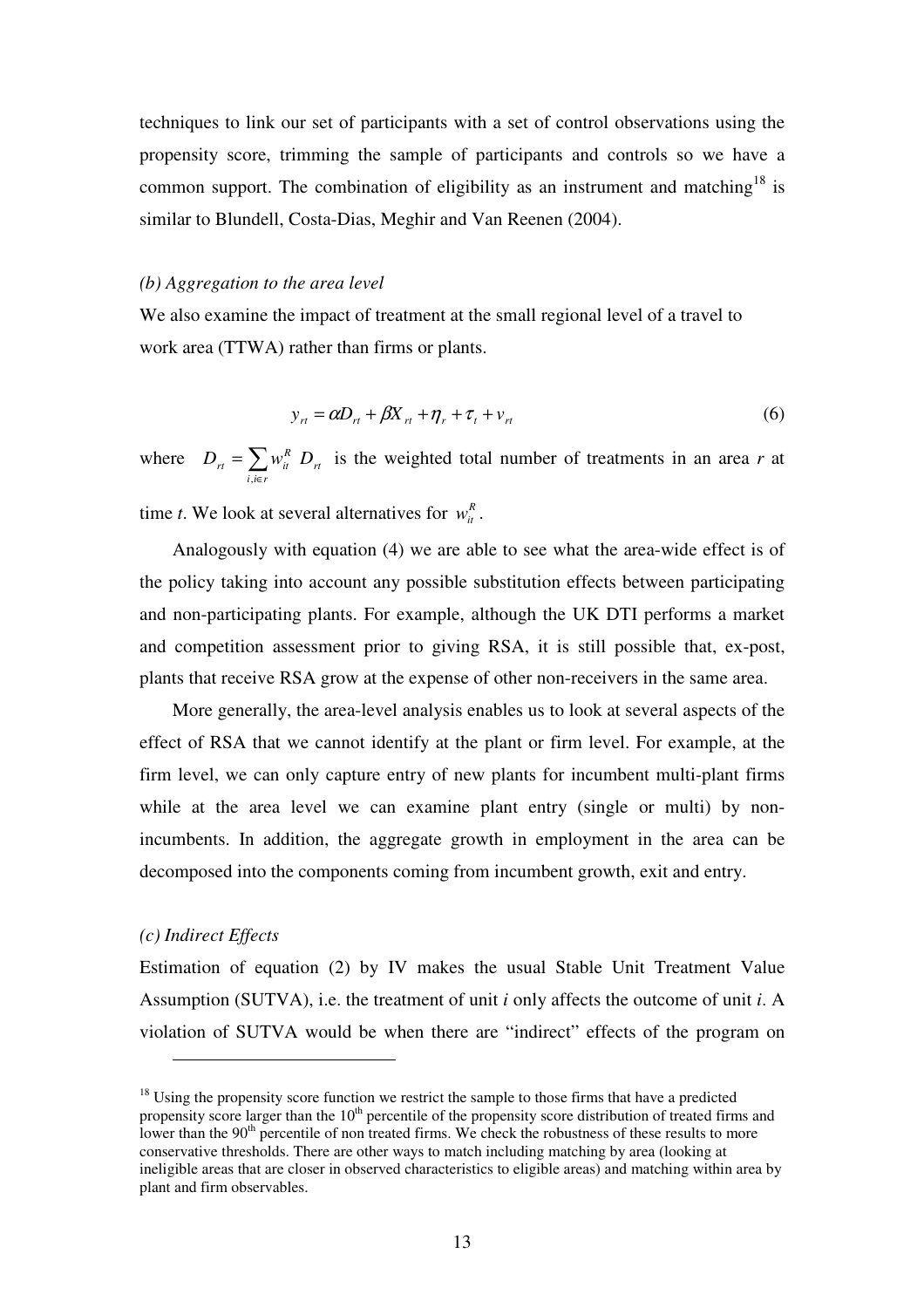non-treated plants. In the previous sections we have already considered some violations of this assumption: within a firm, there may be substitution away from some plants in non-eligible areas towards other eligible plants; within an area there may be substitution away from non-participants to participants. As discussed above, these indirect effects can be tested for and their extent estimated by comparing estimation results for the same specification, but at different levels of aggregation (cf Griliches, 1979 on R&D spillovers).

A more general indirect effect, that we have not yet discussed, may arise from substitution of activity between *different* areas for *different* firms (contrast equation (4) picks up within-firm substitution and equation (6) which picks up the within area). For example, when area A becomes eligible and area B remains ineligible, does employment fall in area B? A way to test this is to examine the impact of switches in eligibility in A on outcomes in neighbouring areas to A. Effectively we intend to use border effects to see if there are strong indirect effects.

#### *(d) Dynamics*

Changes in eligibility are unlikely to have an immediate impact on outcomes. Most important is the fact that the need to collect information and properly assess applications means that there can be considerable delay between the application for a grant, its approval and eventual receipt of the subsidy. In addition to this administrative delay there may be the normal lags between investing and observing changes in production and employment (delivery lags, time to build, etc.). Consequently, our main instruments use eligibility dates at t-2, but we also experiment with lagging the eligibility by one or three years. This should also reduce further any concern that the selection of areas is endogenous to shocks to individual firm outcomes.

#### *(e) Expectations*

We are assuming that, from the firm's perspective, the change in eligibility is unexpected. Although there was some uncertainty over the exact placing of re-drawn boundaries and revised levels of subsidy it is possible that many firms knew about changes in advance. Although grants are only paid in arrears, the increased probability of subsidy could alter firm behaviour in advance of the change. For example, some firms may have increased investment as they would expect a better chance of a future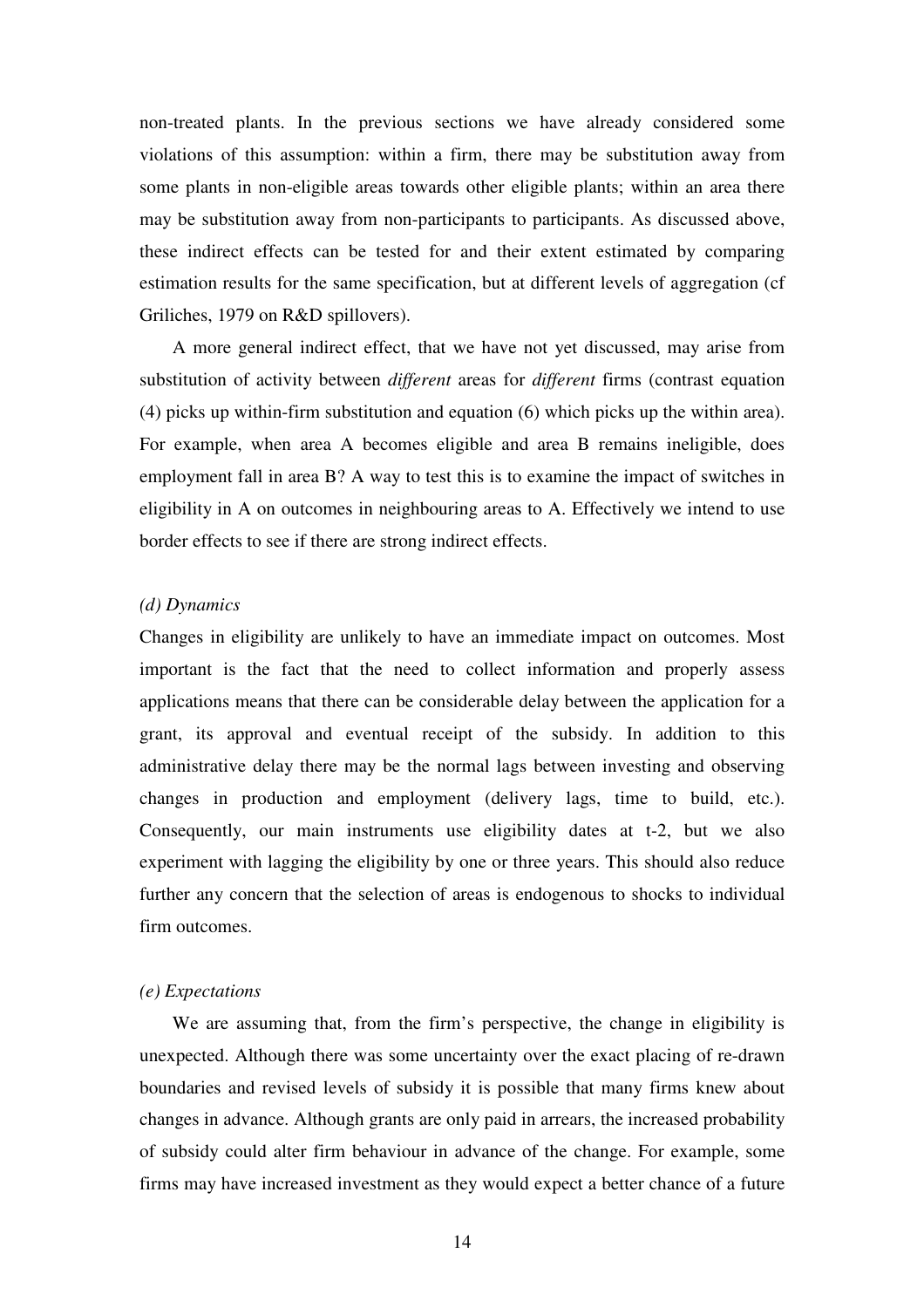subsidy. We can check for the magnitude of these effects by including *future Z* in the reduced form of equation (3) that captures the intent to treat. The significance of these (in the presence of our preferred current or lagged *Z*'s) would signal the possibility of future looking behaviour by firms.

#### *(f) Continuous Treatment Intensity*

 $\overline{a}$ 

So far, we have focused on the discrete treatment case, but we can also exploit more information by using a continuous measure of treatment intensity. Our main continuous measure is simply to calculate the proportion of investment that is paid for by the program. If we denote the amount of grant received as *R* then in this case the participation variable is:  $I$   $\int_{it}$ *R* J  $\left(\frac{R}{\pi}\right)$ J ſ where *I* is the total investment cost of the project. This investment subsidy can be directly calculated from available data.<sup>19</sup>

## **IIIC. More detail on the Instrumental Variables**

In the dataset we have information at the postcode level on whether plants located there are eligible and if so the Net Grant Equivalent.<sup>20</sup> As already discussed the map of eligibility and RSA rates changed in 1993 and in 2000 so the data contains variation in both the cross-section and the time-series dimension. Consider first the discrete variation in eligibility: when we use the cross-sectional variation, identification comes from firms located in eligible areas who did not get treated. When we use time series variation we use information from firms whose eligibility changes as a result of changes to the RSA map. Second, we exploit variation in the RSA rate since the higher the RSA rate the higher the participating in returns to applying for RSA. Identification is similar to that for eligibility except we now use differences in RSA rates or changes in RSA rates. Table 3 reports the number of such changes in eligibility and RSA rates both at the plant and the more aggregated firm level in our sample over both the 1993 and the 2000 eligibility map changes.

<sup>&</sup>lt;sup>19</sup> An alternative is to include two variables, one a dummy for participation as before  $(D_i)$  and the

second  $D_{ii} * ln(R_{ii} / R)$  where *R* is the sample mean of *R* conditional on receiving any grant (to enable the average marginal effect to be read off more easily for the participants. Since the logarithmic transformation is undefined at zero we set this to an arbitrary value (0) which will be picked up by the participation dummy.

 $20$  In the UK, postcodes typically refer to one property or a very small group of dwellings.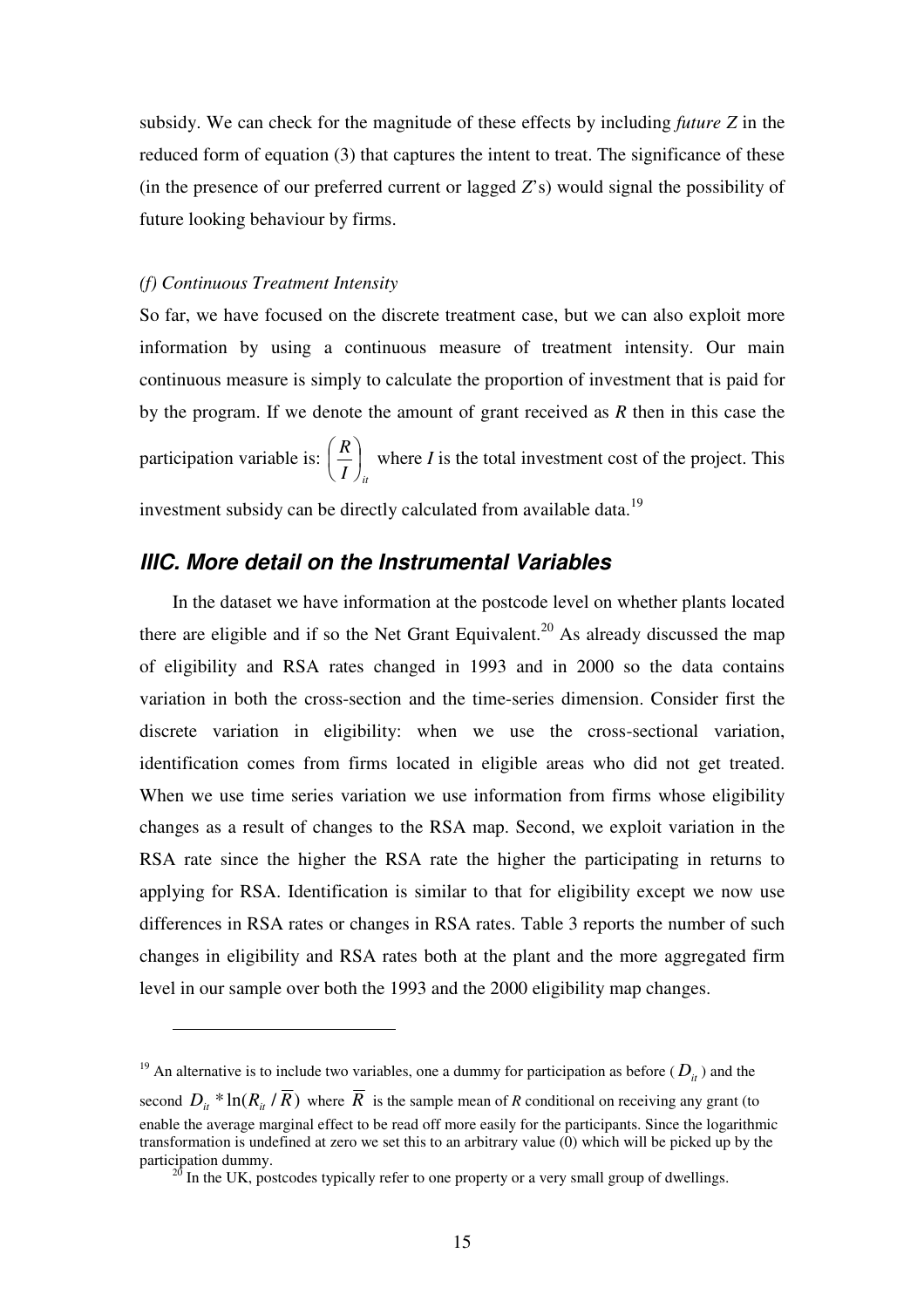#### *(a) Endogenous Eligibility?*

One concern is that areas that lose eligibility are also those who have improving economic conditions, thus generating a bias on our instrument. Consider the first differenced equivalent of the reduced form, equation (2), and ignoring time dummies for simplicity:

$$
\Delta y_{it} = \pi_1 \Delta Z_{it} + \pi_2 \Delta X_{it} + \Delta w_{it} + \Delta V_{it}
$$
\n(7)

We have decomposed the error term into two components,  $\Delta w_i$  which is correlated with the eligibility changes and a truly idiosyncratic error,  $\Delta v_i$  which is not. The first thing to note is that since areas who are doing better are more likely to be made ineligible for RSA, i.e. E( $\Delta Z_i \Delta V_i$ ) <0, this will lead to a *downwards* bias on the coefficient of interest,  $\pi_1$ , and make it harder to identify a policy effect.

Recall from the discussion in Section II, however, that the determination of area eligibility status depends on the European Commission's Regional Guidelines which are published two years prior to the map changes. The implementation of the guidelines, in turn, depend on data that available, at most, three to five years before the map changes (for example, in the 2000 change most of the indicators were actually based on the 1991 Census – nine years previous). So the magnitude of this possible bias will depend upon the correlation between variables like unemployment rates three years ago and current unobserved area-specific shocks. Note that variation in  $Z_i$  is also driven by changes in the EU wide average GDP per capita and unemployment which change dramatically as new countries have entered the EU.

Although we think the size and direction of such biases are likely to be second order, we consider some checks of this. First, we include area-specific trends to proxy  $\Delta v_i$  which are likely to pick up any longer run decline in an area that are not reflected in the covariates. Second, since we know the rules that are used to designate areas we can condition directly on the area-specific indicators used to determine eligibility, such as lagged area GDP per capita and lagged area unemployment rates. Since eligibility is now only driven by the exogenous decision of the EU commission,  $Z_{it}$  is identified.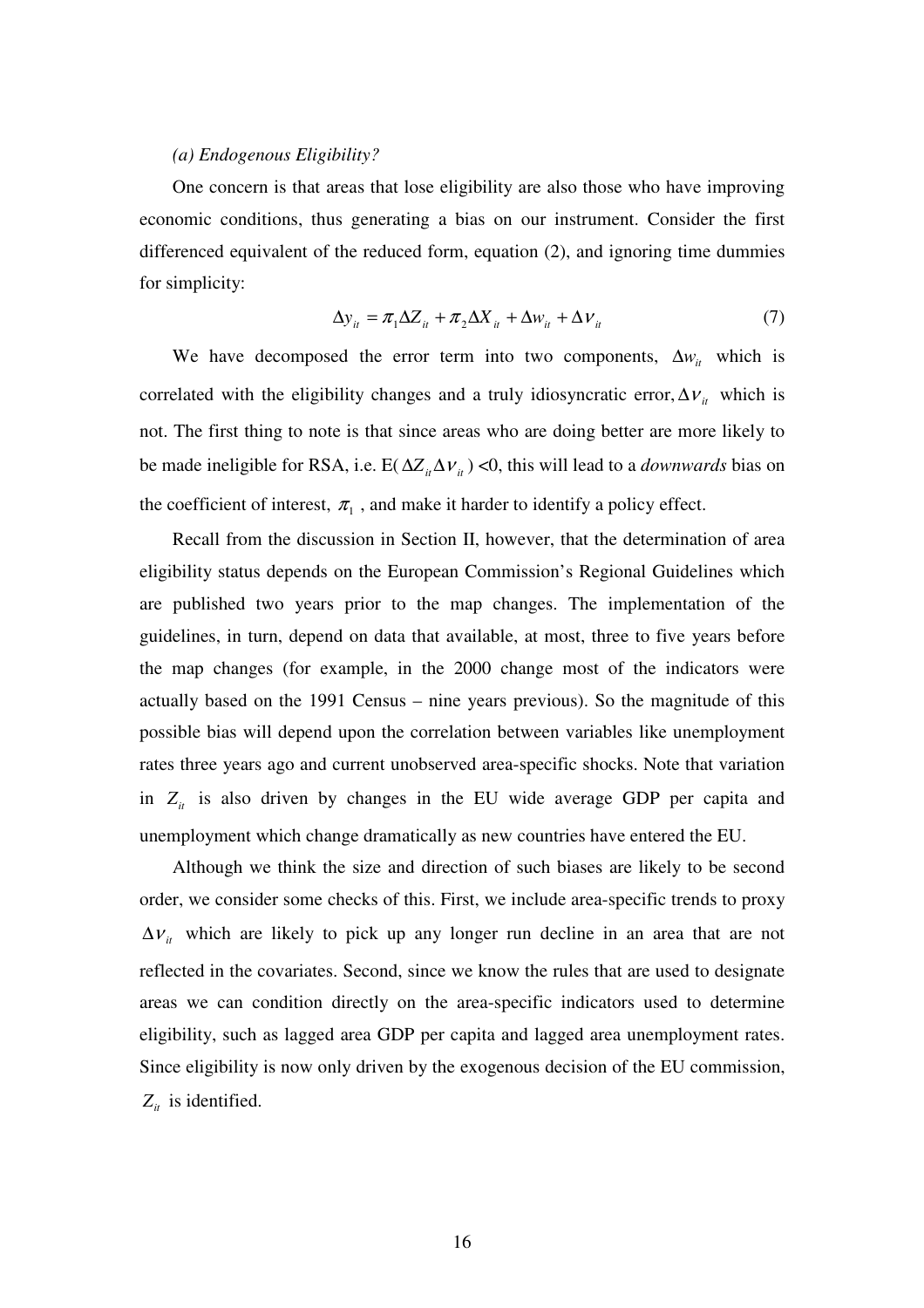#### (b) *Weighting used in constructing the instrument*

As discussed above, information on the ARD is recorded at the reporting unit level rather than at the local unit level (i.e. for multi-plant firms information is aggregated at the firm level), so we are also faced with the additional issue of how to use the information on eligibility and rates for reporting units that have several local units some of which are eligible and others of which are not (and similarly for firms whose local units face different RSA rates).

As noted above an obvious concern is that using the current distribution of employment within the firm could create an endogeneity bias as this distribution could be affected by RSA eligibility. Even the location of plants within the firm could be affected by RSA eligibility (although this is less likely to be a problem due to sunk costs of plant entry and exit). Consequently we used only lagged information on the location of plants. To further reduce the risk that forward-looking firms take into account future changes in eligibility in deciding where to locate their plants our main results use the location of the oldest plant in the firm (i.e. the local unit owned by the firm for the longest amount of time) to calculate eligibility for RSA. The past geographical location of this plant is least likely to be affected by current changes in the eligibility map.

We also investigate the robustness of our results to less conservative alternatives constructions of the weight for the instrument such as using all plants of whatever age and employment distributions across regions. Generally the results are even stronger, which we can't exclude results from potential endogeneity of the instruments.

#### *(c) Functional form of the instrument*

Our instrument is the level of the maximum investment subsidy, the Net Grant Equivalent, available in the area. This variable takes on a number of discrete values ranging from zero in ineligible areas to 35% in the most deprived areas after 2000. Our baseline results for the analysis use mutually exclusive dummies for each of the different rates (with zero being the baseline), in order not to impose too much structure on the non-linear schedule. We also show the robustness to more parametric definitions of the instrument using a continuous measure.

The definitions of the instrument are therefore  $NGE = x$  where x ranges from zero to 0.35. For example,  $NGE = 0.2$  indicates that the firm's oldest plant is in an area where the maximum investment subsidy (Neg Grant Equivalent) is 20%.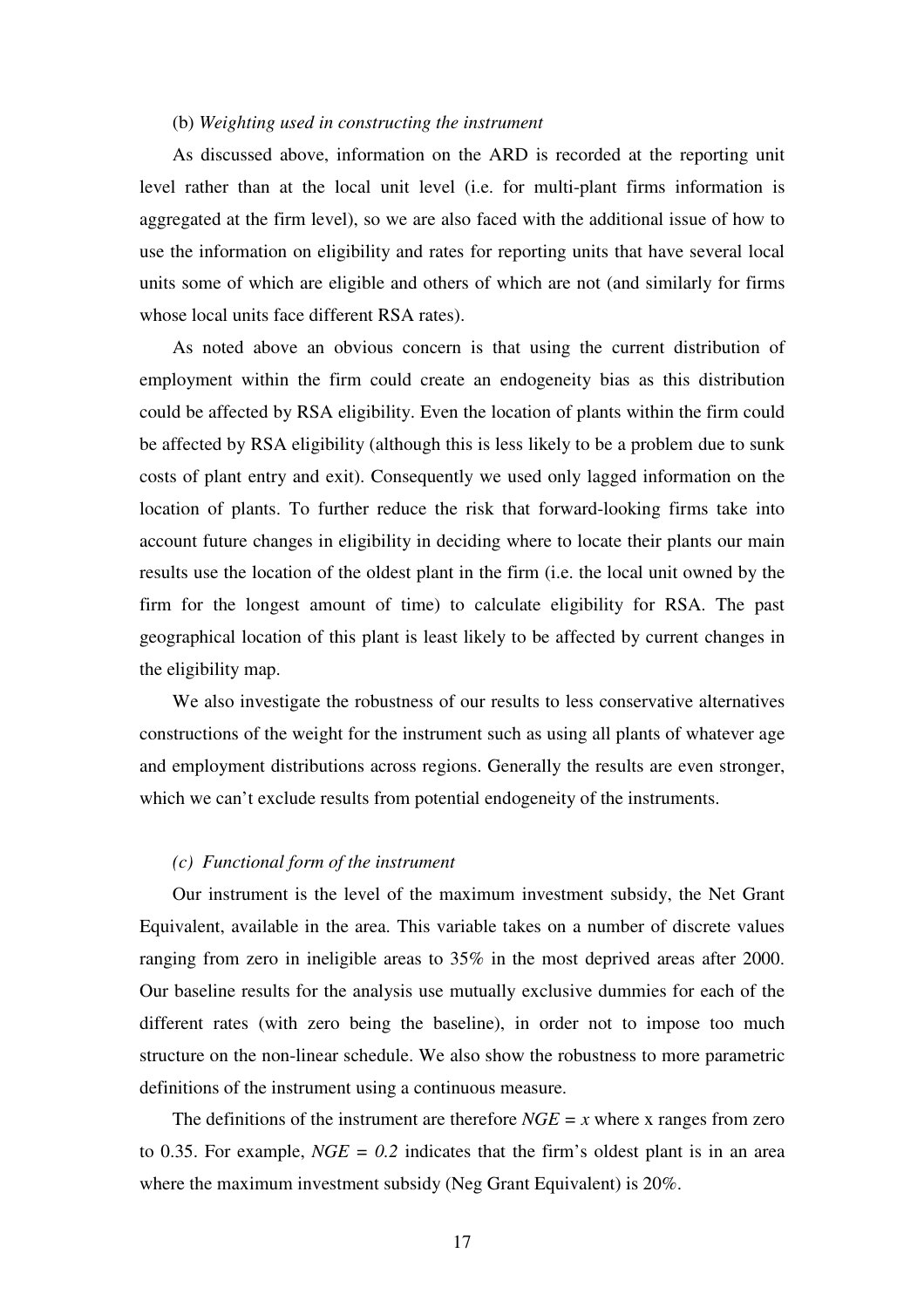## IV. DATA

 $\overline{a}$ 

We combine administrative data on support scheme participants<sup>21</sup> with independent business performance data. This involves matching Selective Assistance Management Information System (SAMIS) database of participants, the Interdepartmental Business Register (IDBR) and the Annual Respondents Database (ARD) which we describe in more detail below. We also describe the characteristics of the firms in our sample while we address in more detail the issues related to the matching procedure to the Appendix.

There are two main advantages of such an approach relative to evaluations based on industrial surveys. First, we can compare the firm before and after its exposure to the program – frequently data on program participants is only available after they have joined the program. Secondly and more importantly, we can compare the change in the participating firms' performance to a "control group" of firms who did not participate or were not eligible to participate in the program. Finally, independent performance data is less likely to be affected by strategic reporting by surveyed firms.

## **IVA. Administrative Data on program participants**

The Selective Assistance Management Information System (SAMIS) was used to monitor RSA projects. It contains information on more than 50,000 applications from 1972 to 2003. It includes for all applications information on the name, date and address of the applicant, a project description; the amount applied for, aims and date of application. For successfully completed applications it provides the date in which and the amount of the grant offered and paid (since 1988 additional payment information is available containing date and amount of first and last instalments). For those that were not completed it contains information on why; i.e. whether the project was withdrawn; was accepted but then the firm did not proceed; was not accepted by the firm; or was rejected by the DTI and if so for which reason.

 $21$  As described in more detail below we also have information on applicants to the scheme that were rejected for various reasons or had withdrawn their application.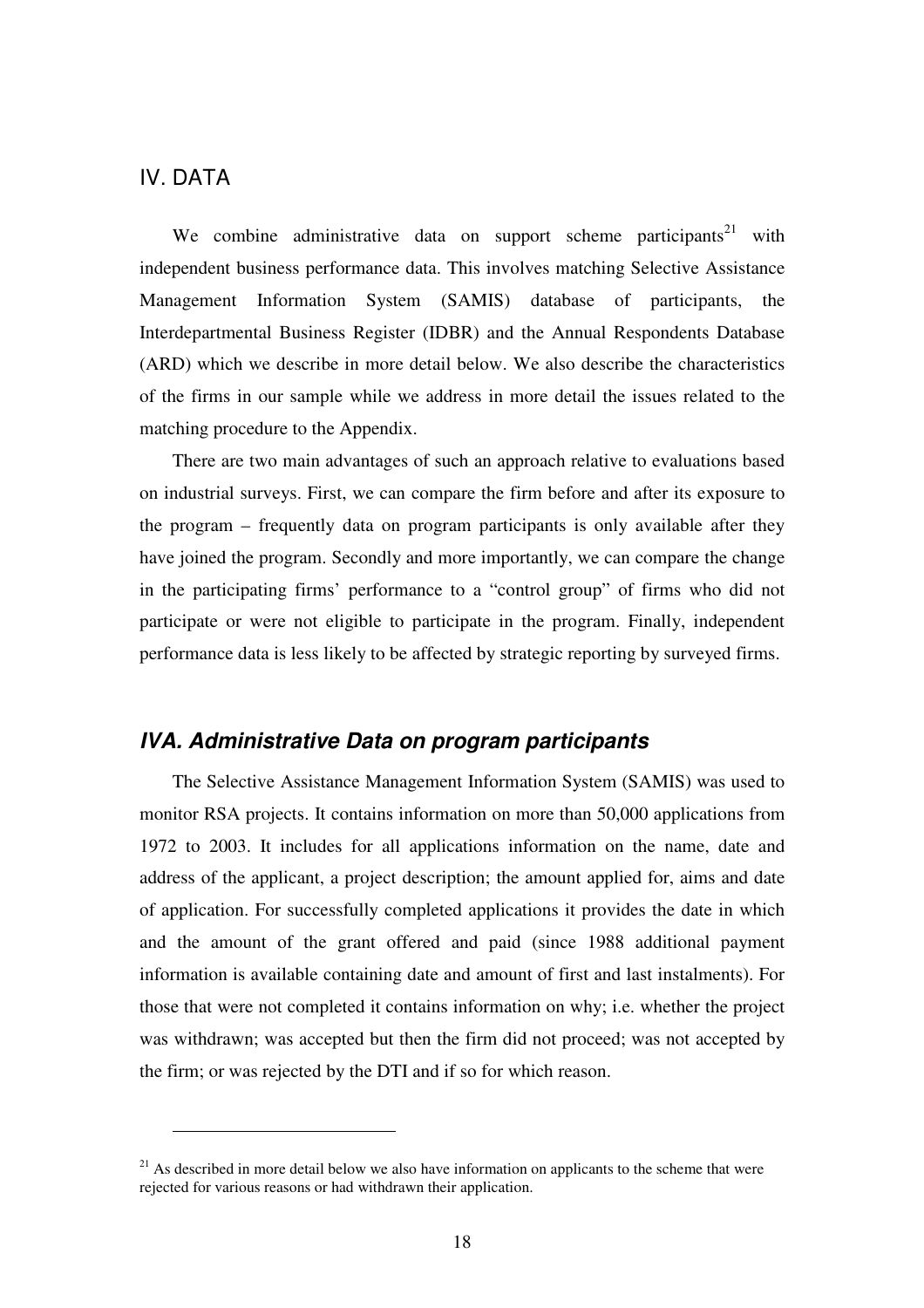Since the payment information from the SAMIS database is not always accurate we prefer to use additional information with more detailed payment information from the Payment RSA database available from 1988.

For reasons due to the quality of the match with the other data sources used, as described in more detail in the Appendix, and in order to have accurate information on payments and some information on post-treatment performance we use the applications made between 1<sup>st</sup> January 1988 and 31st December 2003.

## **IVB. Interdepartmental Business Register (IDBR)**

In order to be able to match the administrative information with production data the records from the SAMIS database needed to be matched with the Interdepartmental Business Register (IDBR), which contains both the names of the businesses and the identification numbers used by the Office for National Statistics to conduct the Annual Business Inquiry. The Interdepartmental Business Register  $(IDBR)<sup>22</sup>$  is essentially a list of all businesses in the UK, their addresses, type of activity and ownership/control structure compiled using a combination of tax records on VAT and PAYE, information lodged at Companies House, Dun and Bradstreet data, and data from other surveys using three aggregation categories: "local units" (plants), "enterprises" and "enterprise groups".<sup>23</sup> A plant or "local unit" is defined as "an enterprise or part thereof (e.g. a workshop, factory, warehouse, office, mine or depot) situated in a geographically identified place" and is identified by a unique identifier. A major advantage of the IDBR is that information is available at many disaggregated levels. For our analysis this is particularly useful since we also look at the effect of the policy at the regional level on employment and entry/exit. We therefore need employment and entry/exit information at the local unit level rather than at the enterprise level since enterprises can consist of local units in different regions. $^{24}$ 

 $\overline{a}$ 

 $22$  The IDBR was introduced between 1994 and 1995. Previously, that sampling was on the basis of a Business Register maintained by the Office of National Statistics (the UK Census).

<sup>&</sup>lt;sup>23</sup> Criscuolo et al (2003) report that in the 1998 IDBR the vast majority of enterprise groups and Reporting Units consist of just one local unit (92%, 149,326 out of 162,477 and 93%, 158,727 out of 171,271 respectively).

 $24$  Employment information on the IDBR comes from PAYE data if that is the source of the original inclusion and the enterprises operate a PAYE scheme, which in turn if operated at the local unit level, provides independent local unit employment data. Also the IDBR gathers and updates information on employment from the Annual Register Inquiry (see Criscuolo et al., 2003 for details) and the Annual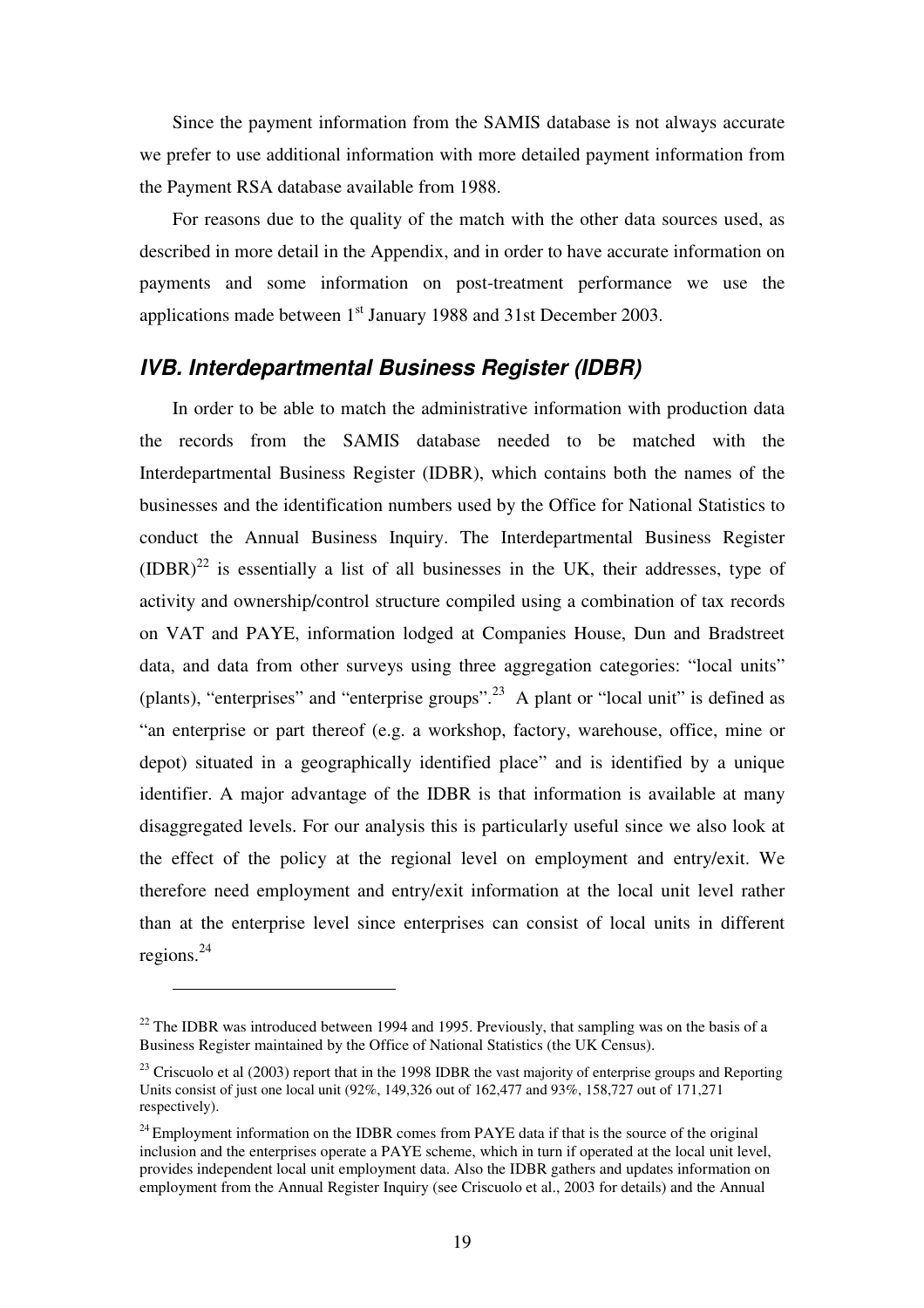A stratified<sup>25</sup> random sample of enterprises is drawn every year from the IDBR to form the sampling frame for the Annual Business Inquiry (ABI), which provides information on employment, investment, materials, etc. and is described next.

## **IVC. Annual Respondents Database (ARD)**

The Annual Respondents Database  $(ARD)^{26}$  is the UK equivalent of the US Longitudinal Respondents Database and is made available by the Office for National Statistics (ONS) based on information from the Annual Business Inquiry  $(ABI)$ ,<sup>27</sup> the mandatory annual survey of UK businesses. The ARD unit of observation is defined by the ONS as an autonomous business unit (also referred to as "reporting units").

Some of these business units are spread across several sites but in about eighty percent of all cases a business unit is located entirely at a single mailing address. We call this unit a "firm".

It is important to note that the ARD does not consist of the complete population of all UK businesses, since the sample is stratified with smaller businesses sampled randomly. It contains the population of larger businesses however (those over than 100 or 250 employees depending on the exact year). Each year the sampled firms account for around 90% of total UK manufacturing employment. For our analysis we use the unbalanced panel between 1985 and 2004.

The ARD contains a wealth of information, but most importantly for our study it contains information on employment, investment, intermediate inputs and gross output. We are particularly interested in the effect of RSA for employment, investment and productivity.

 $\overline{a}$ 

Business Inquiry (ABI). However, employment data is required to construct sampling frames and hence it will be interpolated from turnover data. The IDBR turnover information comes from VAT records if the original source of business information was VAT data; however this information is quite limited as it is only available for single-local unit enterprises that are large enough to pay VAT (the threshold was £52,000 in 2000–01) at both the enterprise and local unit level. For multi-local unit enterprises, no turnover information will be available for local units, since most multi-local unit enterprises do not pay VAT at the local unit level.

<sup>25</sup> Stratification is broadly based on industry affiliation; regional location and size. For details see Criscuolo et al. (2003).

 $^{26}$  More extensive description of the ARD can be found in Criscuolo, Haskel and Martin (2003), Griffith (1999) and Oulton (1997).

 $27$  Called the Annual Census of Production until 1998.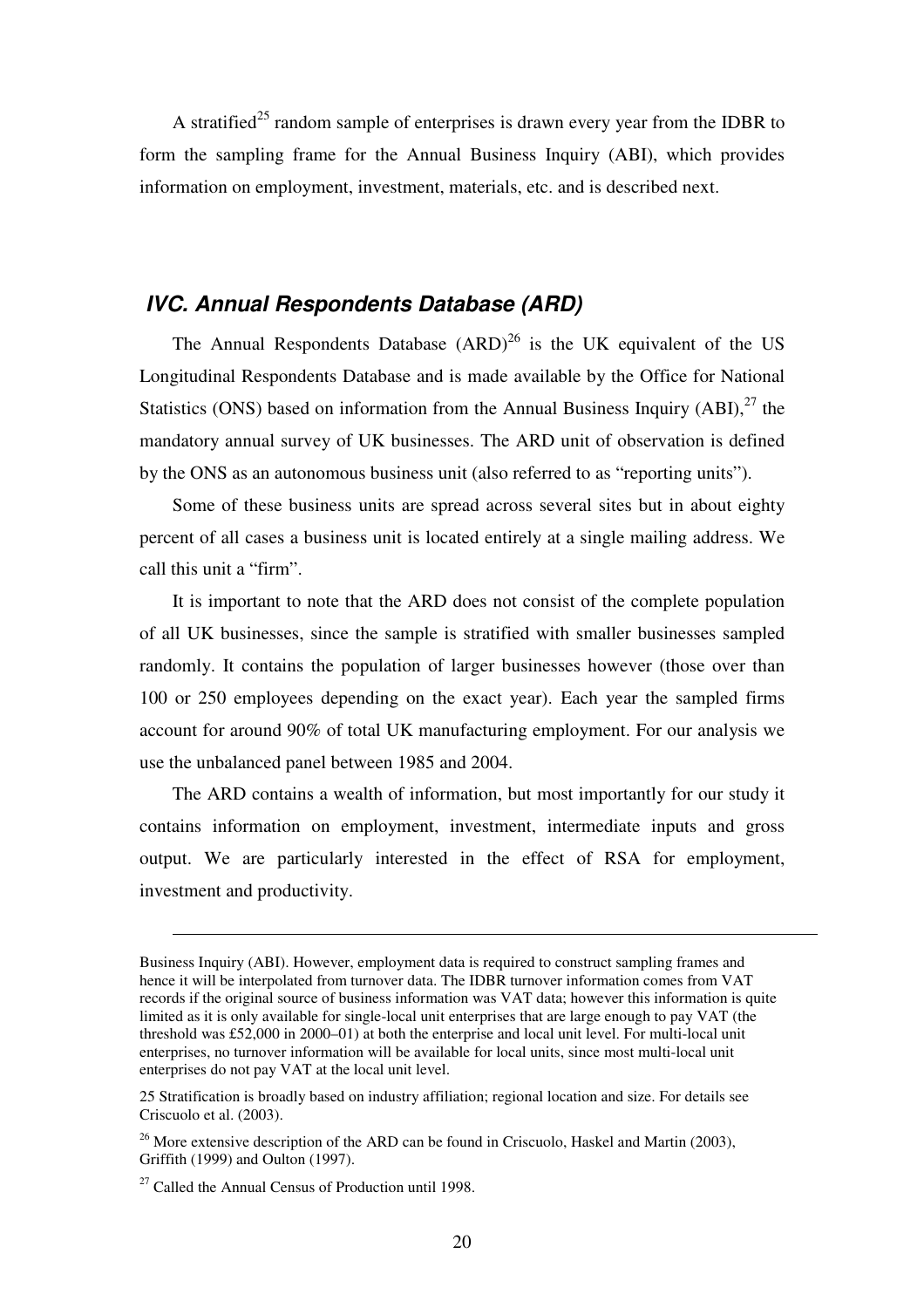## **IVD. The samples**

The details of the linking procedure are described in more detail in the Appendix. Here we describe briefly the difficulties encountered and the characteristics of the sample focusing on the differences between firms that receive RSA and those who do not receive RSA in our sample.

#### *(a) Plant Sample*

For the whole IDBR we have essentially all businesses and are able to match all the plants to firms who participated in RSA. The exception to this is where there are issues such as variations in spelling of names, changes in postcodes or typos in either of the databases. From manual examination of the merge results this does not seem to be a major issue.

A second problem is that for a large firm that consist of several plants it is not always clear which plant has been participating in the programme and which has not. This is not a problem for the firm-level analysis of course, but means that there is measurement error in classifying plants as "participating" or not. Our instrumentation strategy should deal with this problem, however.

We call this the plant sample and we can use this sample to conduct regional level analysis on exit rates and employment since when we conduct regressions at the area level as with equation (6), we aggregate the plant level data within an area to form an area panel.

#### *(b) Firm Sample*

For analysis of investment and productivity we need to use the match between the SAMIS and ARD sample. This is a (large) subset of the total population of all businesses in Britain so we miss some businesses that participate in a programme but might not be sampled in the ARD in a particular year. Moreover since for our analysis we need to have observations both pre- and post-treatment this issue might be more severe for smaller plants. However, since sampling of the ARD is random this is not a problem for consistency of the estimates, although it does mean we miss out on some of the smaller firms.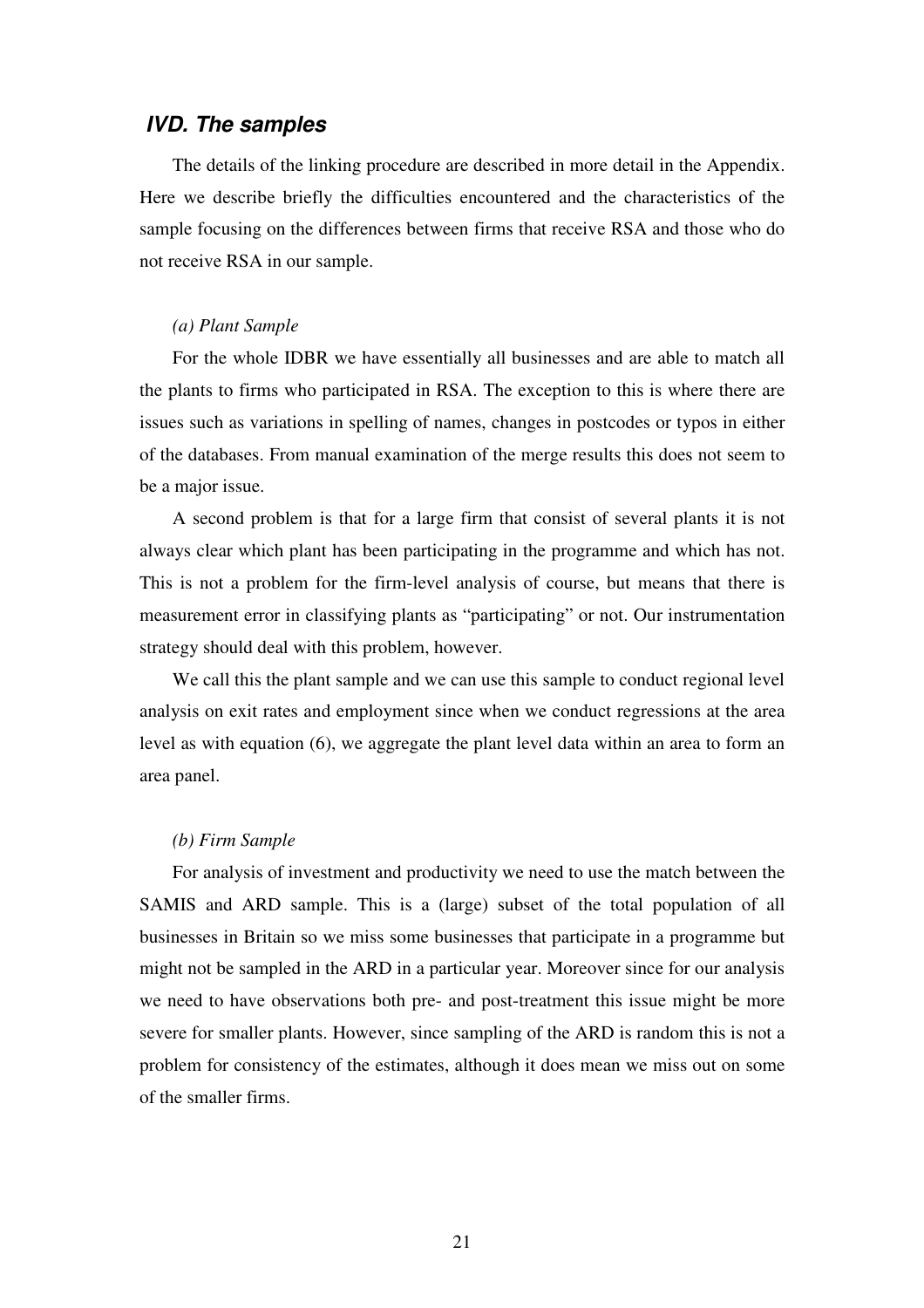## **IVE. Some Data Description: Characteristics of RSA recipients**

Table 1 reports descriptive statistics distinguishing between firms which never participate in RSA and firms which at some point in their lives participate in RSA. For the participants we report characteristics both before and after they joined the program.

Rows 1 and 2 shows that both in terms of labour productivity, measured as value added per employee (VA/L), and Total Factor Productivity (TFP) participating firms are significantly less productive when they enter the program. After receiving RSA the gap tends to decrease in terms of labour productivity and treated firms become more labour productive than non-treated firms. This is true along the whole distribution as shown in columns (4) to (8) reporting the  $25<sup>th</sup>$ ,  $50<sup>th</sup>$  and  $75<sup>th</sup>$  percentile of the distribution. In terms of TFP firms that participate in RSA have significantly lower productivity than non-participants firms both in the period before and after the program.

The Table also reports figures for employment and gross output. According to both measures participating firms are on average larger than non-participants before treatment. For treated firms the difference between pre- and post-program periods for both of these measures is not significant.

Looking at investment (and capital intensity) shows that firms which receive RSA observe a statistically significant post-program increase in the level of investment. One point to note here is that even though at the mean non-participants are more capital intensive than participating firms, in the pre-program periods this result is driven by a few outliers at the top of the non-treated distribution. Looking at the medians shows that on average participating firms had larger investments and were (slightly) more capital intensive.

 One other interesting feature is that growth rates, both of labour productivity and employment, do not seem to differ between the pre- and post-RSA receipt. This is a first indication that RSA seems to affect levels rather than growth rates.<sup>28</sup> In summary, in the pre-treatment period firms who receive RSA tend to be larger and less

 $\overline{a}$ 

 $28$  This initial finding is confirmed in unreported regression analysis where we control for industry and region effects, which is available from the authors upon request.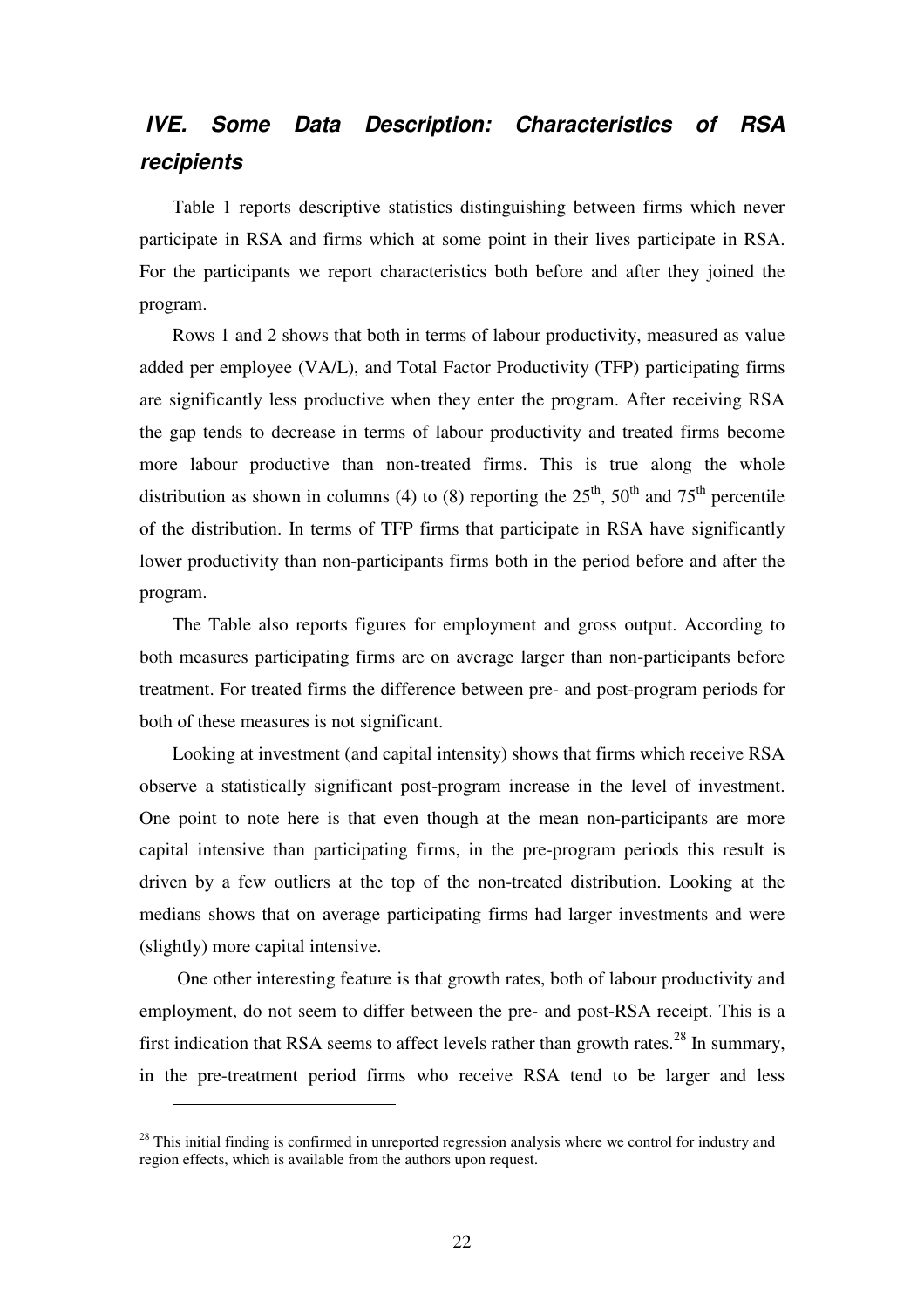productive. After RSA, participating firms seem to be more capital intensive and more productive and to remain larger. These features may not be causal, of course, and the econometric framework seeks to control for confounding influences that could make these initial findings spurious.

## V. RESULTS

We report firm level results for employment, investment and productivity. We then present some robustness tests before moving on to the area level analysis.

## **VA. Firm Level Analysis – Basic Results**

We start by reporting the results from estimating equation (5) using simple OLS regressions for each of the following outcome variables: employment; investment; labor productivity. Our key variable, RSA is a dummy which is equal to unity for all the periods in and after a firm has participated in the RSA program and zero otherwise. In the vector of explanatory variables we include a dummy for whether the firm is part of a domestic group or of a foreign group, a quadratic polynomial in firm age, a dummy for firms that entered before 1980 to control for left censoring of the age variable, a full set of four-digit industry dummies, regional dummies and time dummies. Note that in all the regressions involving our instruments we allow for clustering at the area level to take into account that the instruments variation is at this level.

We first turn to analyzing employment in Table 4. The first four columns do not include fixed effects whereas the last four columns do include fixed effects. The first column simply reports the basic OLS regression results. The RSA program participation dummy is positive and significant with a coefficient that indicates that RSA participation is associated with about a 37% increase in employment. Column (2) reports the reduced form where we regress firm employment on our policy instruments – dummies for the level of investment subsidy open to the firm. The omitted category is if the firm does not have a plant that is eligible for an investment subsidy. The policy dummies are all positive and jointly and individually significant (except for the least generous subsidy level, below 10% NGE). They show a sensible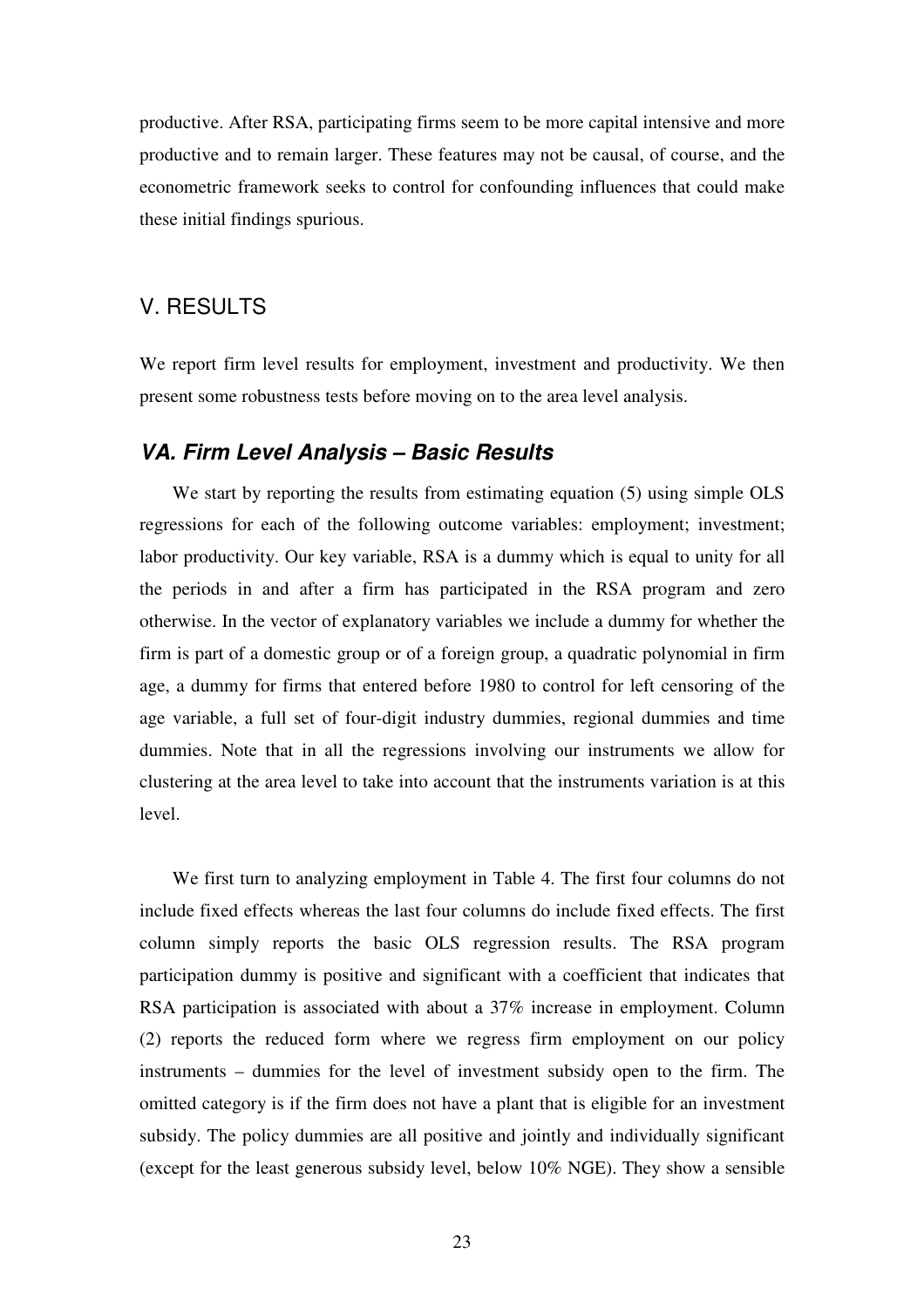pattern rising almost monotonically with the generosity of the subsidy. Column (3) reports the first stage of the 2SLS estimates where we regress the RSA dummy on all the exogenous covariates. The policy variables are again jointly significant with the largest effect from the area with the most generous subsidy.<sup>29</sup> In column (4) we present the instrumental variable results. The coefficient on the RSA dummy is much larger than in column (1) suggesting substantial downwards bias in OLS.

To control for permanent unobserved heterogeneity we include a full set of firm dummies and repeat the same specifications. Column (5) reports OLS estimates where the coefficient on the RSA dummy is under half the size that of column (1), but remains positive and significant at the 5% level. Columns (6) and (7) report the reduced form and first stage respectively. The policy instruments are less significant than before, but continue to have significant explanatory power, especially for the highest categories of RSA subsidies. Finally in our preferred specification of column (8) we see the IV results where the RSA coefficient is positive, significant and again larger than the OLS column (by a factor of three). This confirms the evidence of downward bias which is consistent with the view that RSA is being awarded to those firms who face negative shocks, exactly what one would expect from the policy aimed at under-performing firms in deprived areas.

Table 5 repeats the same order of specifications as Table 4 but uses investment as the dependent variable. The broad pattern of results is similar to that for employment. First, the magnitude of all RSA effects is reduced when we control for fixed effects (the OLS coefficient falls by half from  $0.6$  in column  $(1)$  to  $0.3$  in column  $(5)$ ). Second, the policy instruments are informative in both the reduced firm and first stage both with and without firm effects. Third, and most importantly, the IV results are positive and significant being larger in magnitude than the OLS results (0.871 in the final column).

Table 6 reports some estimates for production functions. To save space we report fixed effects results only as similar patterns are revealed under OLS. The dependent variable in all columns is labor productivity as measured by the ratio of real gross output to employment. The coefficient on the RSA dummy is small and insignificant in the OLS regressions of column (1). When we instrument this with the policy

 $\overline{a}$ 

<sup>&</sup>lt;sup>29</sup> The F-statistics for the excluded instruments is 16.90. This is significant at the 5% level using Table 1 and 3 of Stock and Yogo (2002) with a  $b=10$  (desired maximal bias of the IV estimator relative to OLS).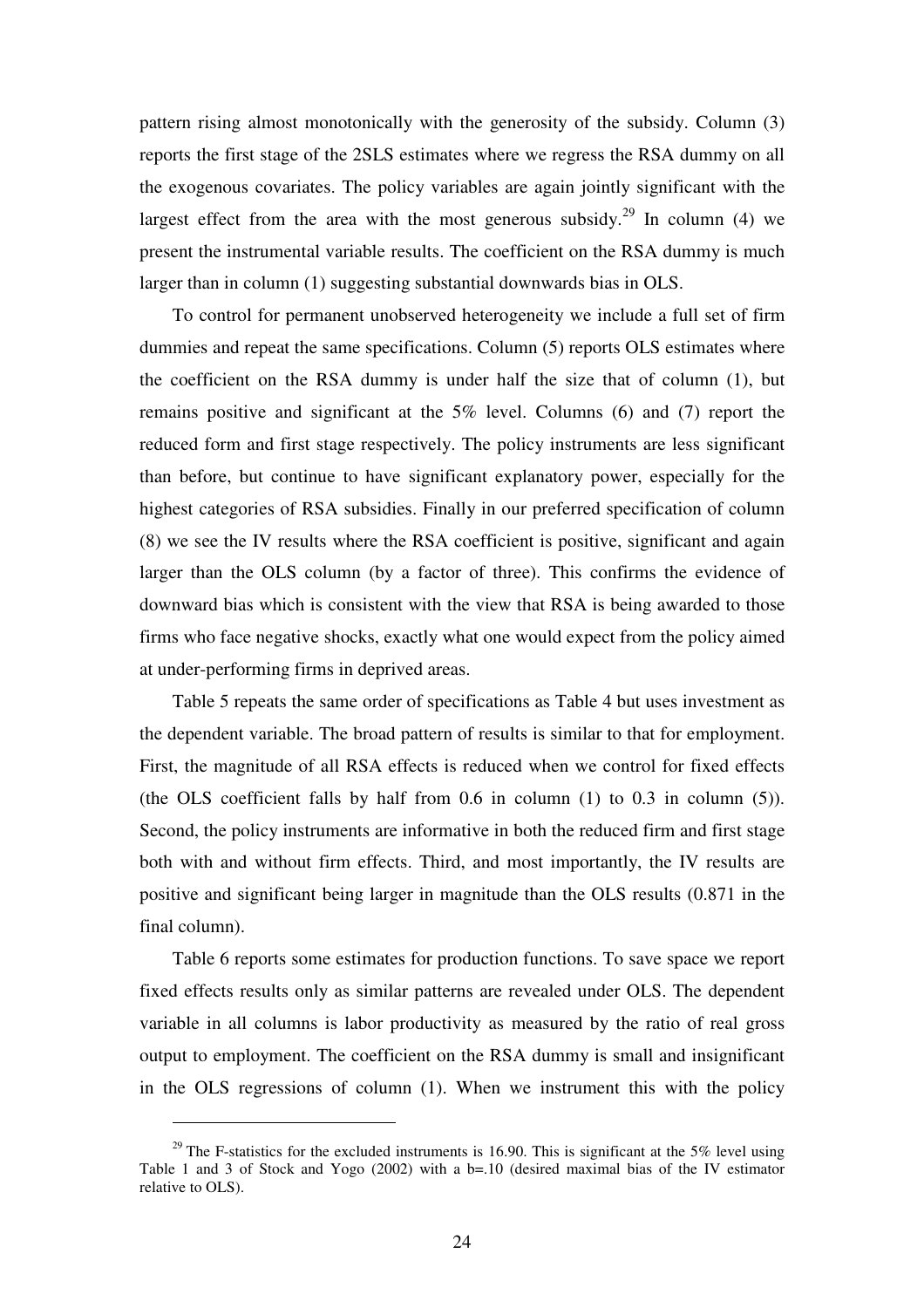variables, however, the coefficient rises and is significant at the 10% level in column (4). The next four columns control for capital and materials. Once we do this, the RSA variable is insignificant even after using instrumental variables. The main reason for this is conditioning on capital. We saw from Table 5 that RSA increases investment, once we control for this effect there is no impact of RSA on labor productivity.

We confirmed the absence of an RSA effect on total factor productivity (TFP) in a number of ways such as calculating TFP as a residual and regressing this on (instrumented) RSA. We also estimated a value added per worker regression instead of a gross output regression.

In summary, our basic results suggest that RSA has a causal effect in increasing the employment and investment of participating firms. After controlling for the increase in these factor inputs, however, the policy has no impact on productivity.

## **VB. Firm Level Analysis – Robustness Tests**

#### *(a) Heterogeneous Treatment Effects*

With heterogeneous treatment effects, it is important to examine whether our estimates of the average effect of treatment on the treated (ATT) could be biased due to a non-overlapping support of the distributions of participants and non-participants. Table 7 shows the results when we restrict ourselves to having a common support through using propensity score matching based on pre-treatment characteristics. We restrict the sample to those firms that have a predicted propensity score larger than the tenth percentile of the propensity score distribution of participating firms and lower than the ninetieth percentile of non-participating firms. We are left with about half of the initial sample by imposing this constraint.

Across all the dependent variables in Table 7 the qualitative results are similar to those presented earlier. There is an increase in the coefficient between OLS and IV, the instruments have power and we obtain a significant and positive treatment effect. For employment, however, we obtain a lower estimate of the treatment effect using the common support restriction than in earlier tables (0.496 rather than 0.646). This does suggest some evidence of heterogeneous treatment effects and we regard the lower number as our current preferred estimates.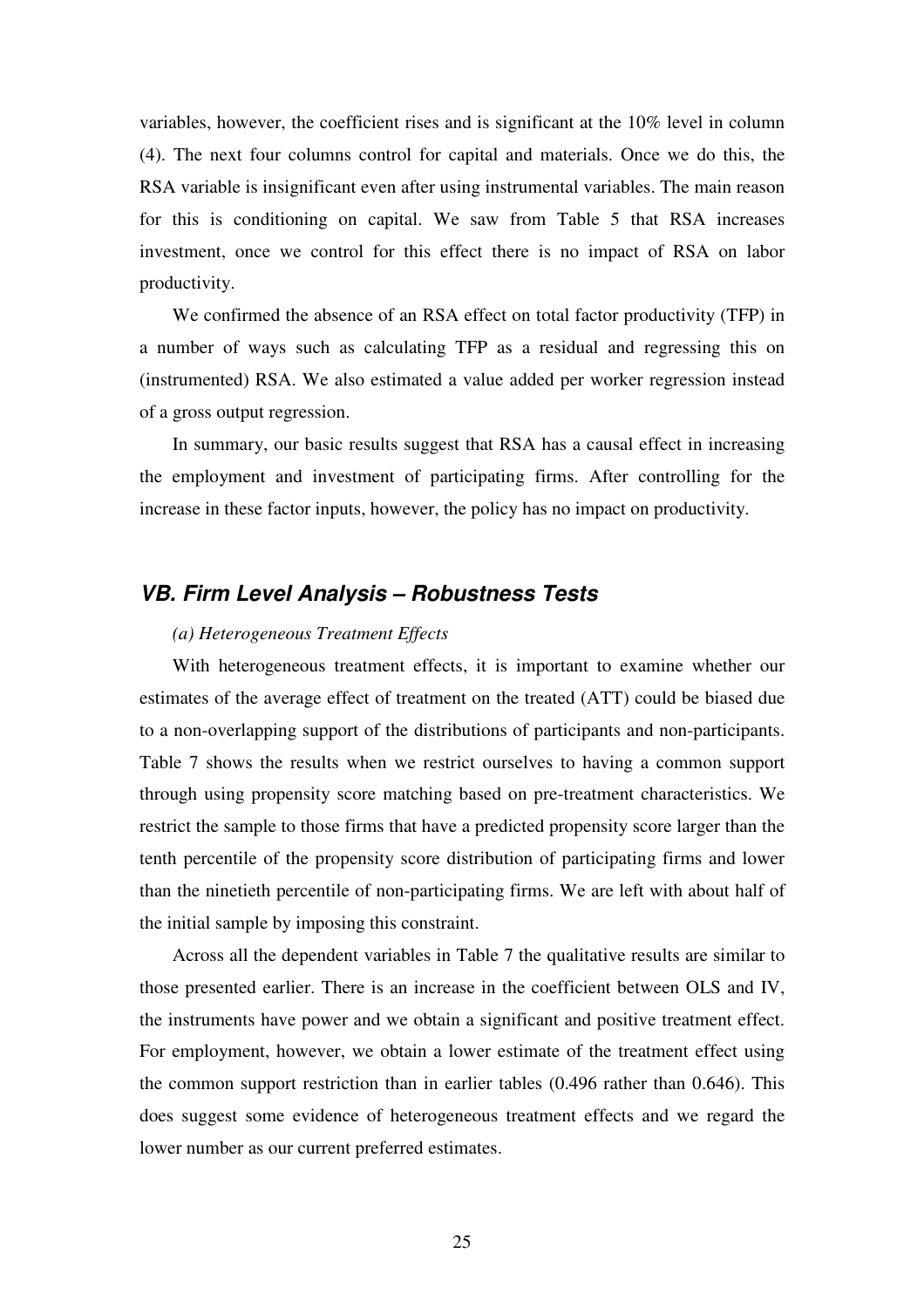#### *(b) Single plant firms*

Since twenty percent of firms in our data are aggregations over multiple plants the instrument is also aggregated. To investigate biases associated with this we restrict the sample to single plant firms and re-run all our results. Table 8 presents some of these, showing slightly higher effects than for the main sample. This suggests that some of the RSA effect at the plant level comes from intra-firm switching of employment from non-RSA eligible areas to RSA eligible areas.

#### *(c) Continuous Treatment Intensity*

The discrete dummy for program participation does not take into account the differential amounts of money to different firms. We simply estimate an average effect on the treated. Obviously this discards some useful information on the intensity of the treatment. In Table 9 we report the estimates obtained when we use the actual RSA grant intensity awarded to the firms, calculated using the ratio between the grant amount and the total cots of the investment project.

Our preferred IV specifications suggest a semi elasticity of 5.171 for employment and 6.576 for investment. Given that the average treated firm is covered by the RSA grant for about 12% of the investment; for the average treated firm the treatment effect will be  $0.62$  (=5.2 $*0.12$ ) for employment and  $0.79$  (=6.6 $*0.12$ ) for investment. These estimates are very similar to the ones obtained using the binary dummy variable for treatment.

## **VC. Area-level analysis**

 $\overline{a}$ 

The firm level regressions reported earlier suggest that the causal effect of RSA is to increase employment and investment (but not total factor productivity). A problem with this identification strategy is that it relies entirely on within incumbent firm variation and therefore cannot capture the effect of RSA on firm entry.<sup>30</sup> Another issue is that we only capture the direct effect of RSA on participating firms in the eligible areas but not the indirect impact of RSA on the non-participating firms in the

 $30\,\text{We}$  do however capture plant entry within existing reporting units but we cannot distinguish and therefore implicitly assume that there are no differential effects between RSA driven increases in employment within existing plants and creation of new plants within the firm.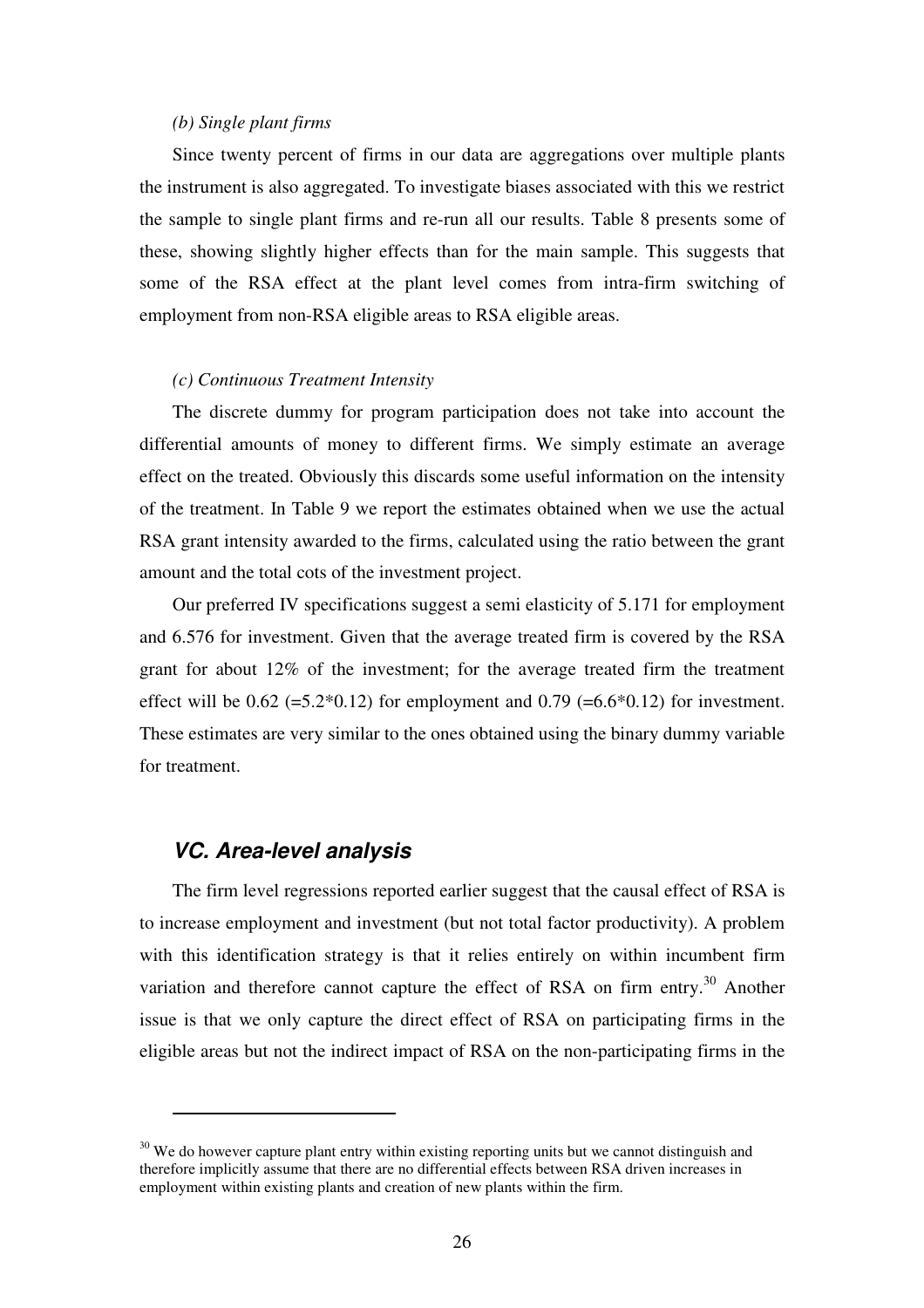eligible areas. RSA support might give supported firms a competitive edge so that their market share in the eligible areas increases at the expense of other firms.<sup>31</sup>

We make a first attempt to estimate the net impact of both of these effects at the level of the travel to work areas (henceforth "area"). We therefore estimate equation (6) where the outcome of interest that we focus on is aggregate employment and the number of plants at the TTWA level (investment is not available at the local unit level). Our treatment variables become the number of treatments an area receives at a given point in time and the amount of support money that flows in the area. Table 2 reports descriptive statistics at the Travel to Work Area level in terms of number of treatments and amount of financial support received expressed also in average Net Grant Equivalent terms for all eligible areas in our sample over the period analysed 1988 to 2003.

Table 10 reports reduced form regressions for this type of analysis; i.e. the explanatory variable of interest becomes the support intensity (Net Grant Equivalent rate, NGE) of an area. In column (1) we find a positive and significant effect on area employment. The coefficient implies that increasing the maximum support level (NGE) by ten percentage points is associated with a 2.5 percent increase in employment. The second column of Table 10 uses the total number of plants as the outcome – RSA appears to also, unsurprisingly increase the number of plants in an area.

The results as a whole tell a very straightforward story. RSA increases employment and investment<sup>32</sup> for the firms who receive it. This is disguised in the standard OLS results because the firms tend to be subject to negative unobservable (to the econometrician) shocks causing a downwards bias on the treatment effect. While we find some evidence that RSA increased the number of plants in an area, our results suggest that the employment effects on incumbents are stronger than any positive effect on entry. This area level growth is more from incumbents than new entry, as RSA tends to dampen reallocation effects (a smaller share of entrant and exit

 $\overline{a}$ 

 $31$  A further type of indirect effect is the impact of RSA on non-eligible areas. Part of this is captured when we look at the firm level, but part may be missed due to (e.g.) lower entry in non-eligible areas due to RSA. We are examining these effects by looking at the effect of RSA changes to plants in *neighbouring* areas.

 $32$  In unreported analysis we also look at the impact of RSA on survival of firms. However, we did not report the results of the analysis here as we could not control for unobserved heterogeneity and therefore the results might be biased. However the results obtained without controlling for unobserved heterogeneity suggest that RSA treatment is positively correlated with survival of treated firms.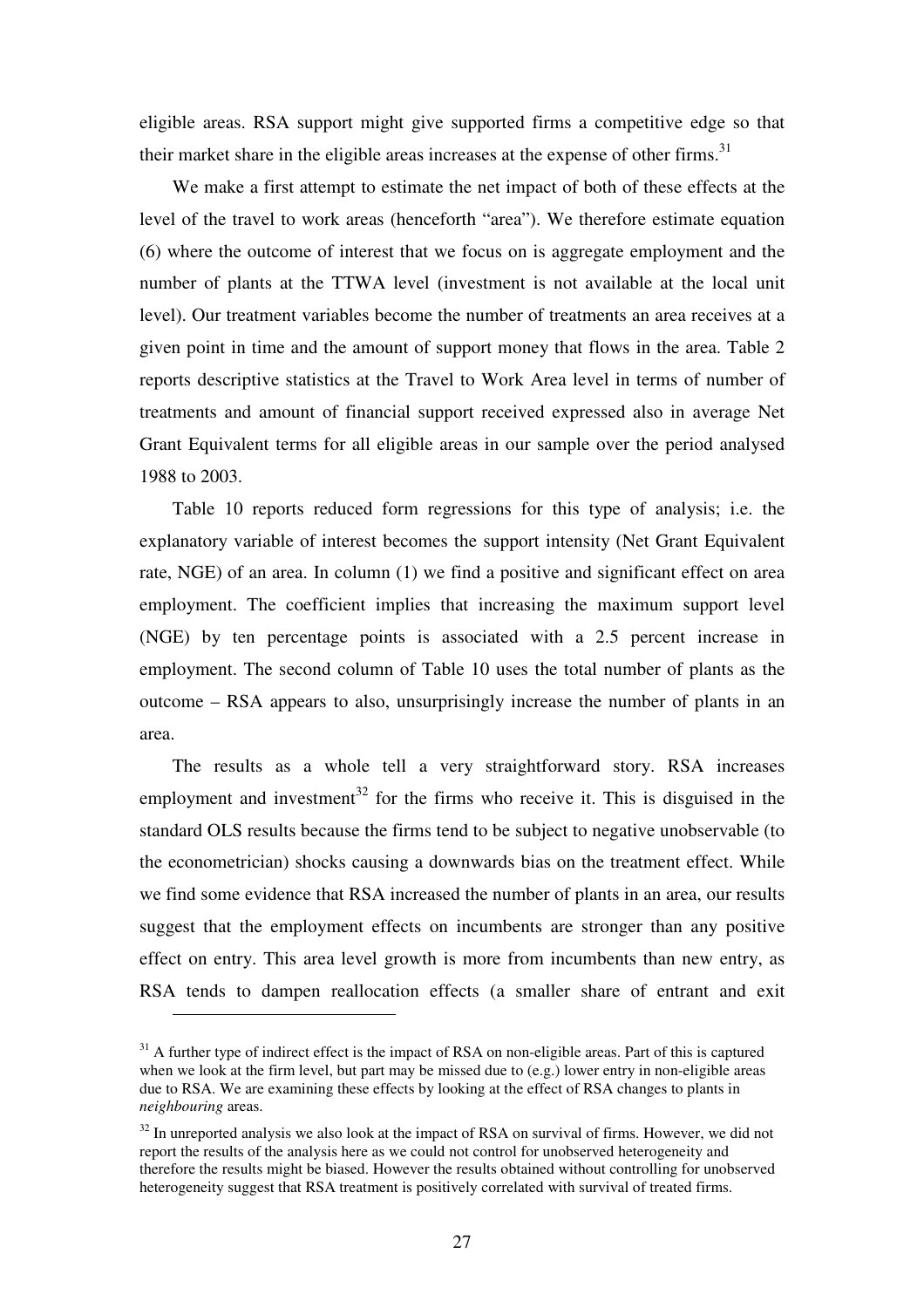employment). Consequently, since there is no productivity effect from receiving RSA grants on treated firms, the fact that they are relatively large with low productivity prior to treatment implies that RSA dampens reallocation effects from more productive to less productive plants. This is likely to dampen aggregate productivity growth both in the affected areas and in the economy as a whole.

## VI. CONCLUSIONS

 $\overline{a}$ 

There are surprisingly few micro-econometric analyses of the causal effects of industrial policy, despite their ubiquity in policy making. In this paper we have examined one business support policy – Regional Selective Assistance. We use exogenous changes in the eligibility of businesses to receive support driven by policy changes at the European level. These changes are based on areas and are exogenous to firm characteristics and the party in power in the UK.

We find that OLS and matching techniques that fail to account for the endogenous selection of firms contain a large downward bias. When we correct for this we find evidence for a positive effect of treatment on the treated in terms of employment and investment. We find no effects on (total factor) productivity, however. Since participants tend to have below average productivity and RSA helps them to expand in size this might yield a negative effect on aggregate productivity. In terms of further work we aim to investigate more carefully the indirect effects on other plants outside the eligible areas. Secondly, we could use the policy to obtain credible identification of structural parameters in the production function. The coefficient on capital in firm or plant-level production functions is difficult to estimate due to selection and endogeneity problems<sup>33</sup>. Investment subsidies can be an external instrument that shifts the capital stock exogenously under the assumption that RSA does not have a direct effect on TFP (consistent with what we are finding here). Finally, we have not attempted a full cost-benefit analysis, due to concerns that we have not incorporated general equilibrium effects. Nevertheless we plan some simple policy simulations in future work.

<sup>&</sup>lt;sup>33</sup> See inter alia Marschak and Andrews (1944), Griliches and Mairesse (1998); Olley and Pakes (1996) and Ackerberg et al (2007).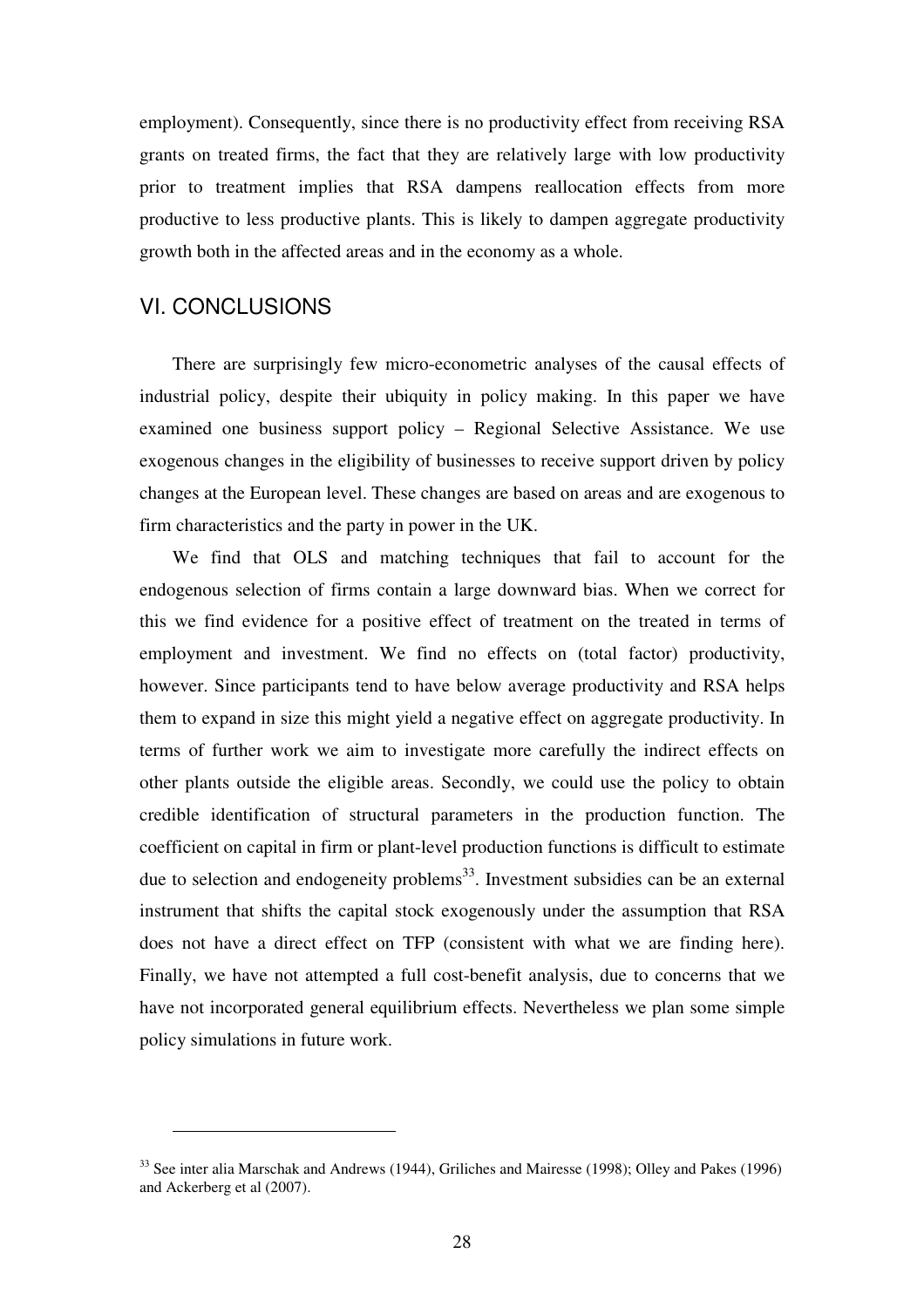## **REFERENCES**

- Ackerberg, Daniel, A.; Kevin Caves and Garth Frazer (2007) "Structural Identification of Production Functions", available from http://www.econ.ucla.edu/ackerber/
- Angrist, Joshua D. (2004) "Treatment effect heterogeneity in theory and practice" *Economic Journal*, vol. 114(494), pp. C52-C83.
- Armstrong, Harvey W. (2001) "Regional Selective Assistance: Is the Spend Enough and Is It Targeting the Right Places?" *Regional Studies*, vol. 35(3) May, pp. 247- 57.
- Blundell, R.; Monica Costa Dias; Costas Meghir and John Van Reenen (2004) "Evaluating the Employment Impact of a Mandatory Job Search Program" *Journal of the European Economic Association*, vol. 2(4), pp. 569-606.
- Criscuolo Chiara; Jonathan Haskel and Ralf Martin, (2003) "Building the evidence base for productivity policy using business data linking", *Economic Trends* vol. 600, November, pp. 39-51, www.statistics.gov.uk/articles/economic\_trends/ETNov03Haskel.pdf.

Department of Trade and Industry (2001) "DEPARTMENT OF TRADE AND INDUSTRY (2001). The government's expenditure plans, 1999–2000, the regions, p.41

Devereux, Griffith and Simpson (2007)

- Foster, Lucia; John Haltiwanger and C.J. Krizan (1998), "Aggregate productivity growth: lessons from microeconomic evidence", NBER Working Paper (6803).
- Griffith Rachel S. (1999) "Using the ARD establishment level data to look at foreign ownership and productivity in the UK." *Economic Journal* vol. 109, pp F416- F442.
- Griliches, Zvi (1979) "Issues in Assessing the Contribution of Research and Development to Productivity Growth" *Bell Journal of Economics*, The RAND Corporation, vol. 10(1), pp. 92-116, Spring.
- Griliches, Zvi, and Jacques Mairesse (1998) "Production Functions: The Search for Identification," in Z. Griliches, *Practicing Econometrics: Essays in Method and Application*, Cheltenham, UK: Elgar.
- Klette Tor Jakob; Jarle Møen and Zvi Griliches (2000) "Do subsidies to commercial R&D reduce market failures?" *Research Policy* vol. 29, 4-5, pp. 471-496.
- Heckman, James J.; Hidehiko Ichimura, and Petra Todd (1997), "Matching as an Econometric Evaluation Estimator: Evidence from Evaluating a Job Training Program", *Review of Economic Studies*, vol. 64, pp. 605-654.
- Heckman, James J., Hidehiko Ichimura, Jeffrey A. Smith, and Petra Todd (1998) "Characterizing selection bias using experimental data" *Econometrica* vol. 66, pp.1017–1098.
- Heckman, James J.; Robert, J. LaLonde and Jeffrey A. Smith (1999) "The Economics and Econometrics of Active Labor Market Programs" in Handbook of Labor Economics, Volume 3 O. Ashenfelter and D. Card eds., pp. 1865-2097.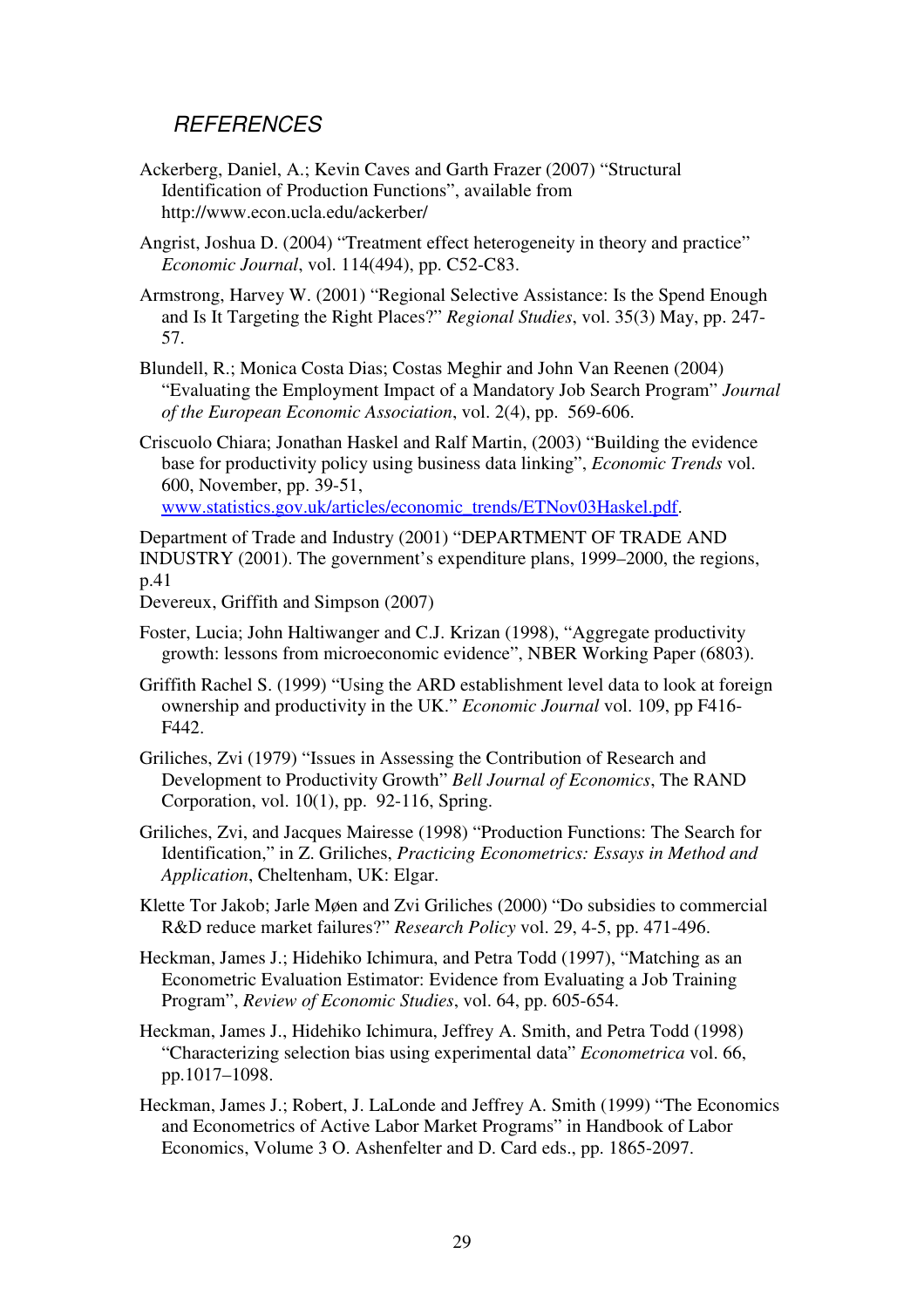- Heckman, James J., Jeffrey A. Smith, Nancy Clements (1997). "Making the most out of social experiments: accounting for heterogeneity in programme impacts" *Review of Economic Studies* vol. 64, pp. 487–535.
- Imbens, Guido W and Angrist, Joshua D. (1994) "Identification and Estimation of Local Average Treatment Effects" *Econometrica*, Econometric Society, vol. 62(2), pp. 467-75, March.
- Jones, Jonathan and Colin Wren (2004) "Do Inward Investors Achieve their Job Targets?" *Oxford Bulletin of Economics and Statistics*, vol. 66(4), pp. 483-514.
- Jones, Jonathan and Colin Wren (2004) "Inward Foreign Direct Investment and Employment: A Project-Based Analysis in North-East England" *Journal of Economic Geography*, vol. 5(4), pp. 517-44.
- Marschak, Jacob and Andrews, William H. (1944) "Random Simultaneous Equations and the Theory of Production" *Econometrica,* July-October, vol. 12(3-4): pp. 143- 205
- Olley, Steve and Ariel Pakes (1996) "The dynamics of Productivity in the Telecommunications equipment industry", *Econometrica* vol. 64 (6), pp. 1263- 1297
- Oulton Nicholas (1997) The ABI Respondents Database: a new resource for industrial economics research. *Economic Trends* vol. 528, pp. 46–57.
- Roome, Marjorie (2005),'Linking DTI Business Support Schemes data to the IDBR and ARD with implications for the future use of the administrative data in scheme assessment', DTI report.

Stock, James H. and Motohiro Yogo (2002) "Testing for weak instruments in linear regressions", NBER Technical Working Paper 284 http://www.nber.org/papers/T0284

- Wren, Colin (2005) "Regional Grants: Are They Worth It?" *Fiscal Studies*, vol 26(2), pp. 245-75.
- Wren, Colin (2003) "Investment Scale as a Signal in Industrial Assistance Schemes with Employment Objectives" *Economica*, vol. 70, pp. 331-52.
- Wren, Colin and David Storey (2002). "Evaluating the Effect of 'Soft' Business Support upon Small Firm Performance" *Oxford Economic Papers*, vol. 54, pp. 334-65.
- Wren, Colin and J. Taylor. (1999) "Industrial Restructuring and Regional Policy" *Oxford Economic Papers*, vol. 51, pp. 487-516.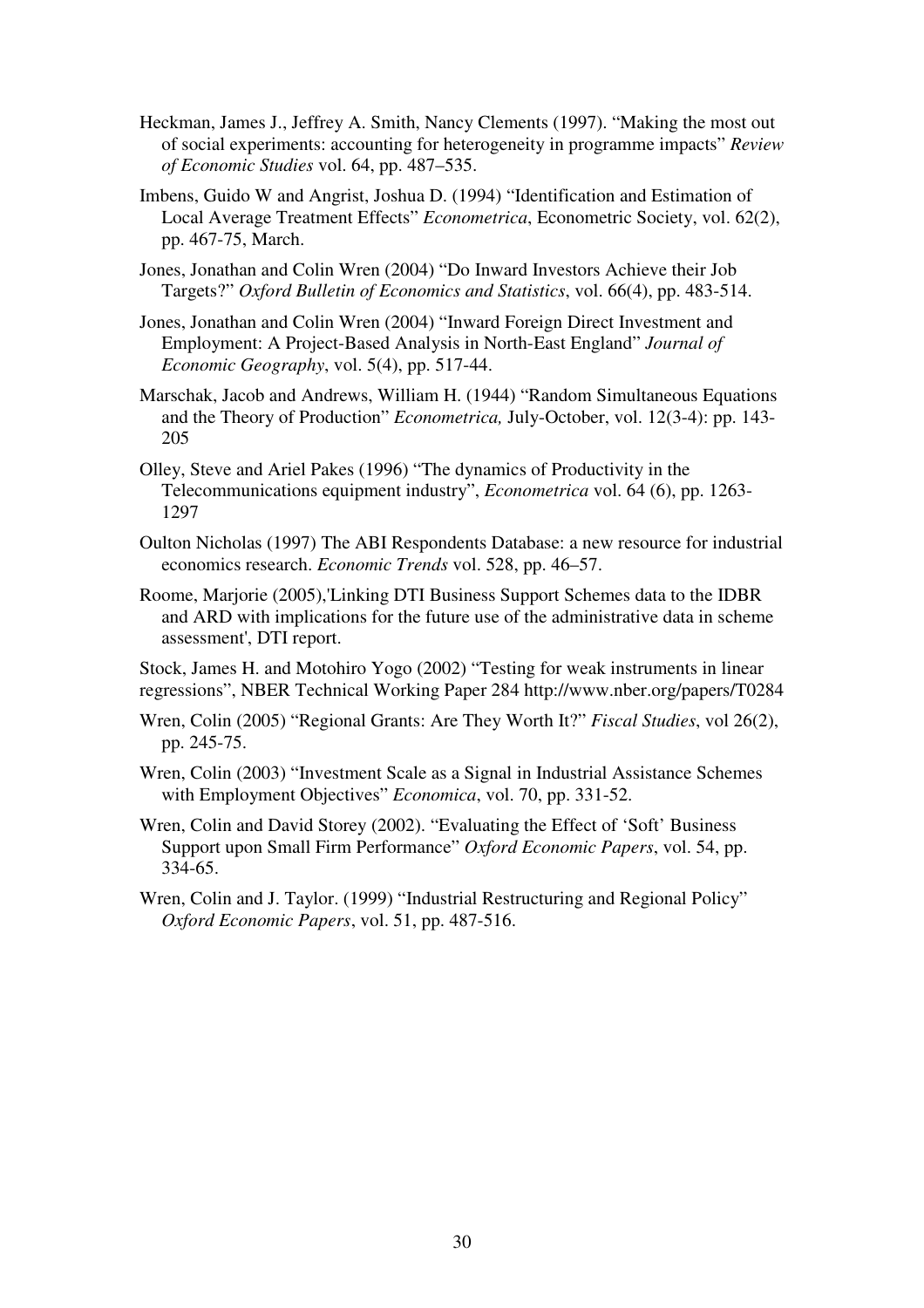|                            |             |        | (1)     | (2)   | (3)     | (4)     | (5)     | (6)     | (7)    |
|----------------------------|-------------|--------|---------|-------|---------|---------|---------|---------|--------|
| <b>Variable</b>            | sample      |        | mean    | sig   | Sd      | p25     | p50     | p75     | Obs.   |
| Real Value added per       | non treated |        | 31.05   |       | 162.51  | 17.66   | 24.27   | 34.09   | 136524 |
| worker                     |             | before | 26.32   | **    | 23.51   | 16.45   | 22.38   | 30.59   | 7247   |
| (VA/L)                     | Treated     | after  | 31.78   | $***$ | 36.51   | 19.14   | 26.02   | 35.55   | 10647  |
| <b>Total Factor</b>        | non treated |        | 0.02    |       | 0.33    | $-0.16$ | 0.01    | 0.17    | 134755 |
| Productivity               |             | before | $-0.03$ | ***   | 0.29    | $-0.19$ | $-0.03$ | 0.12    | 7925   |
| (TFP)                      | Treated     | after  | $-0.05$ | ***   | 0.31    | $-0.20$ | $-0.04$ | 0.11    | 9946   |
| <b>Employment</b>          | non treated |        | 253     |       | 737     | 48      | 111     | 246     | 145389 |
| (L)                        |             | before | 417     | ***   | 957     | 83      | 171     | 383     | 8209   |
|                            | Treated     | after  | 350     | ***   | 846     | 63      | 144     | 336     | 10750  |
| <b>Gross output</b>        | non treated |        | 26774   |       | 136448  | 2422    | 6622    | 18329   | 136524 |
| (GO)                       |             | before | 39401   | ***   | 151614  | 4034    | 10256   | 28990   | 7247   |
|                            | Treated     | after  | 42774   | ***   | 177942  | 3583    | 9440    | 28015   | 10647  |
| <b>Investment</b>          | non treated |        | 1082.76 |       | 8471.20 | 32.49   | 147.70  | 562.03  | 145382 |
| (I)                        |             | before | 1624.35 | ***   | 7204.89 | 90.99   | 310.03  | 1055.98 | 8209   |
|                            | Treated     | after  | 1941.11 | ***   | 8975.45 | 73.63   | 317.74  | 1217.20 | 10750  |
| <b>Growth in Labor</b>     | non treated |        | 0.02    |       | 0.30    | $-0.12$ | 0.02    | 0.16    | 85693  |
| Productivity               |             | before | 0.02    | ***   | 0.27    | $-0.11$ | 0.02    | 0.16    | 5108   |
| $\Delta$ ln(VA/L)          | Treated     | after  | 0.03    | $***$ | 0.30    | $-0.12$ | 0.03    | 0.18    | 6782   |
| <b>Growth</b> in           | non treated |        | 0.00    |       | 0.19    | $-0.07$ | 0.00    | 0.06    | 93021  |
| <b>Employment</b>          |             | before | 0.02    | ***   | 0.17    | $-0.05$ | 0.01    | 0.08    | 5872   |
| $\Delta ln(L)$             | Treated     | after  | 0.01    | ***   | 0.19    | $-0.07$ | 0.00    | 0.08    | 6926   |
| <b>Intermediate Inputs</b> | non treated |        | 62.18   |       | 1090.92 | 19.18   | 32.69   | 58.02   | 136524 |
| per worker                 |             | before | 48.35   | ***   | 61.61   | 20.37   | 32.54   | 55.60   | 7247   |
| (M/L)                      | Treated     | after  | 57.79   | ***   | 74.60   | 23.17   | 38.71   | 66.04   | 10647  |
| <b>Capital Stock per</b>   | non treated |        | 179.32  |       | 6880.82 | 24.02   | 42.76   | 80.77   | 42951  |
| worker                     |             | before | 69.17   | ***   | 99.35   | 25.57   | 43.11   | 75.25   | 2446   |
| (K/L)                      | Treated     | after  | 69.04   | ***   | 89.83   | 27.03   | 45.11   | 77.02   | 4331   |
| Age                        | non treated |        | 15      |       | 8       | 9       | 15      | 20      | 145389 |
|                            |             | before | 14      | ***   | 6       | 9       | 15      | 18      | 8209   |
|                            | Treated     | after  | 17      | ***   | 8       | 10      | 18      | 24      | 10750  |
|                            |             |        |         |       |         |         |         |         |        |

## Table 1: Summary statistics for RSA participating and non-participant firms

**Notes:** Column 1, mean, reports the mean of the variables of interest separately for non treated firms and for the group of treated for the period before and after treatment. Column 2, sig, reports the significance of a t-test of equality between the values for treated firms, both before and after treatment, relative to the group of non treated firms. Column 3, "sd" reports standard deviations, while columns (4) to (6) describe the distribution  $-25^{th}$ ; median and  $75^{th}$  percentile respectively, of the variables for non-treated; treated in the pre-treatment period and treated firms post treatment. Finally, column 7 reports the number of observations for each cell.

**Source:** Authors' calculation using the ARD SAMIS matched data.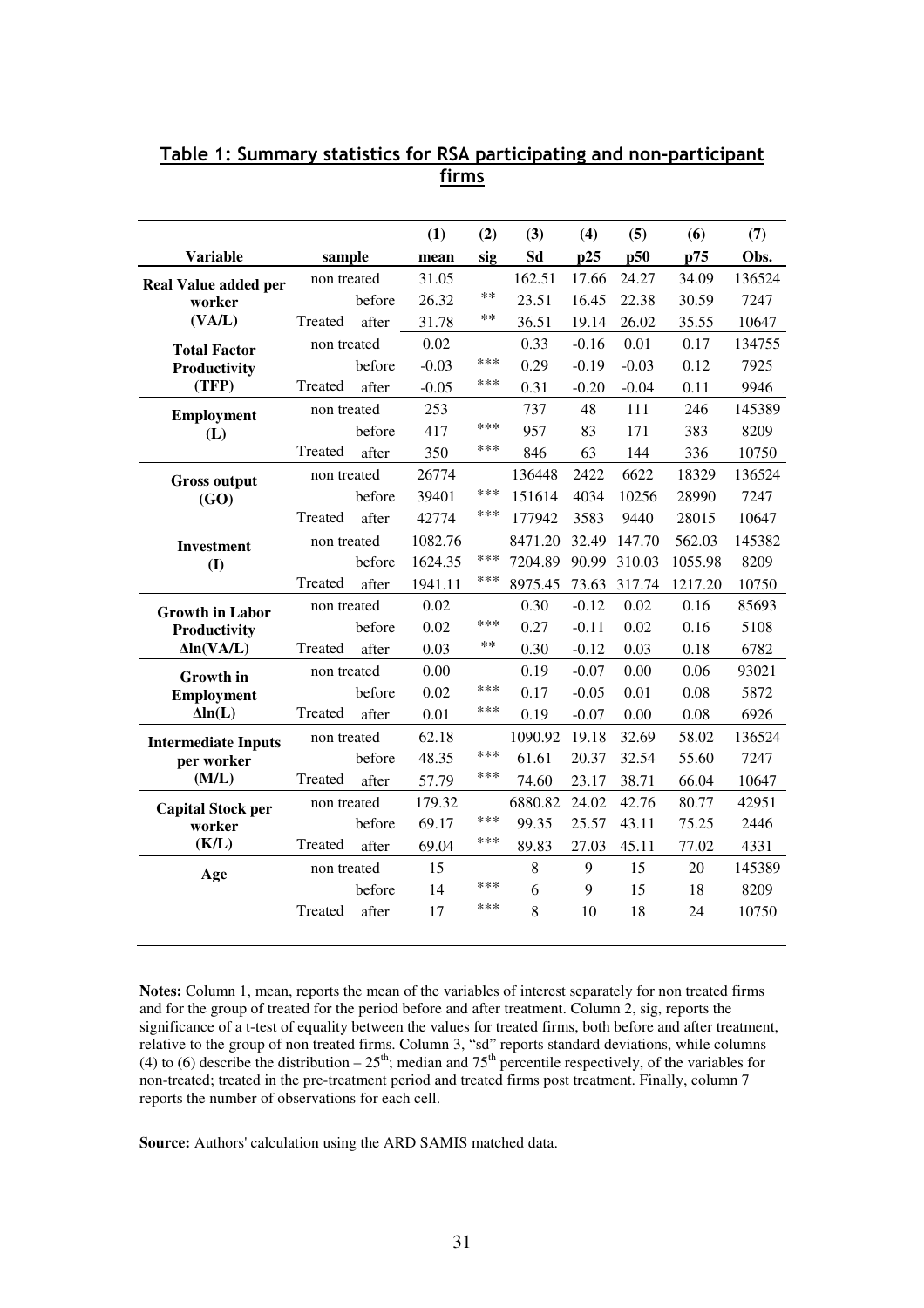|      | <b>Treatments</b> |       |           | <b>Annualized payments</b> | Net grant equivalent<br>(NGE) |      |
|------|-------------------|-------|-----------|----------------------------|-------------------------------|------|
|      | (1)               | (2)   | (3)       | (4)                        | (5)                           | (6)  |
| year | Mean              | Sd    | mean      | sd                         | mean                          | sd   |
|      |                   |       |           |                            |                               |      |
| 1988 | 3.42              | 3.92  | 903,552   | 2,033,946                  | 0.23                          | 0.09 |
| 1989 | 7.82              | 10.50 | 1,271,698 | 5,205,792                  | 0.21                          | 0.10 |
| 1990 | 11.05             | 14.19 | 936,613   | 1,513,561                  | 0.21                          | 0.10 |
| 1991 | 11.27             | 13.61 | 1,247,630 | 2,192,776                  | 0.21                          | 0.10 |
| 1992 | 12.99             | 15.61 | 1,789,744 | 3,119,778                  | 0.19                          | 0.12 |
| 1993 | 12.91             | 18.30 | 1,701,525 | 3,253,045                  | 0.19                          | 0.11 |
| 1994 | 12.33             | 16.55 | 1,372,372 | 2,934,404                  | 0.19                          | 0.11 |
| 1995 | 13.46             | 19.95 | 1,732,582 | 3,084,355                  | 0.20                          | 0.10 |
| 1996 | 12.88             | 18.83 | 1,482,756 | 2,859,229                  | 0.19                          | 0.11 |
| 1997 | 12.03             | 16.30 | 1,195,726 | 2,055,161                  | 0.20                          | 0.10 |
| 1998 | 11.21             | 15.55 | 1,190,799 | 2,779,583                  | 0.20                          | 0.10 |
| 1999 | 9.79              | 12.82 | 1,126,135 | 1,947,954                  | 0.15                          | 0.14 |
| 2000 | 7.02              | 8.08  | 969,325   | 1,626,163                  | 0.17                          | 0.14 |
| 2001 | 5.17              | 5.80  | 837,742   | 1,357,481                  | 0.17                          | 0.14 |
| 2002 | 3.85              | 4.84  | 630,586   | 1,319,403                  | 0.18                          | 0.14 |
| 2003 | 4.63              | 4.35  | 992,399   | 1,487,250                  | 0.15                          | 0.12 |

#### Table 2: Descriptive statistics across TTWA

**Notes:** Column (1), mean, reports the mean of the number of RSA grants given within an eligible area. Column (2), "sd" is standard deviation. Columns (3) and (4) report mean and standard deviation of annualised deflated RSA grants values given within an eligible area. Finally, column (5) and (6) reports the average NGE rate and its standard deviation. Note that there are 297 areas, but the table reports statistics only over those areas that are eligible for RSA subsidies (about 100 areas in each year).

**Source:** Authors' calculation using the ARD SAMIS matched data.

|      |                     | <b>Changes in support status</b> |                     | <b>Changes in support</b><br>intensity |
|------|---------------------|----------------------------------|---------------------|----------------------------------------|
| Year | local unit<br>level | reporting<br>unit level          | local unit<br>level | reporting<br>unit level                |
| 1993 | 3929                | 3062                             | 1478                | 1251                                   |
| 2000 | 9076                | 5088                             | 6411                | 3808                                   |

### Table 3: Source of identification

**Notes:** Column (1) reports the number of plants ("local units") in the regression sample for which a change in eligibility is observed. The top panel is for the 1993 map change and the bottom panel for the 2000 change. Column (2) reports similar figures for firms ("reporting units"). Column 3 and 4 report only number of changes in eligibility level (i.e. from NGE= $x\%$  to NGE= $z\%$  where  $x\neq z$ ) for plants and firms respectively. For example, in 1993 there were 3062 changes in support status at the Reporting Unit level. 41% of these changes (1251/3062) were in eligibility intensity.

**Source:** Authors' calculation using the ARD SAMIS matched data.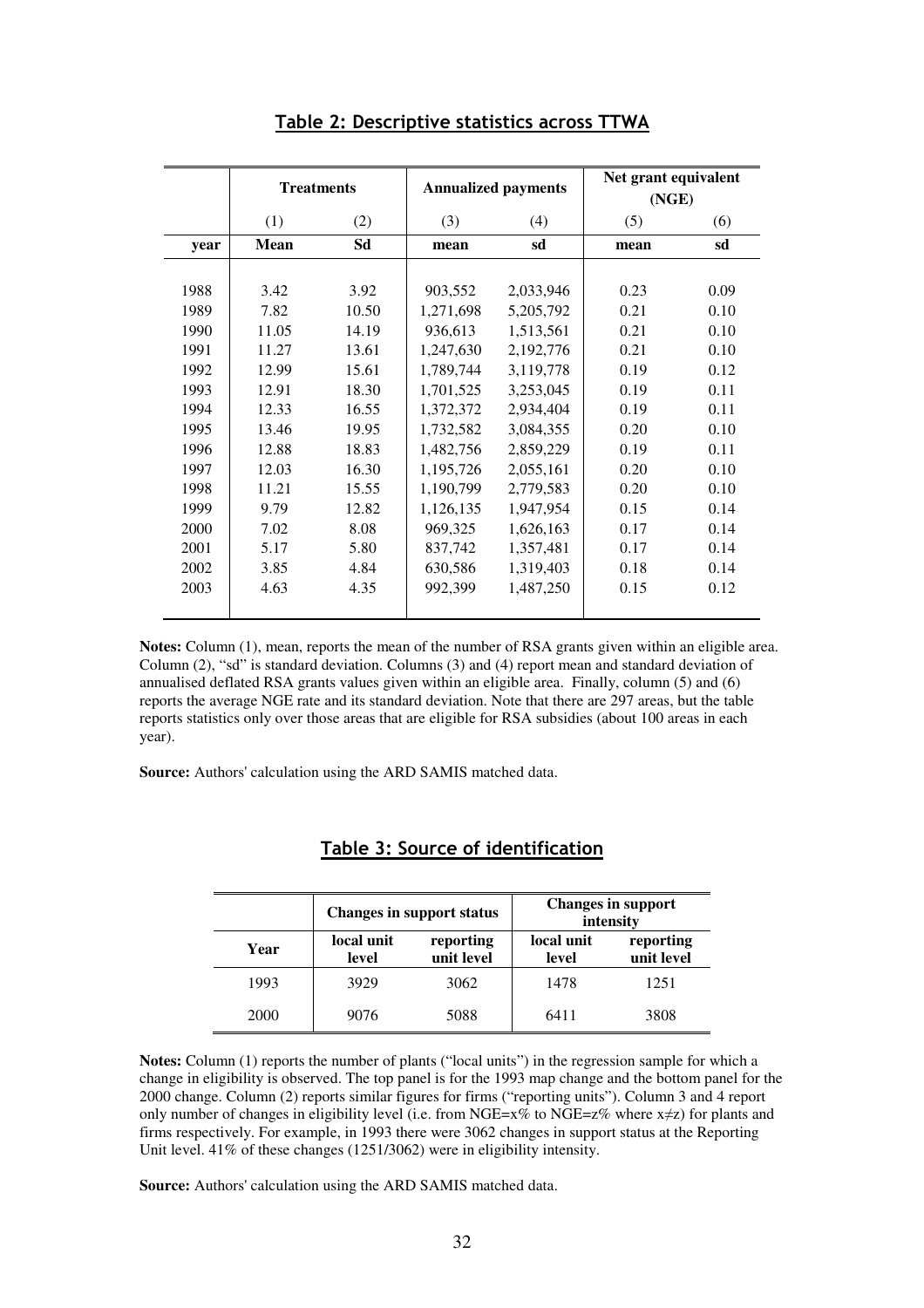|                                        | (1)            | (2)             | (3)                   | (4)            | (5)                     | (6)             | (7)                | (8)        |
|----------------------------------------|----------------|-----------------|-----------------------|----------------|-------------------------|-----------------|--------------------|------------|
| Dependent Variable Ln(EMP) ln(EMP) RSA |                |                 |                       |                | ln(EMP) ln(EMP) ln(EMP) |                 | <b>RSA</b>         | ln(EMP)    |
|                                        | <b>OLS</b>     | Reduced<br>Form | First<br><b>Stage</b> | IV             | <b>FE</b>               | Reduced<br>Form | First<br>Stage     | IV         |
| <b>RSA</b>                             | $0.370***$     |                 |                       |                | $4.658***0.166***$      |                 |                    | $0.646***$ |
|                                        | (0.020)        |                 |                       | (0.530)        | (0.013)                 |                 |                    | (0.154)    |
| $NGE = 10\%$                           |                | 0.197           | 0.063                 |                |                         | $-0.062*$       | 0.015              |            |
|                                        |                | (0.127)         | (0.041)               |                |                         | (0.032)         | (0.020)            |            |
| $NGE = 15%$                            |                |                 | $0.368***0.122***$    |                |                         | $-0.005$        | $0.068***$         |            |
|                                        |                | (0.049)         | (0.023)               |                |                         | (0.019)         | (0.014)            |            |
| $NGE = 20\%$                           |                |                 | $0.382***0.050***$    |                |                         |                 | $0.027***0.015***$ |            |
|                                        |                | (0.017)         | (0.008)               |                |                         | (0.003)         | (0.004)            |            |
| $NGE = 30\%$                           |                |                 | $0.406***0.091***$    |                |                         |                 | $0.033***0.027***$ |            |
|                                        |                | (0.031)         | (0.009)               |                |                         | (0.006)         | (0.005)            |            |
| $NGE = 35%$                            |                |                 | $0.236***0.197***$    |                |                         | 0.033           | $0.098***$         |            |
|                                        |                | (0.043)         | (0.024)               |                |                         | (0.023)         | (0.014)            |            |
| <b>Observations</b>                    |                |                 |                       |                | 157771                  |                 |                    |            |
| Number of firms                        |                |                 |                       |                | 28882                   |                 |                    |            |
| F-stats for excluded                   |                |                 |                       |                |                         |                 |                    |            |
| instruments                            |                |                 | 29.52                 |                |                         |                 | 16.90              |            |
| Fixed effects                          | N <sub>O</sub> | N <sub>O</sub>  | N <sub>O</sub>        | N <sub>O</sub> | <b>YES</b>              | <b>YES</b>      | <b>YES</b>         | <b>YES</b> |

Table 4: ln(Employment) Regressions

**Notes:** *RSA* equals unity for all the periods in and after a firm has participated in the program and zero otherwise. *NGE* is Net Grant Equivalent (maximum investment subsidy) at the area-level. Eligibility for investment subsidies used as an instrumental variable in columns (4) and (8). *NGE* =  $x\%$  indicates that the firm's has a reference plant in an area that is eligible for up to x% in investment subsidy. All columns include controls for whether a firm is foreign owned, whether it is part of a domestic multifirm group, a quadratic in age; an age censoring dummy for firms born before 1980 and a full set of four digit industry dummies, regional and time dummies. Standard errors below coefficients are robust to heteroscedacity and arbitrary serial correlation (they are clustered by firm in columns (1) and (5) and by area in columns (2), (3) (4), (6), (7) and (8)). The last four columns also include a full set of firm dummies. Time period is 1985-2004.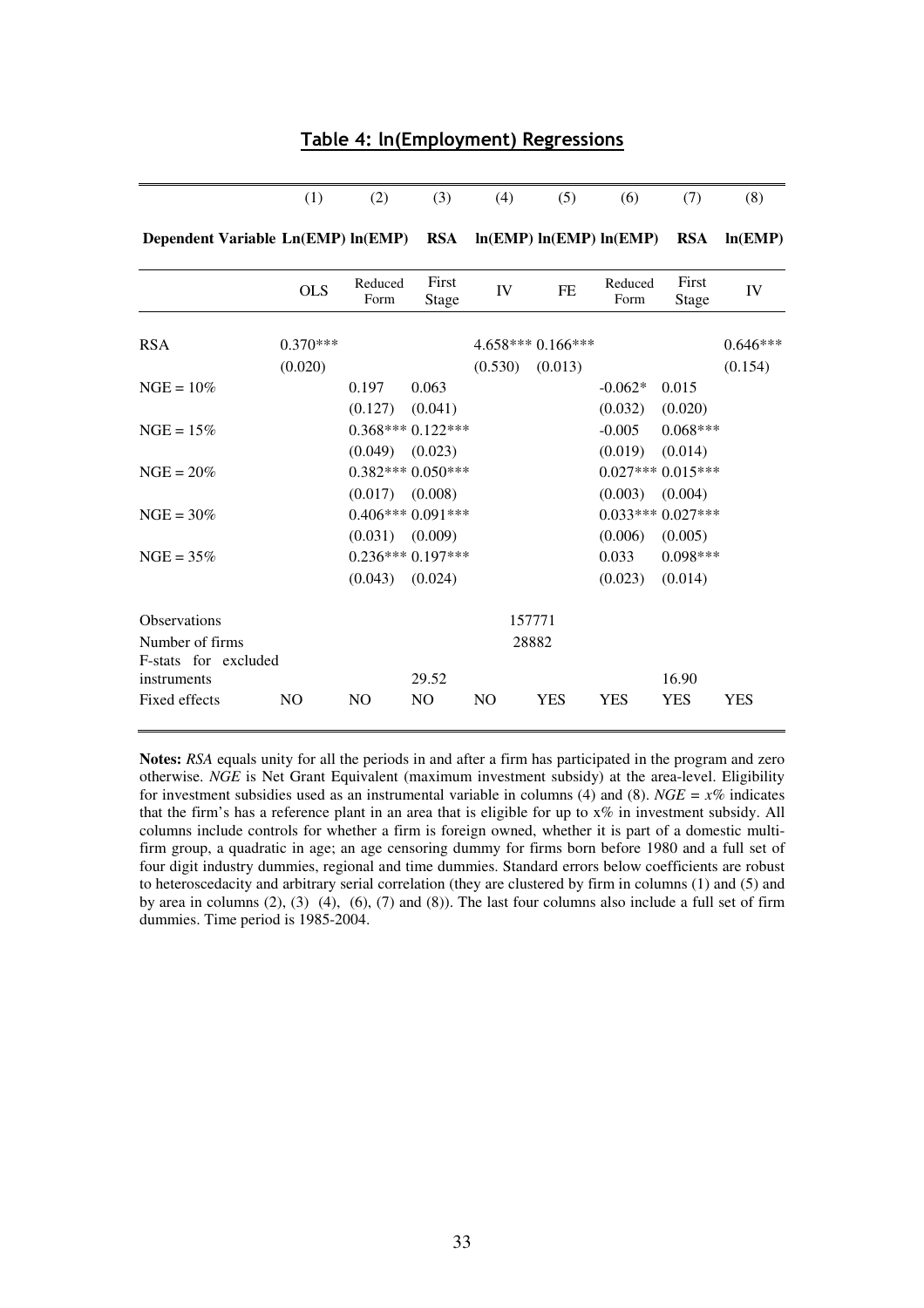| (1)            | (2)                   | (3)                                                 | (4)                                                                  | (5)                                                                                                   | (6)                              | (7)                                                       | (8)                                                                                                |
|----------------|-----------------------|-----------------------------------------------------|----------------------------------------------------------------------|-------------------------------------------------------------------------------------------------------|----------------------------------|-----------------------------------------------------------|----------------------------------------------------------------------------------------------------|
|                |                       | <b>RSA</b>                                          |                                                                      |                                                                                                       |                                  |                                                           | $RSA \quad ln(INV)$                                                                                |
|                |                       | First                                               |                                                                      |                                                                                                       |                                  | First                                                     |                                                                                                    |
|                |                       |                                                     |                                                                      |                                                                                                       |                                  |                                                           | IV                                                                                                 |
|                |                       |                                                     |                                                                      |                                                                                                       |                                  |                                                           | $0.871**$                                                                                          |
|                | 0.174                 | $0.084**$                                           |                                                                      |                                                                                                       | $-0.065$                         | 0.021                                                     | (0.358)                                                                                            |
|                |                       |                                                     |                                                                      |                                                                                                       | $-0.004$                         | $0.069***$                                                |                                                                                                    |
|                |                       |                                                     |                                                                      |                                                                                                       |                                  |                                                           |                                                                                                    |
|                | (0.028)               | (0.008)                                             |                                                                      |                                                                                                       | (0.010)<br>$0.035**$             | (0.004)<br>$0.028***$                                     |                                                                                                    |
|                | (0.048)               | (0.009)                                             |                                                                      |                                                                                                       | (0.014)<br>0.063                 | (0.005)<br>$0.099***$                                     |                                                                                                    |
|                |                       |                                                     |                                                                      |                                                                                                       |                                  |                                                           |                                                                                                    |
|                |                       |                                                     |                                                                      |                                                                                                       |                                  |                                                           |                                                                                                    |
| N <sub>O</sub> | N <sub>O</sub>        | 30.16<br>N <sub>O</sub>                             | N <sub>O</sub>                                                       | <b>YES</b>                                                                                            | <b>YES</b>                       | 16.32<br><b>YES</b>                                       | <b>YES</b>                                                                                         |
|                | <b>OLS</b><br>(0.031) | Form<br>$0.623***$<br>(0.216)<br>(0.077)<br>(0.082) | ln(INV) ln(INV)<br>Reduced<br>Stage<br>(0.043)<br>(0.023)<br>(0.025) | IV<br>(0.705)<br>$0.377***0.116***$<br>$0.433***0.051***$<br>$0.492***0.091***$<br>$0.266***0.198***$ | FE<br>(0.024)<br>143334<br>28022 | Form<br>5.606***0.306***<br>(0.106)<br>(0.050)<br>(0.059) | ln(INV) ln(INV) ln(INV)<br>Reduced<br>Stage<br>(0.022)<br>(0.015)<br>$0.037***0.016***$<br>(0.015) |

#### Table 5: ln(Real Investment) Regressions

**Notes:** *RSA* equals unity for all the periods in and after a firm has participated in the program and zero otherwise. *NGE* is Net Grant Equivalent (maximum investment subsidy) at the area-level. Eligibility for investment subsidies used as an instrumental variable in columns (4) and (8). *NGE* =  $x\%$  indicates that the firm's has a reference plant in an area that is eligible for up to  $x\%$  in investment subsidy. All columns include controls for whether a firm is foreign owned, whether it is part of a domestic multifirm group, a quadratic in age; an age censoring dummy for firms born before 1980 and a full set of four digit industry dummies, regional and time dummies. Standard errors below coefficients are robust to heteroskedacity and arbitrary serial correlation (they are clustered by firm in columns (1) and (5) and by area in columns (2), (3) (4), (6), (7) and (8)). The last four columns include a full set of firm dummies. Time period is 1985-2004.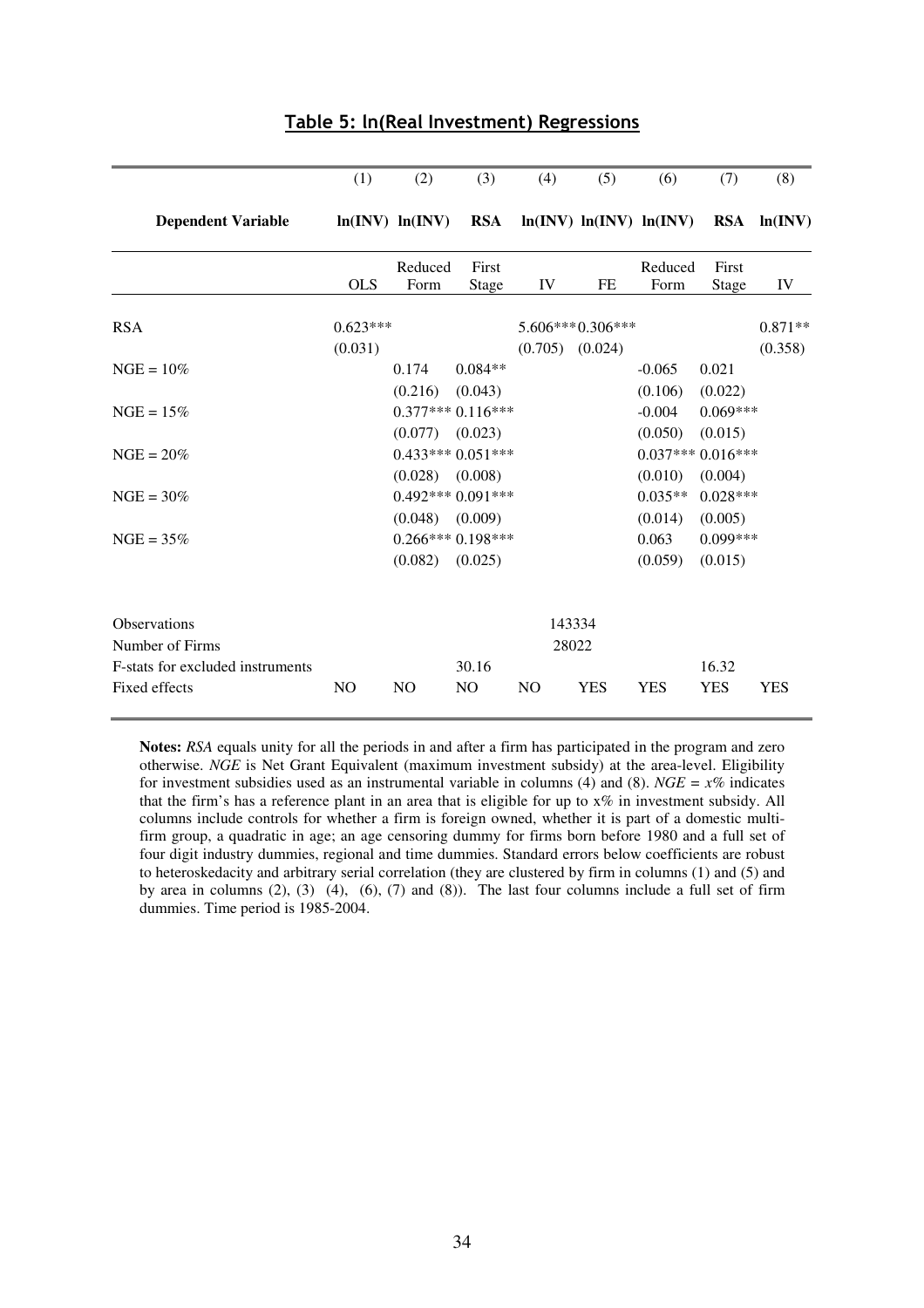|                                                         | (1)              | (2)                   | (3)                   | (4)                 | (5)                               | (6)                               | (7)                              | (8)                               |
|---------------------------------------------------------|------------------|-----------------------|-----------------------|---------------------|-----------------------------------|-----------------------------------|----------------------------------|-----------------------------------|
| Dependent Variable ln(GO/EMP) ln(GO/EMP)                |                  |                       | <b>RSA</b>            |                     | In(GO/EMP) In(GO/EMP)             | n(GO/EMP)                         | <b>RSA</b>                       | ln(GO/EMP)                        |
|                                                         | <b>FE</b>        |                       | Red. form First Stage | IV                  | <b>FE</b>                         |                                   | Red. form First Stage            | IV                                |
| <b>RSA</b>                                              | 0.002<br>(0.008) |                       |                       | $0.248*$<br>(0.133) | 0.007<br>(0.006)                  |                                   |                                  | 0.106<br>(0.088)                  |
| $NGE = 10%$                                             |                  | 0.030<br>(0.032)      | 0.017<br>(0.020)      |                     |                                   | 0.013<br>(0.023)                  | 0.020<br>(0.020)                 |                                   |
| $NGE = 15%$                                             |                  | $0.032**$<br>(0.013)  | $0.068***$<br>(0.014) |                     |                                   | 0.014<br>(0.009)                  | $0.069***$<br>(0.014)            |                                   |
| $NGE = 20\%$                                            |                  | 0.005<br>(0.003)      | $0.012***$<br>(0.004) |                     |                                   | $0.005**$<br>(0.002)              | $0.012***$<br>(0.004)            |                                   |
| $NGE = 30\%$                                            |                  | $0.013***$<br>(0.004) | $0.022***$<br>(0.005) |                     |                                   | $0.006**$<br>(0.003)              | $0.020***$<br>(0.005)            |                                   |
| $NGE = 35%$                                             |                  | $-0.014$<br>(0.017)   | $0.090***$<br>(0.014) |                     |                                   | $-0.012$<br>(0.011)               | $0.091***$<br>(0.014)            |                                   |
| ln(Materials/                                           |                  |                       |                       |                     | $0.494***$                        | $0.494***$                        | $0.011***$                       | $0.493***$                        |
| Employment)<br>ln(Capital/                              |                  |                       |                       |                     | (0.005)<br>$0.012***$             | (0.007)<br>$0.012***$             | (0.003)<br>$0.004***$            | (0.007)<br>$0.012***$             |
| Employment)<br>ln(Employment)                           |                  |                       |                       |                     | (0.001)<br>$-0.128***$<br>(0.004) | (0.001)<br>$-0.127***$<br>(0.004) | (0.001)<br>$0.044***$<br>(0.005) | (0.001)<br>$-0.132***$<br>(0.005) |
| Observations<br>Number of Firms<br>F-stats for excluded |                  |                       | 148102<br>28865       |                     |                                   |                                   | 142937<br>28082                  |                                   |
| instruments<br>Fixed effects                            | <b>YES</b>       | <b>YES</b>            | 15.31<br><b>YES</b>   | <b>YES</b>          | <b>YES</b>                        | <b>YES</b>                        | 14.74<br><b>YES</b>              | <b>YES</b>                        |

## Table 6: Labor Productivity Regressions ln(Real Gross Output/employment)

**Notes:** RSA equals 1 for all the periods in and after a firm has participated in the program and zero otherwise. NGE is Net Grant Equivalent at the area-level; eligibility for investment subsidies used as an instrumental variable in columns (4) and (8). NGE =  $x\%$  indicates that the firm's has a plant that is eligible for up to x% in investment subsidy. All columns control for a quadratic in age; regional dummies; an age censoring dummy for firms born before 1980 and a full set of four digit industry dummies, time dummies and include a full set of firm dummies. Standard errors below coefficients are robust to heteroskedacity and arbitrary serial correlation (they are clustered by firm in columns (1) and (5) and by area in columns  $(2)$ ,  $(3)$   $(4)$ ,  $(6)$ ,  $(7)$  and  $(8)$ ).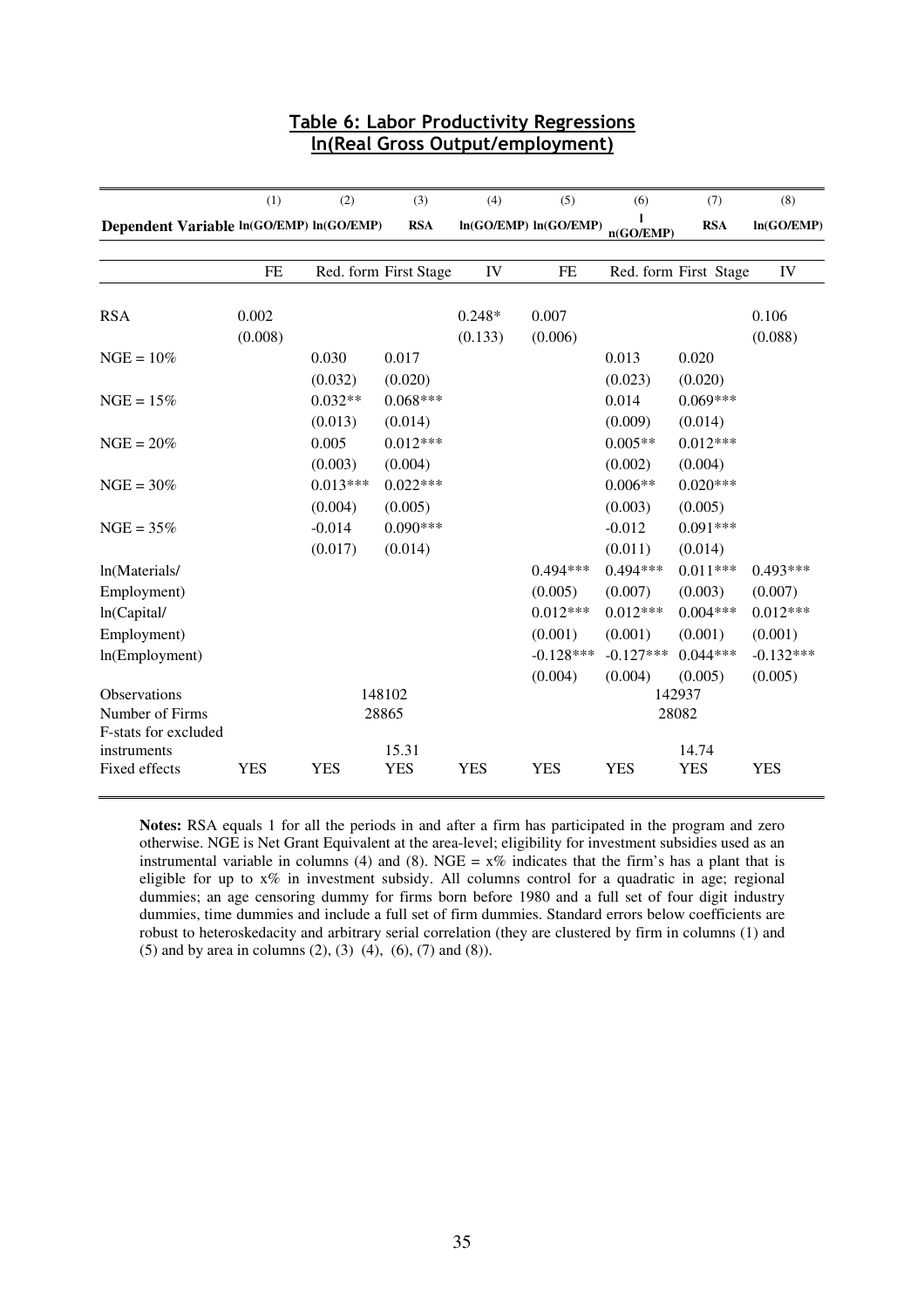|                                                          | Table 7: In employment - |  |  |
|----------------------------------------------------------|--------------------------|--|--|
| Using Propensity Score Matching to obtain Common Support |                          |  |  |

|                           | (1)        | (2)            | (3)        | (4)                | (5)            | (6)                    | (7)        | (8)                        | (9)        |
|---------------------------|------------|----------------|------------|--------------------|----------------|------------------------|------------|----------------------------|------------|
| <b>Dependent Variable</b> | ln(EMP)    | <b>RSA</b>     |            | ln(EMP) ln(INV)    |                | $RSA \ln(INV) \ln(GO)$ |            | <b>RSA</b>                 | ln(GO)     |
|                           | FE         | First<br>Stage | IV         | FE                 | First<br>Stage | IV                     | FE         | First<br><b>Stage</b>      | IV         |
|                           |            |                |            |                    |                |                        | 0.002      |                            | 0.083      |
| <b>RSA</b>                | $0.141***$ |                |            | $0.496***0.346***$ |                | $0.871**$ (0.006)      |            |                            | (0.089)    |
|                           | (0.015)    |                | (0.164)    | (0.028)            |                | (0.390)                |            | 0.008                      |            |
| $NGE = 10%$               | 0.000      | 0.000          |            |                    | 0.008          |                        |            | (0.020)                    |            |
|                           | (0.000)    | (0.000)        |            |                    | (0.023)        |                        |            | $0.083***$                 |            |
| $NGE = 15%$               |            | 0.005          |            |                    | $0.085***$     |                        |            | (0.018)                    |            |
|                           |            | (0.020)        |            |                    | (0.019)        |                        |            | $0.014***$                 |            |
| $NGE = 20%$               |            | $0.082***$     |            |                    | $0.018***$     |                        |            | (0.004)                    |            |
|                           |            | (0.018)        |            |                    | (0.004)        |                        |            | $0.021***$                 |            |
| $NGE = 30%$               |            | $0.016***$     |            |                    | $0.026***$     |                        |            | (0.005)                    |            |
|                           |            | (0.004)        |            |                    | (0.005)        |                        |            | $0.100***$                 |            |
| $NGE = 35%$               |            | $0.025***$     |            |                    | $0.107***$     |                        |            | (0.017)                    |            |
|                           |            | (0.006)        |            |                    | (0.019)        |                        | 0.000      | $-0.006$                   | 0.001      |
| ln(materials/employment)  |            |                |            |                    |                |                        | (0.005)    | (0.007)                    | (0.004)    |
|                           |            |                |            |                    |                |                        | 0.003      | $-0.005$                   | 0.003      |
| ln(capital/employment)    |            |                |            |                    |                |                        | (0.003)    | (0.004)                    | (0.003)    |
|                           |            |                |            |                    |                |                        |            | $0.520***0.009**0.519***$  |            |
| ln(Employment)            |            |                |            |                    |                |                        | (0.006)    | (0.004)                    | (0.008)    |
|                           |            |                |            |                    |                |                        |            | $0.012***0.006***0.011***$ |            |
| Observations              |            | 93701          |            |                    | 87575          |                        |            | 87354                      |            |
| Number of Firms           |            | 13402          |            |                    | 13401          |                        |            | 13396                      |            |
| F-stats for excluded      |            |                |            |                    |                |                        |            |                            |            |
| instruments               |            | 14.63          |            |                    | 15.00          |                        |            | 14.03                      |            |
| Fixed effects             | <b>YES</b> | <b>YES</b>     | <b>YES</b> | <b>YES</b>         | <b>YES</b>     | <b>YES</b>             | <b>YES</b> | <b>YES</b>                 | <b>YES</b> |

**Notes:** *RSA* equals unity for all the periods in and after a firm has participated in the program and zero otherwise. *NGE* is Net Grant Equivalent (maximum investment subsidy) at the area-level. Eligibility for investment subsidies used as an instrumental variable in columns (4) and (8). *NGE* =  $x\%$  indicates that the firm's has a reference plant in an area that is eligible for up to x% in investment subsidy. All columns include controls for whether a firm is foreign owned, whether it is part of a domestic multifirm group, a quadratic in age; an age censoring dummy for firms born before 1980 and a full set of four digit industry dummies, regional and time dummies. Standard errors below coefficients are robust to heteroskedacity and arbitrary serial correlation (they are clustered by firm in columns (1) and (5) and by area in columns (2), (3) (4), (6), (7) and (8)). The last four columns include a full set of firm dummies. Time period is 1985-2004.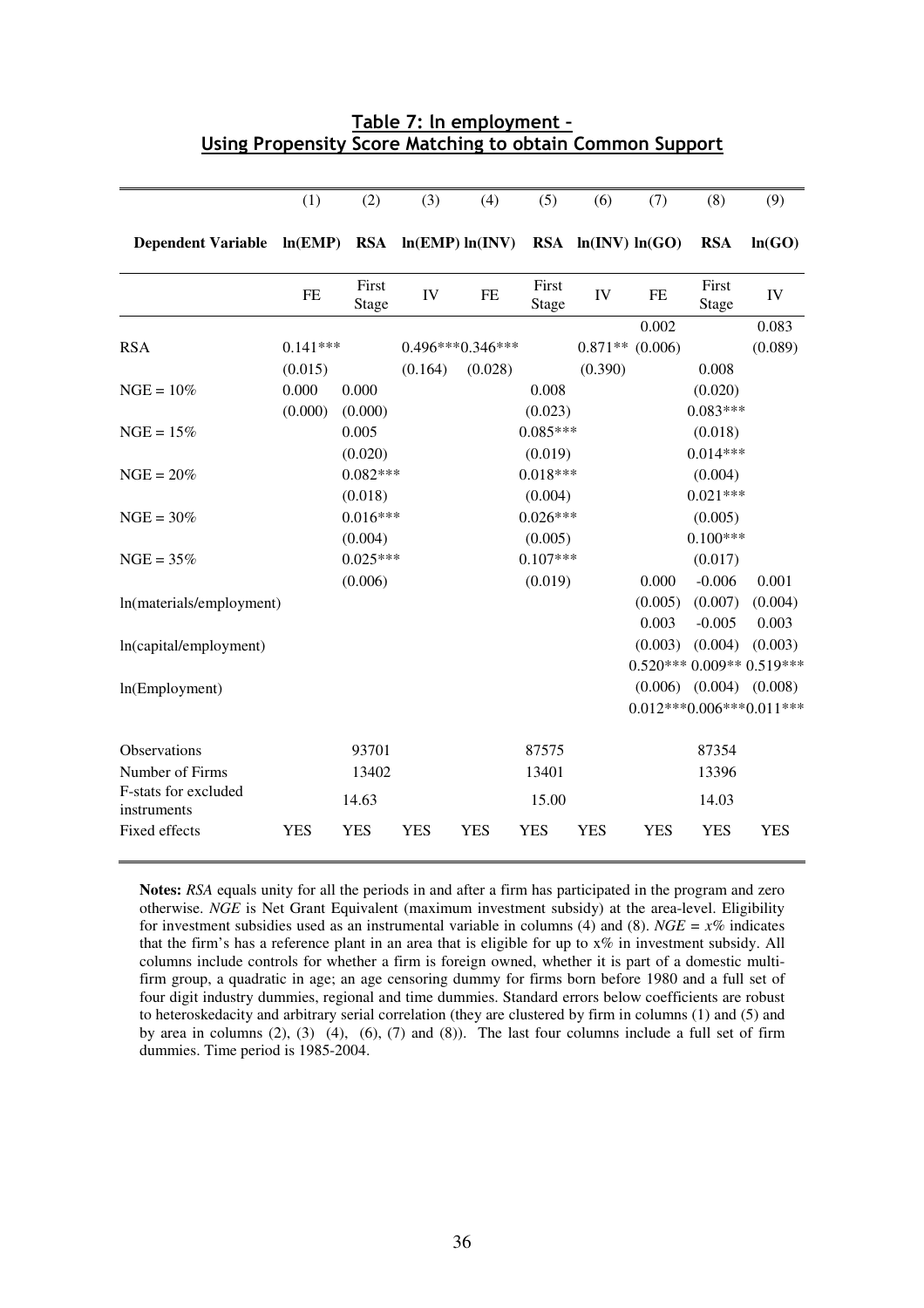|                                                                            | (1)        | (2)                          | (3)                | (4)            | (5)                 | (6)                          | (7)                | (8)        |
|----------------------------------------------------------------------------|------------|------------------------------|--------------------|----------------|---------------------|------------------------------|--------------------|------------|
| Dependent Variable ln(EMP) ln(EMP) RSA ln(EMP) ln(EMP) ln(EMP) RSA ln(EMP) |            |                              |                    |                |                     |                              |                    |            |
|                                                                            | <b>OLS</b> | <b>Reduced First</b><br>Form | Stage              | IV             | FE                  | <b>Reduced First</b><br>Form | Stage              | IV         |
| <b>RSA</b>                                                                 | $0.343***$ |                              |                    |                | 4.988***0.168***    |                              |                    | $0.801***$ |
|                                                                            | (0.022)    |                              |                    |                | $(0.712)$ $(0.014)$ |                              |                    | (0.160)    |
| $NGE = 10\%$                                                               |            | $0.272*$                     | 0.042              |                |                     | $-0.032$                     | 0.022              |            |
|                                                                            |            | $(0.156)$ $(0.057)$          |                    |                |                     | (0.034)                      | (0.020)            |            |
| $NGE = 15\%$                                                               |            |                              | $0.374***0.123***$ |                |                     | $-0.015$                     | $0.057***$         |            |
|                                                                            |            | $(0.059)$ $(0.028)$          |                    |                |                     | (0.020)                      | (0.016)            |            |
| $NGE = 20\%$                                                               |            |                              | $0.398***0.048***$ |                |                     |                              | $0.030***0.014***$ |            |
|                                                                            |            | $(0.020)$ $(0.009)$          |                    |                |                     | (0.004)                      | (0.005)            |            |
| $NGE = 30\%$                                                               |            |                              | $0.415***0.087***$ |                |                     |                              | $0.045***0.036***$ |            |
|                                                                            |            | $(0.030)$ $(0.012)$          |                    |                |                     | (0.009)                      | (0.006)            |            |
| $NGE = 35%$                                                                |            |                              | $0.257***0.190***$ |                |                     | 0.028                        | $0.090***$         |            |
|                                                                            |            | (0.052)                      | (0.031)            |                |                     | (0.021)                      | (0.017)            |            |
| <b>Observations</b>                                                        |            |                              |                    |                | 105346              |                              |                    |            |
| Number of Firms                                                            |            |                              |                    |                | 24549               |                              |                    |            |
| F-stats for excluded<br>instruments                                        |            |                              | 20.11              |                |                     |                              | 14.12              |            |
| Fixed effects                                                              | NO         | NO                           | $\rm NO$           | N <sub>O</sub> | <b>YES</b>          | <b>YES</b>                   | <b>YES</b>         | <b>YES</b> |

#### Table 8: ln(Employment) – single plants

**Notes:** *RSA* equals unity for all the periods in and after a firm has participated in the program and zero otherwise. *NGE* is Net Grant Equivalent (maximum investment subsidy) at the area-level. Eligibility for investment subsidies used as an instrumental variable in columns (4) and (8). *NGE = x%* indicates that the firm's has a reference plant in an area that is eligible for up to x% in investment subsidy. All columns include controls for whether a firm is foreign owned, whether it is part of a domestic multifirm group, a quadratic in age; an age censoring dummy for firms born before 1980 and a full set of four digit industry dummies, regional and time dummies. Standard errors below coefficients are robust to heteroskedacity and arbitrary serial correlation (they are clustered by firm in columns (1) and (5) and by area in columns  $(2)$ ,  $(3)$ ,  $(4)$ ,  $(6)$ ,  $(7)$  and  $(8)$ ). The last four columns include a full set of firm dummies. Time period is 1985-2004.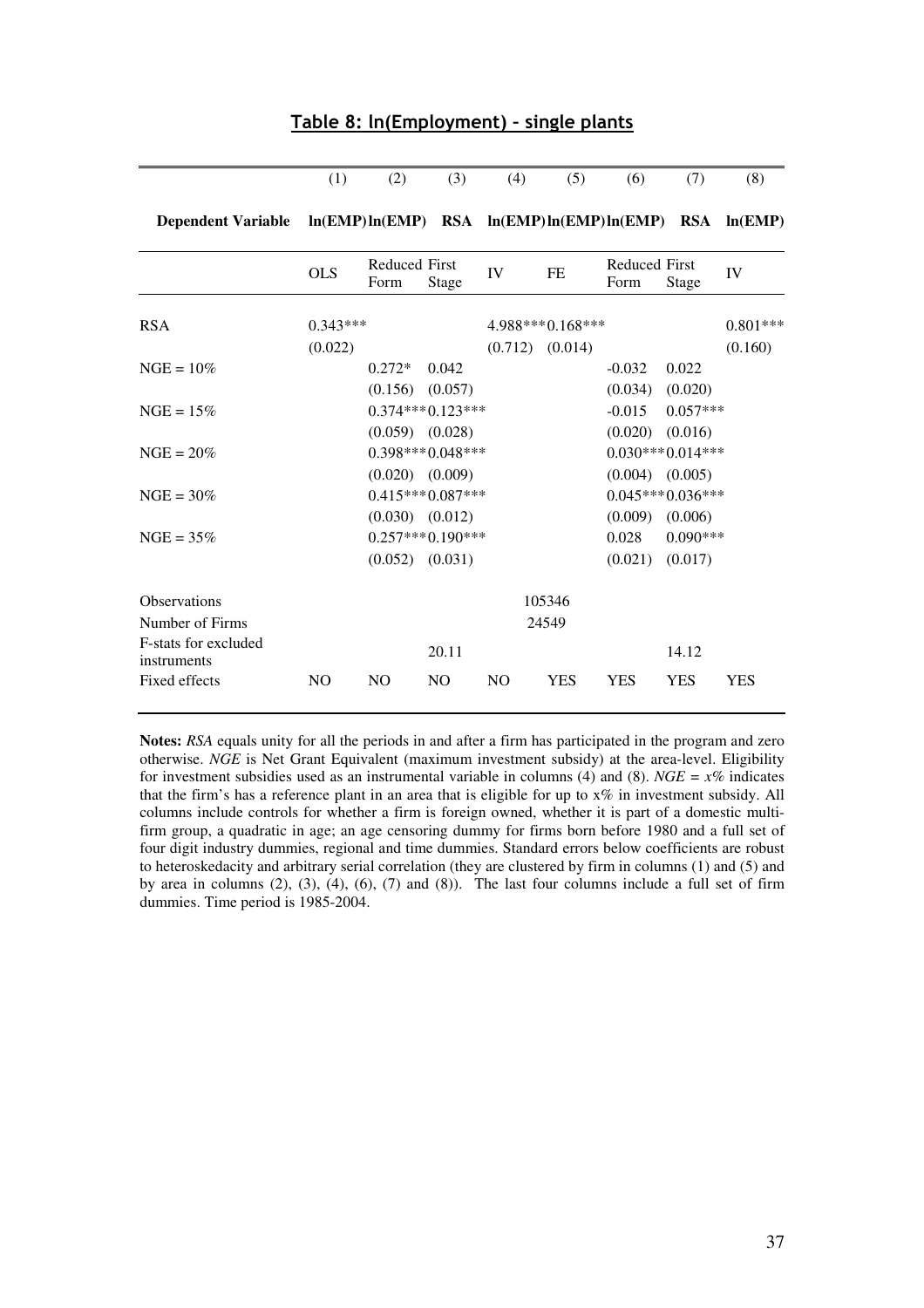|                                         | (1)            | (2)                 | (3)                | (4)            | (5)               | (6)                 | (7)                | (8)        |
|-----------------------------------------|----------------|---------------------|--------------------|----------------|-------------------|---------------------|--------------------|------------|
| <b>Dependent Variable</b>               |                | ln(EMP)             | NGE_RSAln(EMP)     |                |                   | ln(EMP)             | NGE_RSAln(EMP)     |            |
|                                         |                | Reduced             |                    |                |                   | Reduced             |                    |            |
|                                         | <b>OLS</b>     | Form                | First Stage IV     |                | FE                | Form                | First Stage IV     |            |
| NGE RSA                                 | 2.954***       |                     |                    |                | 35.295***0.876*** |                     |                    | 5.171***   |
|                                         | (0.185)        |                     |                    | (4.586)        | (0.095)           |                     |                    | (1.029)    |
| $NGE = 10\%$                            |                | 0.197               | 0.007              |                |                   | $-0.062*$           | 0.002              |            |
|                                         |                | (0.127)             | (0.005)            |                |                   | (0.032)             | (0.002)            |            |
| $NGE = 15\%$                            |                |                     | $0.368***0.007***$ |                |                   | $-0.005$            | $0.006***$         |            |
|                                         |                | $(0.049)$ $(0.002)$ |                    |                |                   | (0.019)             | (0.001)            |            |
| $NGE = 20\%$                            |                |                     | $0.382***0.006***$ |                |                   |                     | $0.027***0.003***$ |            |
|                                         |                | $(0.017)$ $(0.001)$ |                    |                |                   | $(0.003)$ $(0.001)$ |                    |            |
| $NGE = 30\%$                            |                |                     | $0.406***0.013***$ |                |                   |                     | $0.033***0.004***$ |            |
|                                         |                | $(0.031)$ $(0.001)$ |                    |                |                   | (0.006)             | (0.001)            |            |
| $NGE = 35%$                             |                |                     | $0.236***0.022***$ |                |                   | 0.033               | $0.015***$         |            |
|                                         |                | $(0.043)$ $(0.004)$ |                    |                |                   | (0.023)             | (0.003)            |            |
| Observations                            |                |                     |                    |                | 157771            |                     |                    |            |
| Number of Firms<br>F-stats for excluded |                |                     |                    |                | 28789             |                     |                    |            |
| instruments                             |                |                     | 26.76              |                |                   |                     | 18.21              |            |
| Fixed effects                           | N <sub>O</sub> | N <sub>O</sub>      | N <sub>O</sub>     | N <sub>O</sub> | <b>YES</b>        | <b>YES</b>          | <b>YES</b>         | <b>YES</b> |

## Table 9: ln(Employment) - Continuous Treatment Intensity

**Notes:** *NGE\_RSA* is the investment subsidy received by the firm (total payment divided by total investment cost). *NGE* is Net Grant Equivalent (maximum investment subsidy) at the area-level. Eligibility for investment subsidies used as an instrumental variable in columns (4) and (8). *NGE* =  $x\%$ indicates that the firm's has a reference plant in an area that is eligible for up to x% in investment subsidy. All columns include controls for whether a firm is foreign owned, whether it is part of a domestic multi-firm group, a quadratic in age; an age censoring dummy for firms born before 1980 and a full set of four digit industry dummies, regional and time dummies. Standard errors below coefficients are robust to heteroskedacity and arbitrary serial correlation (they are clustered by firm in columns (1) and (5) and by area in columns (2), (3) (4), (6), (7) and (8)). The last four columns include a full set of firm dummies. Time period is 1985-2004.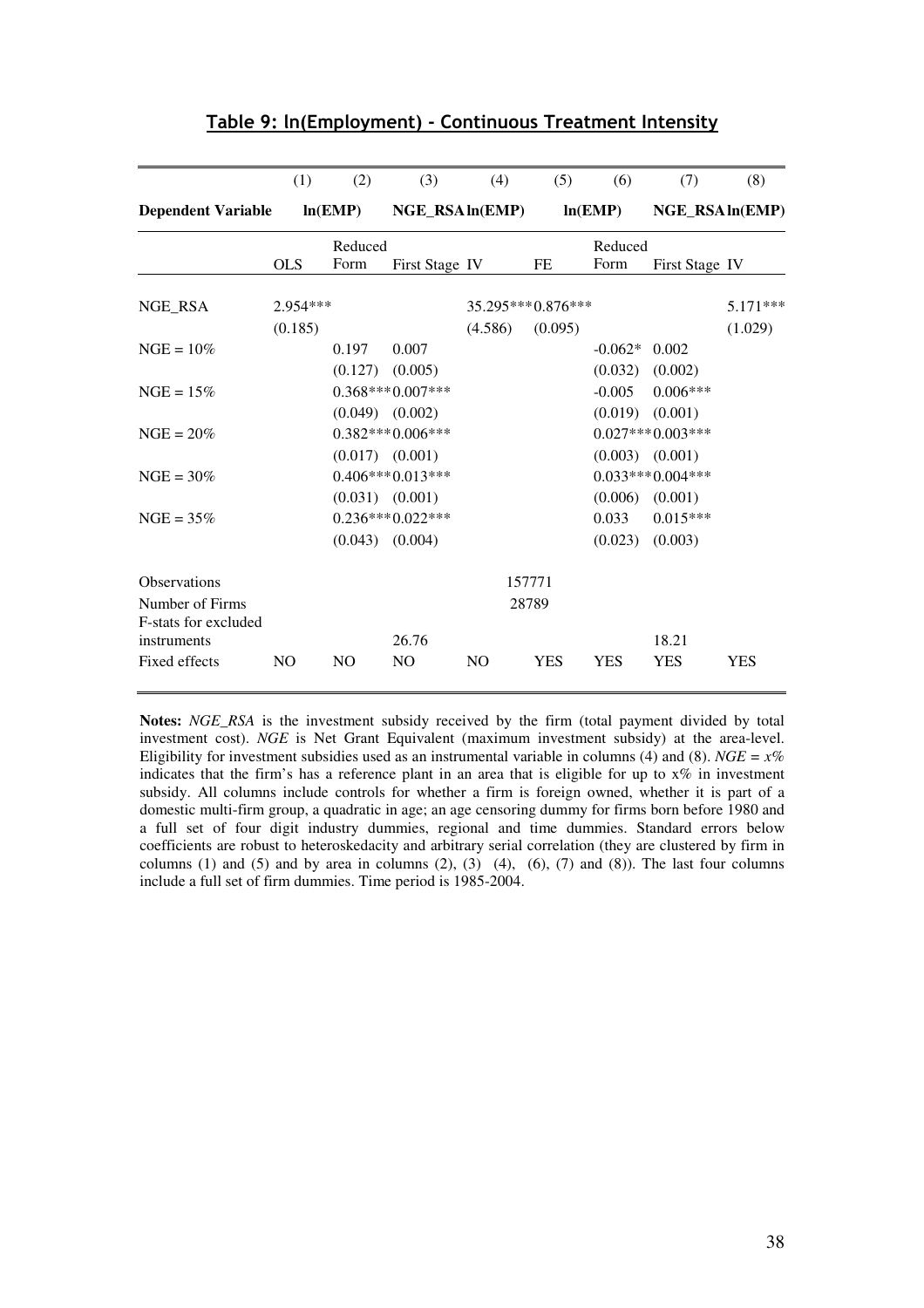|                                       | (1)                   | (2)                            | (3)                                                    | (4)                                                  |
|---------------------------------------|-----------------------|--------------------------------|--------------------------------------------------------|------------------------------------------------------|
| <b>Dependent Variable</b>             | Ln(EMP)               | <b>In(Number of</b><br>plants) | <b>Share of new</b><br>entrants in total<br>employment | <b>Share of</b><br>exitors in<br>total<br>employment |
| NGE(t)                                | $0.250***$<br>(0.051) | $0.091***$<br>(0.029)          | $-0.034**$<br>(0.013)                                  | $-0.027*$<br>(0.015)                                 |
| Year dummies<br>Area fixed effects    | <b>YES</b><br>YES     | <b>YES</b><br>YES              | <b>YES</b><br>YES                                      | <b>YES</b><br><b>YES</b>                             |
| <b>Observations</b><br>Number of TTWA | 5929                  | 5929<br>297                    | 5336                                                   | 5336                                                 |

## Table 10: Regressions at the travel to work area level

**Notes:** NGE is Net Grant Equivalent level; i.e. the maximum percentage of support firms can apply for in an area. All columns include a full set of travel to work areas dummies and time dummies. Standard errors below coefficients are robust to heteroscedacity and arbitrary serial correlation. Time period is 1985-2004.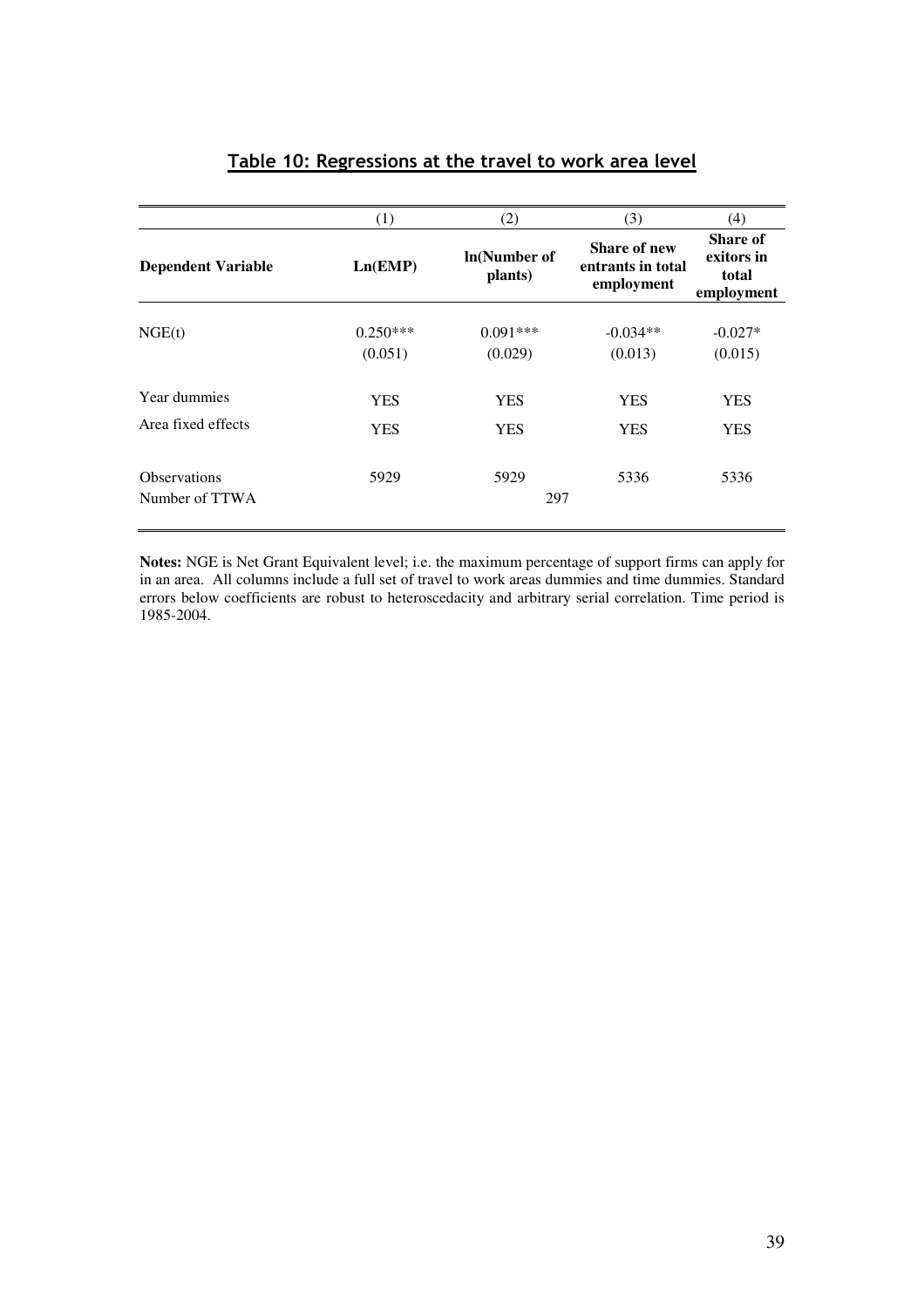



**Notes:** The shaded areas are those which are eligible for some Regional Selective Assistance. The dark shaded areas are the very deprived areas eligible for an investment subsidy of up to 30% NGE (Net Grant Equivalence). The light shaded areas are eligible for up to 20% NGE. **Source:** Department of Trade and Industry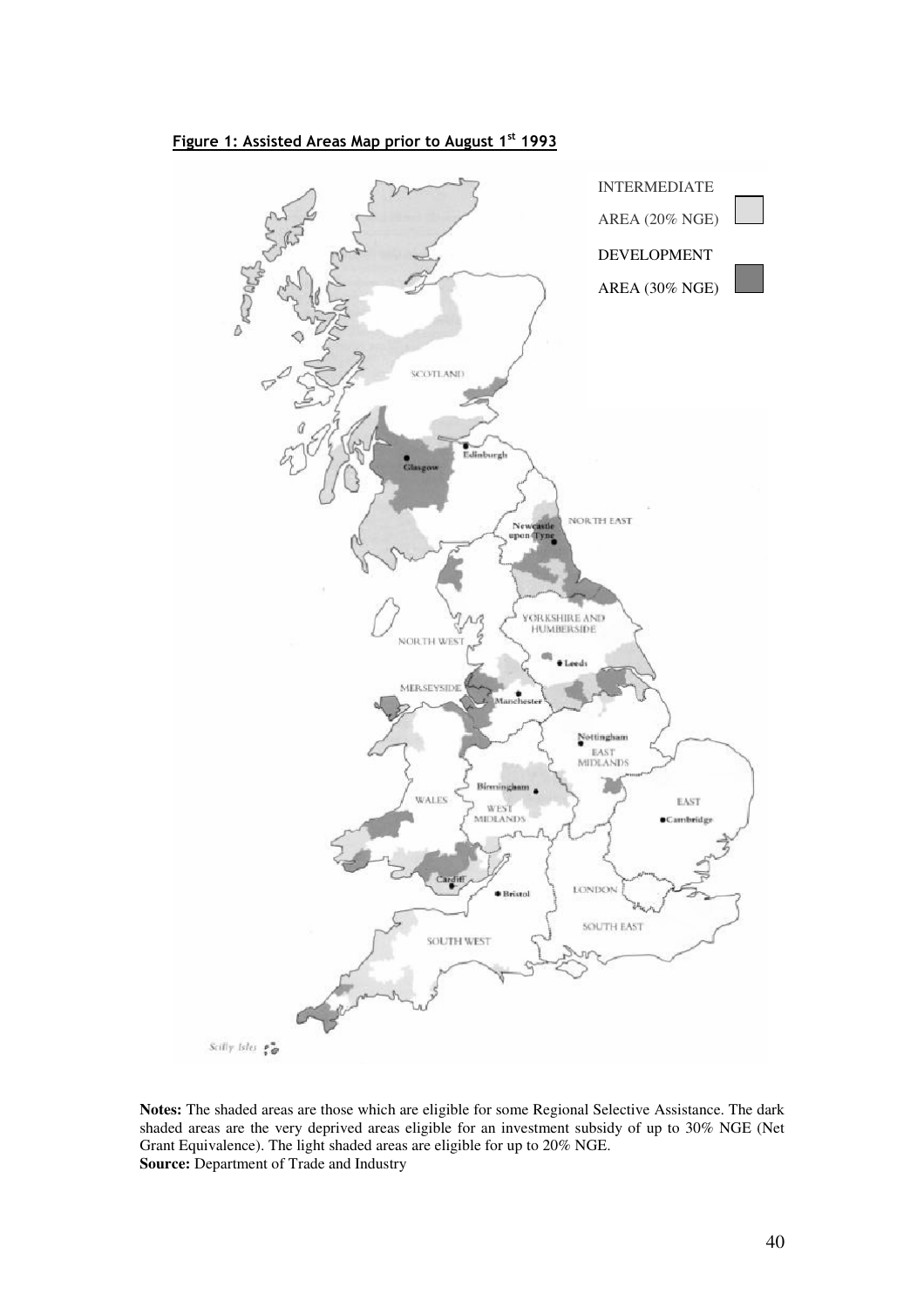

**Notes:** The shaded areas are those which are eligible for some Regional Selective Assistance. The dark shaded areas are the very deprived areas eligible for an investment subsidy of up to 30% NGE (Net Grant Equivalence). The light shaded areas are eligible for up to 20% NGE. **Source:** Department of Trade and Industry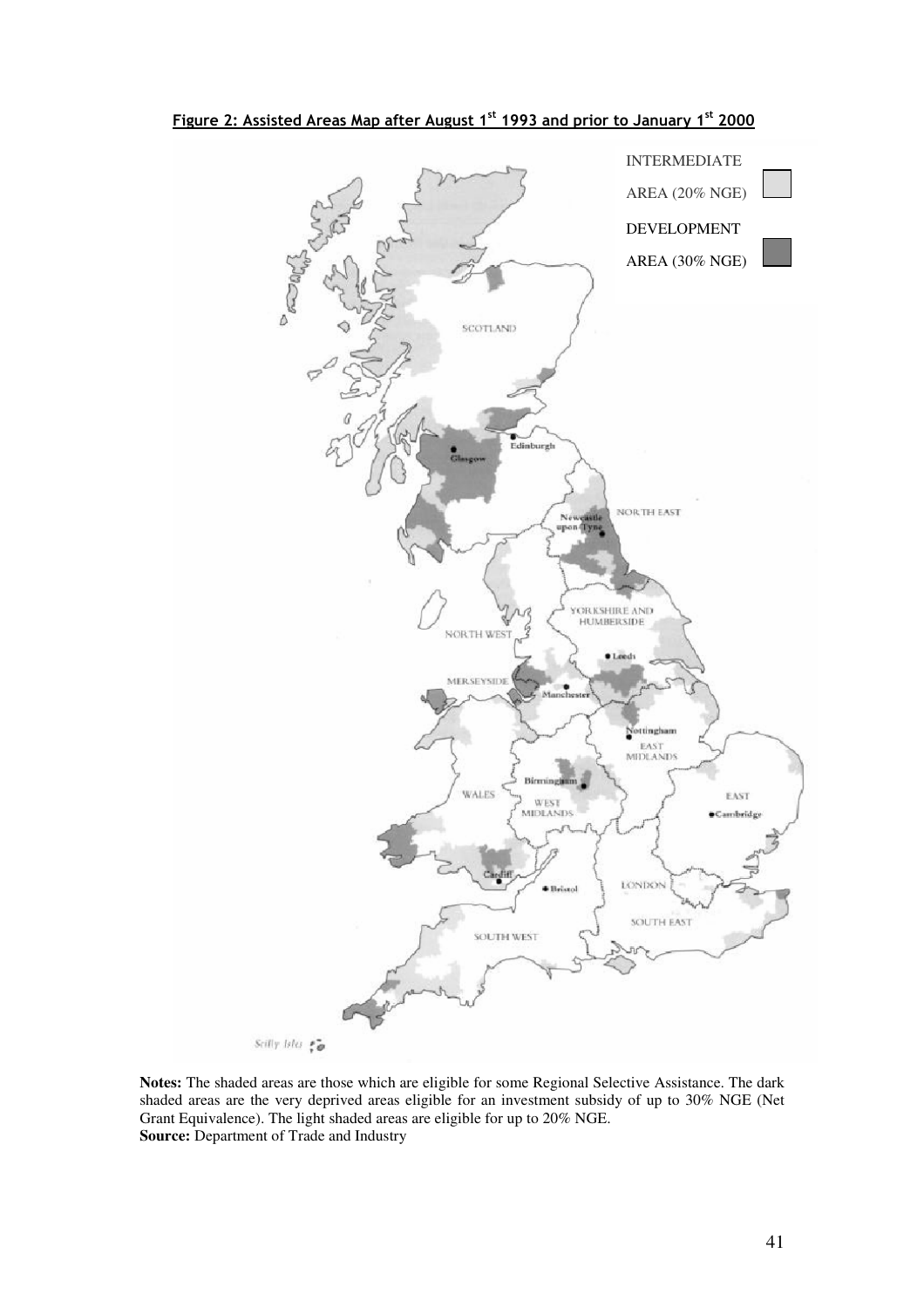

**Notes:** The shaded areas are those which are eligible for some Regional Selective Assistance. **Source:** Department of Trade and Industry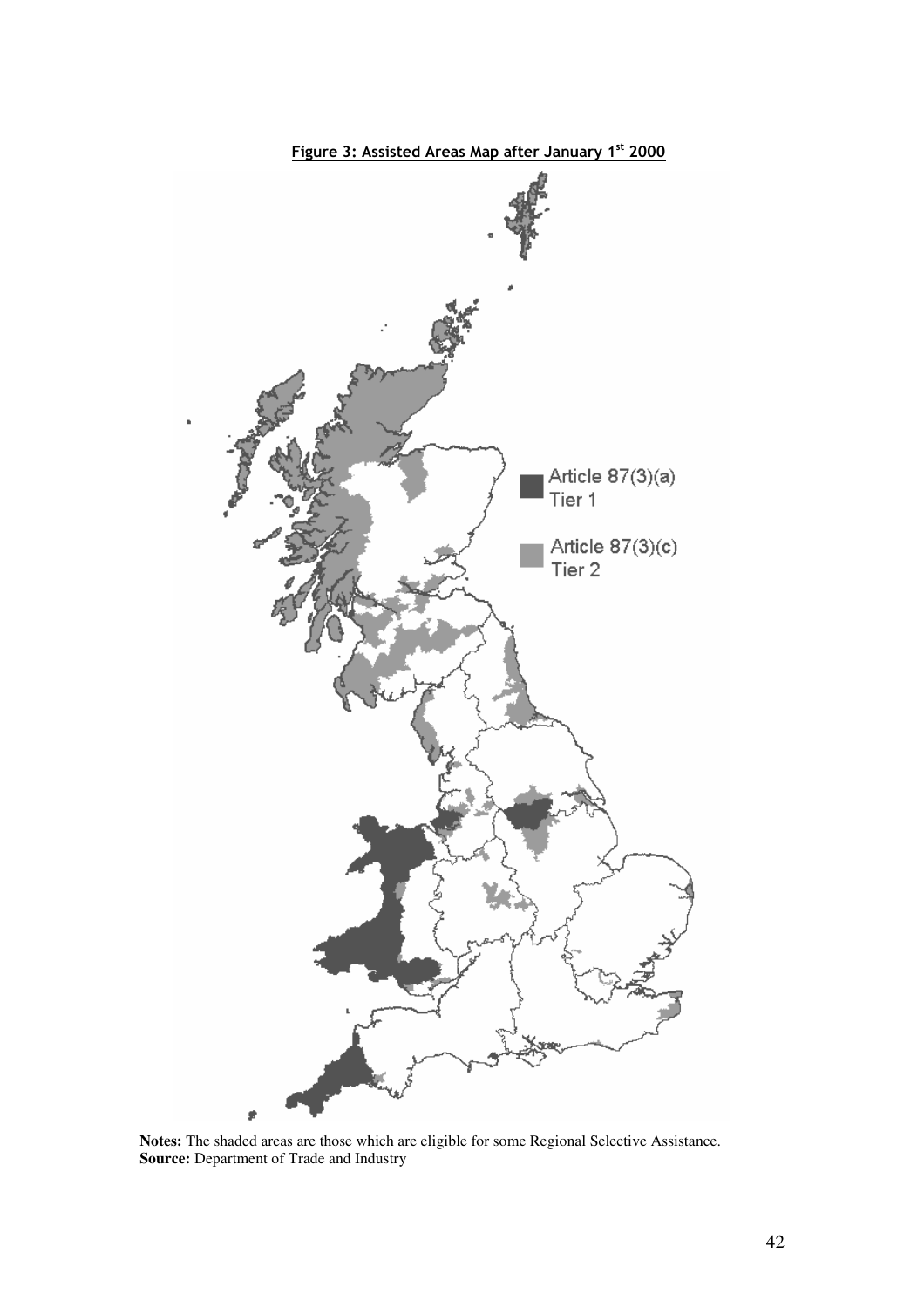

Figure 4: Assisted Areas Map with detailed NGE rates after January 1st 2000

**Source:** Department of Trade and Industry **Notes**: This shows all the different levels of NGE by area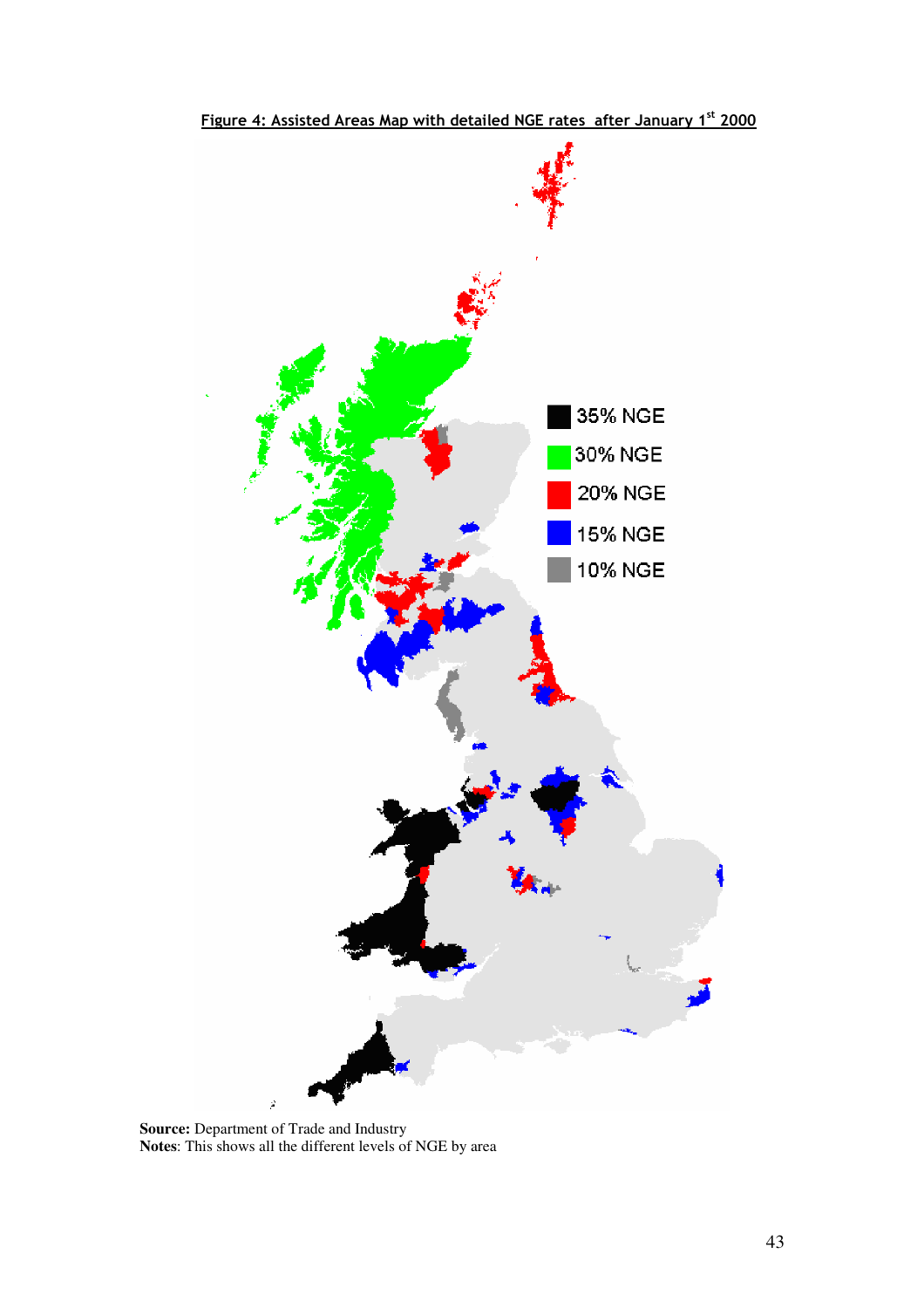## **Appendices**

 $\overline{a}$ 

#### **A. Details of data matching**

Since the performance data comes from data sources unrelated to programme participation several problems arise in matching. Firstly, our dataset with productivity information, the ARD, is a survey with stratified random sampling (i.e. not a census) so programme participants might not be sampled in every year. Secondly, it may be that the company identifier in the program applicants' database does not give a unique match to the ARD.

For any dataset it is useful to keep in mind the unit of observation (i.e. the unit that defines a row in the dataset). The ARD unit of observation is referred to as a "reporting unit" (RU) and provides data on these units on an annual basis. Reporting units are composed of many local units (LUs) and we have population information (on employment and location) on these local units through the Inter-Departmental Business Register (IDBR) which is linked to the ARD. We refer to the RUs as firms and the LUs as plants. Some firms are part of larger "enterprise groups" and this is also recorded (and controlled for in the regressions). The DTI administrative data on the other hand reports on applicants and participants' in the RSA programme. The key difficulty is to identify which ARD reporting unit or IDBR local unit has potentially been affected by a particular incidence of programme participation.

DTI uses name and postcode from its administrative data to match a list of participants (and possibly applicants) to the Inter-Departmental Business Register. This matching may occur at the local unit, reporting unit, enterprise unit, and sometimes PAYE unit and Company's House Reference Numbers levels. We exploit the match at each level to get a pointer from the administrative record to the reporting units that potentially could have been affected by the RSA subsidies. There are three possible outcomes: (i) we cannot map the support to any reporting unit in the ARD; (ii) we map the support uniquely to one reporting unit in the ARD or (iii) we map the support to multiple ARD RUs. Figure A1 illustrates this graphically. For each ARD reporting unit that is matched to a record of DTI support, we then examine if we have sufficient pre- and post- programme participation performance data to perform econometric evaluation analysis<sup>34</sup>.

This raises a number of issues. Consider a binary treatment (i.e. simply a one for getting an incident or a zero for not getting it)<sup>35</sup>. Firstly, as Figure A1 illustrates, even if we have a unique match between an observation in the DTI's dataset and an ARD reporting unit that unit might report for several local units and only a subset of them may actually be affected by the programme. The fact that it only affects a subset of local units may lead us to understate the programme impact if we do not control for this in the evaluation. Similarly, for records of DTI support matched with multiple ARD RUs we might have the problem that not all ARD RUs are affected by the programme.

<sup>&</sup>lt;sup>34</sup> This is not an issue for the area-level analysis where there are many observations per area (see Figure 2).

 $\frac{35}{35}$  These problems are less severe if the treatment is continuous and measured in cash terms. For example, if a firm received an RSA grant of £100,000 then this is equivalent to two grants of £50,000. It is not so obvious how to aggregate a binary treatment (employment weights are the practical solution in many cases).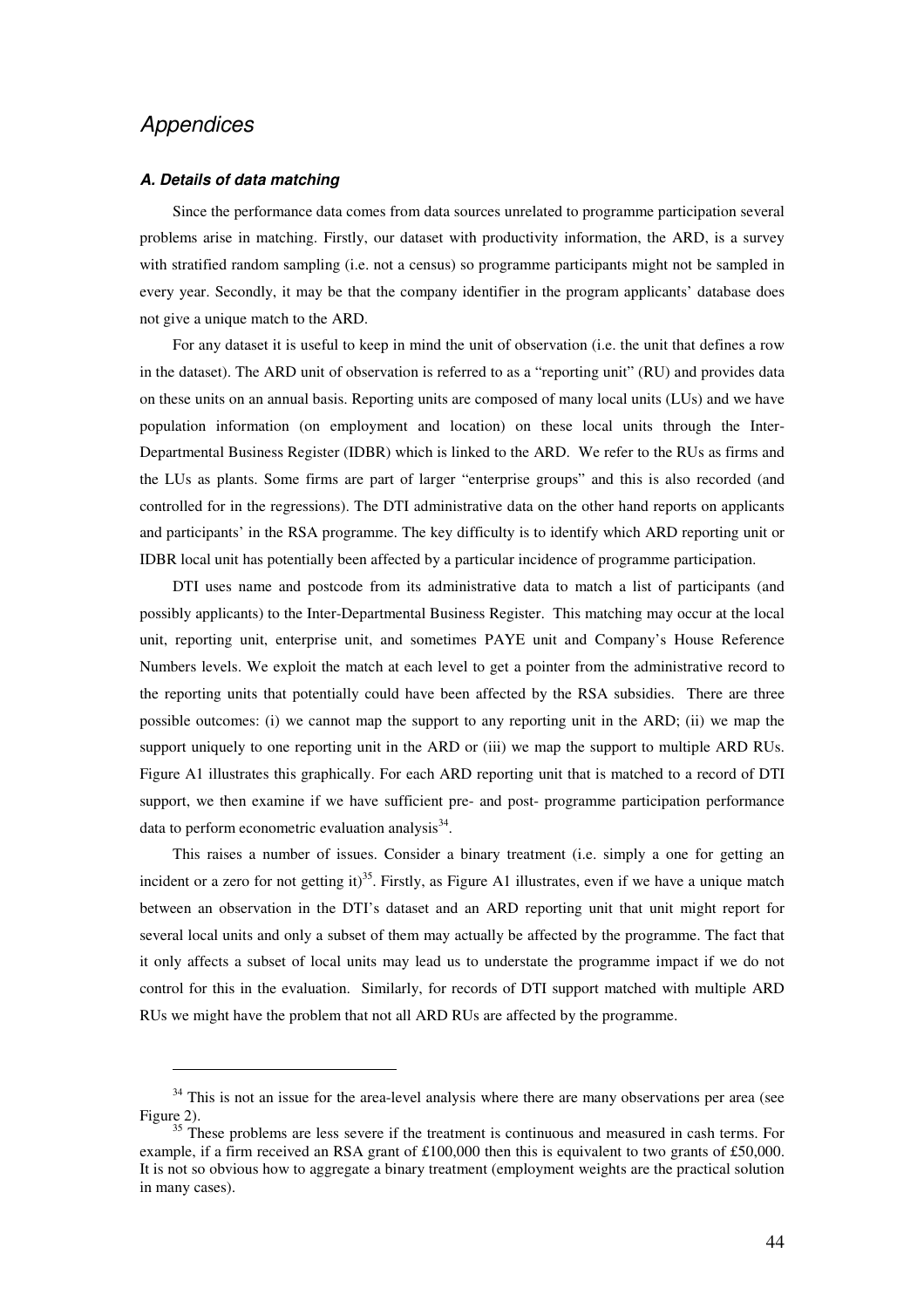The fundamental problem with these issues is that we generally do not know which case applies, which makes it hard to control for it in an econometric model. RSA should by definition only apply to local units. However, if the head office applies for the RSA on behalf of one of its local units then the administrative dataset would hold the postcode of the head office. As a consequence we would associate the administrative record with the head office local unit instead of the programme participating local unit.

Our main response to this is to estimate at the reporting unit level where we effectively aggregate over all local units. Being aware of the problem in each case we consider many robustness tests. This can be done for example by looking at differences in evaluation results when using only a sample of RUs with unique match to a treatment unit or by aggregating over several RUs in the case of multiple matches.

 In the SAMIS database, there is information on 54,322 program applications, whether or not the application has been successful from 1972 to 2004. Using name, postcode and CRN numbers, the information in the DTI files was matched to the IDBR for 68% of the cases. The improvement of matching rate over time, shown in Table A1, reflects the fact that the IDBR was introduced in 1994 and does not contain information for "units" that have closed down before 1993. Given the lower match rate in earlier years and fewer observations in the last few years we focus only on data between 1988 through 2003 in the econometric analysis.

Concerning the matching to the IDBR, there are three main issues. First, Name and address identifiers from the DTI SAMIS database for one investment project are sometimes attributed to several IDBR units. Secondly, there may be only one unique match but the company name and postcode does not necessarily refer to the local unit that is affected by the support scheme. Sometimes, especially if the grant is given to a group to open up a new plant in a deprived area, where the application is likely handled by the Headquarters the recorded address and postcode will not correspond to the plant which got the money. Thirdly, one "IDBR unit" might have applied for and received several grants.

We start by considering all matches as valid. In a few instances "IDBR units" might have received more than one grant. We proceed as follows in those cases: when the IDBR unit has applied several times to RSA we keep this information separately in the data; however if there are more than one application in the same year we consider the sum of these applications (i.e. the total sum awarded) for that year, since our production and employment data is yearly.

Finally, we conducted a detailed comparison of the characteristics of projects and project participants of firms that DTI matched with IDBR relative to all the projects in the database. We do not report these here (available from the authors) but the analysis shows that the set of "IDBR matches" do not significantly differ from the rest of the projects in the database and this is the case for both unsuccessful and successful applications. The variables we considered are: application amounts, headquarter location, a dichotomous variable which is one if the application was handled by the London office of the DTI, foreign owned, and a DTI code that seeks to identify "internationally mobile" jobs.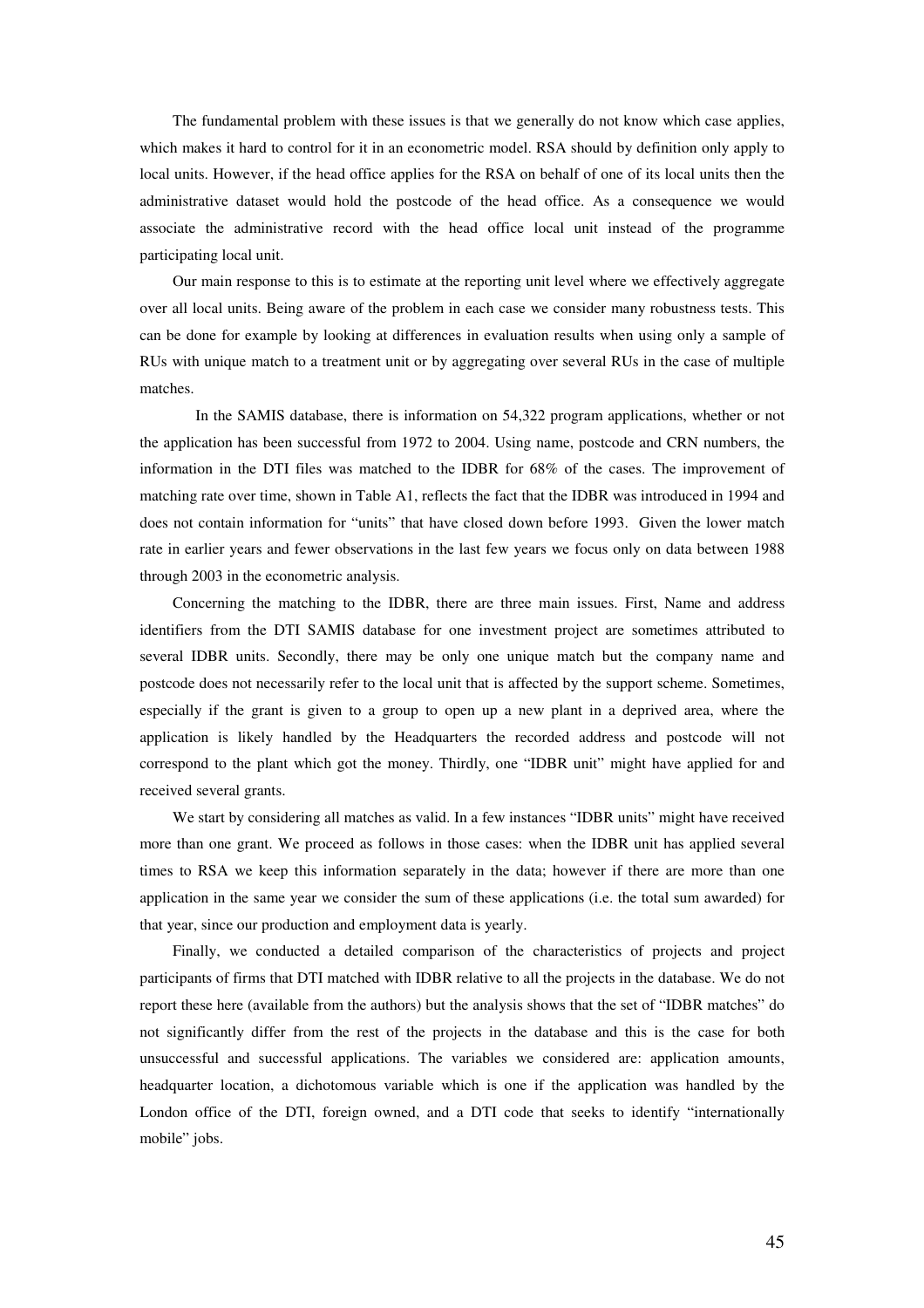#### **A.II Matching with ARD Sample**

When matching to the ARD sample, the aim is to investigate whether there is sufficient information in the matched RSA-ARD sample to undertake meaningful econometric evaluation. Sample sizes for number of successful firms matched are larger than those for unsuccessful despite the fact that both outcomes are roughly equally likely in the DTI data.

We find that the numbers appear sufficiently large to examine programme effects with at least a five year window and possibly beyond. From our analysis we conclude that a large fraction of units in our sample are unique matches and while there is quite a significant number of administrative records that are linked to several RUs in most cases only one of these RUs has sampled information in the ARD.

#### **B. Variable Definitions**

#### **Regression based TFP**

There are numerous ways to obtain a TFP measure, a subject of ongoing debate in the economic literature. For the purpose of this study we experiment with a number of different TFP measures to see if our results are sensitive to the method chosen. The simplest measure we use is regression based TFP. This involves running a regression of gross output per employee deflated using 2-digit sectoral producer price indices (source EUKLEMS database) on capital stock per employee, deflated material inputs using 2-digit sectoral material price indices (source EUKLEMS database) per employee and employment:

$$
\ln \frac{GO_{it}}{L_{it}} = \beta_K \ln \frac{K_{it}}{L_{it}} + \beta_M \ln \frac{M_{it}}{L_{it}} + \beta_L \ln L_{it} + TFP_{it}
$$
\n(1)

where GO is gross output, K is capital, M is inputs and L is employment.

The TFP measure is then obtained by calculating the residual from that regression:

$$
\widehat{TFP}_{it} = \ln \frac{GO_{it}}{L_{it}} - \beta_K \ln \frac{K_{it}}{L_{it}} - \beta_M \ln \frac{M_{it}}{L_{it}} - \beta_L \ln L_{it}
$$

To analyse if treatment has any effects on TFP we could then run a second regression of estimated TFP on the treatment indicator; i.e.

$$
\widehat{TFP}_{it} = \delta D_{it} + \varepsilon_{it}
$$

It is more convenient, however, to run both regressions in one step as

$$
\ln \frac{GO_{it}}{L_{it}} = \beta_K \ln \frac{K_{it}}{L_{it}} + \beta_M \ln \frac{M_{it}}{L_{it}} + \beta_L \ln L_{it} + \delta D_{it} + \varepsilon_{it}
$$
\n<sup>(2)</sup>

These two procedures are equivalent if  $D_i$  is not correlated with any of the production factor variables. It is very likely that this condition is not met, however, because treatment may both shift TFP and lead to adjustments of the factors mix. In this case using two steps is not only less convenient but may also give biased results. For this reason, we focus only on the one-step regressions below.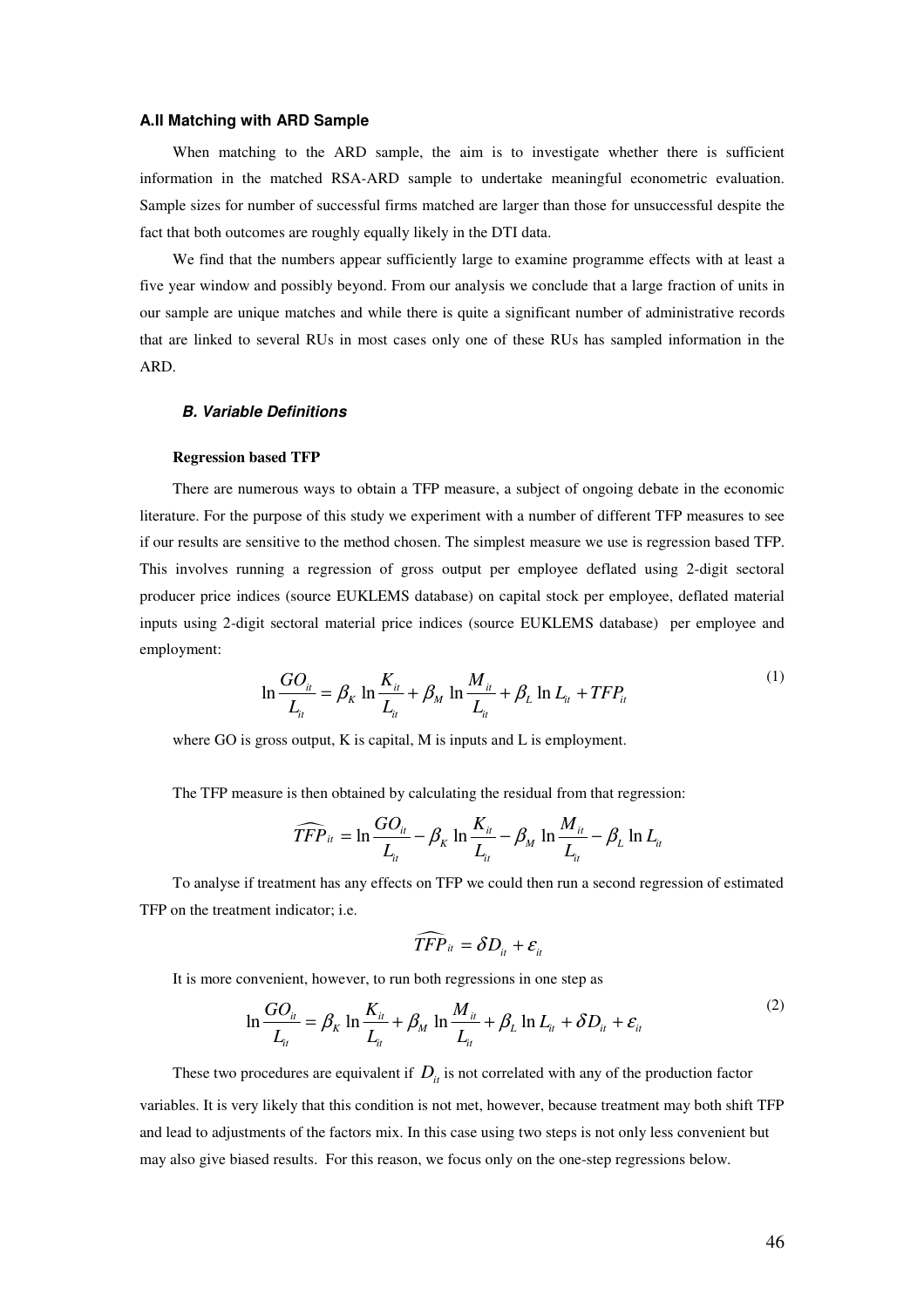#### **C. Previous evaluations of the policy**

l

Most of the previous evaluation studies of RSA are based on "industrial survey" techniques where senior personnel of a randomly drawn sample of assisted firms are asked to give their subjective assessment of what the counterfactual situation would have been had they not received the grant (see AEP NERA 2003, Cambridge Economics). Few other studies have used firm-level econometric techniques to evaluate the direct impact of RSA (Wren, 1994).

Devereux, Griffith and Simpson (2007) look at the role of RSA in affecting location decision of greenfield investments by foreign-owned multinationals and UK-owned multi-plant groups across different counties using information from matching the Annual Respondents Database (which we describe below) with publicly available information published by DTI on the subset of the largest RSA grants' offers of above £75,000 over the period 1986-1992.<sup>36</sup> Using econometric methods<sup>37</sup> to solve the problem of endogeneity of firm and industry characteristics in the location choice equation their analysis suggests that grants are a very poor predictors of firms' location choices relative to agglomeration effects, such as locating near other foreign-owned plants in the same industry and natural advantages. In fact they find that an increase in the expected grant of £100,000 raises the probability of a Greenfield locating in an assisted area from  $1\%$  to  $1.01\%$ ; this rises to  $1.03\%$  when taking into account that the location incentive of grant offers increases as the economic activity in the entrant's industry increases in the assisted area.

Harris and Robinson use the ARD matched the SAMIS database (which we describe in more detail below) over the period 1990-1998 to look at differences in survival rates for RSA recipients vs. non-recipients using a hazard model and sources of productivity growth in assisted vs. non-assisted areas using the productivity decomposition techniques taken by Haltiwanger (1997). Their results show that RSA recipients have significantly higher survival rates and that while in terms of labour productivity growth RSA recipients make a significant contribution to aggregate growth; in terms of TFP growth RSA treated plants experienced negative growth, mainly because plants with low initial TFP increased their market share. The authors therefore conclude that "plants in receipt of RSA generally experience market share growth despite having relatively lower productivity" (*ibidem* p.763).

Harris and Robinson look at how RSA is related to aggregate productivity growth using a decomposition technique

Finally, Jones and Wren (2003) look at differences in survival between "treated plants", i.e. recipients of RSA grants and non-treated firms and find that treated firms have shorter survival durations.

<sup>&</sup>lt;sup>36</sup> Not that their matching is coarser than our as they can only match the two datasets using postcode and industry affiliation of the plant, while we also use information on the name of the applicant.

 $37$  Thy estimate a conditional logit equation of location choices –where any variable that do not vary across region drop out - on the predicted value of grant. The latter is estimated in a first stage where non-plant specific explanatory variables are included and corrected for self-selection using a Heckman selection equation method. The selection equation is estimated using data on a set of potential applicants and including firm-specific variables that affect the probability of application but not the amount of grant offered.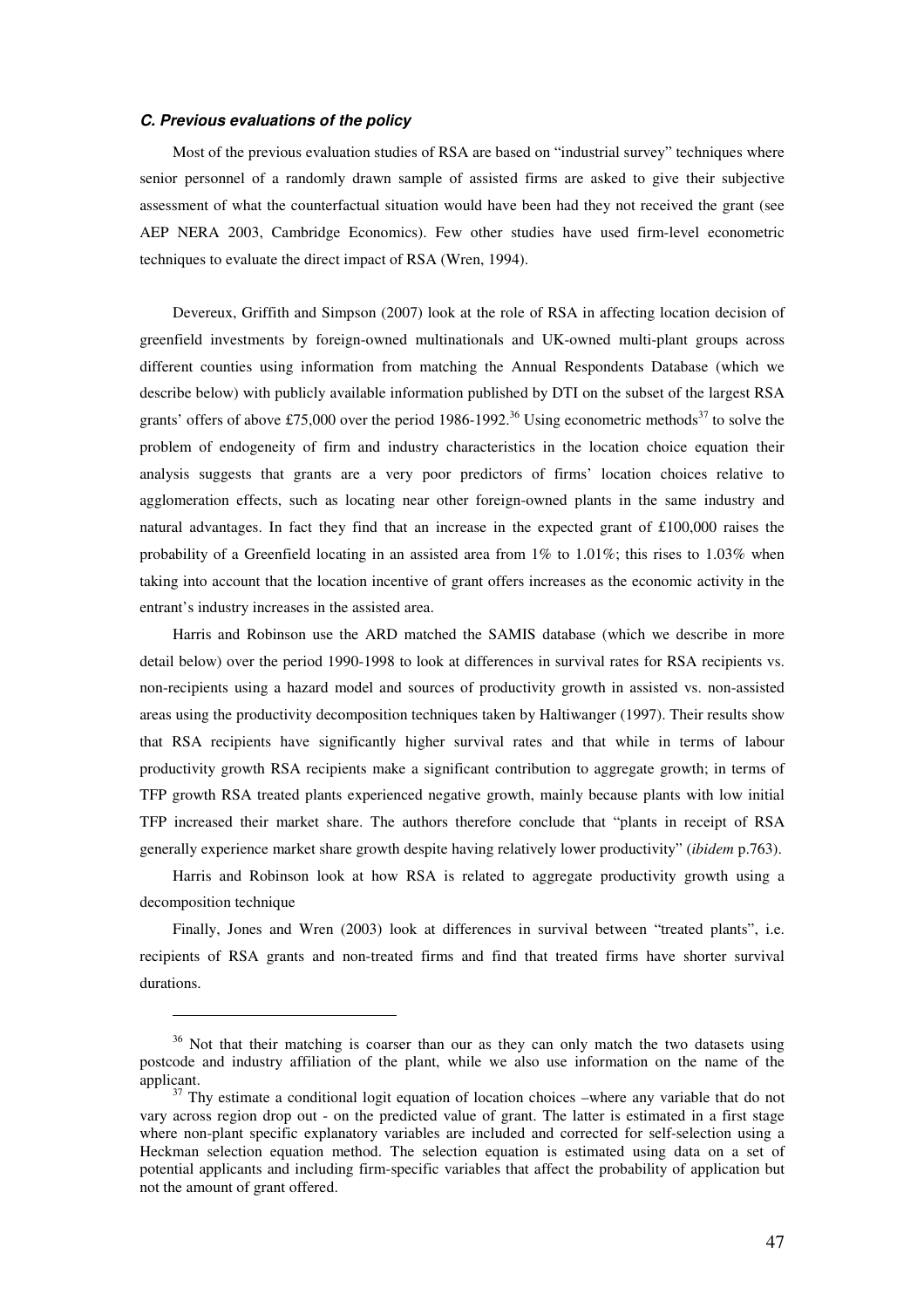Therefore the econometric evidence seems to suggest some positive effect of RSA on employment but very small effect on location and on productivity (growth) and survival.

| Year         | <b>Applications</b> | Linkage % |
|--------------|---------------------|-----------|
| 1972         | 357                 | 34.73     |
| 1973         | 1,458               | 39.64     |
| 1974         | 1,119               | 42.45     |
| 1975         | 872                 | 41.40     |
| 1976         | 1,024               | 47.07     |
| 1977         | 1,214               | 46.05     |
| 1978         | 1,199               | 51.79     |
| 1979         | 1,418               | 52.75     |
| 1980         | 584                 | 47.60     |
| 1981         | 743                 | 43.20     |
| 1982         | 1,305               | 47.51     |
| 1983         | 1,144               | 46.50     |
| 1984         | 1,363               | 54.22     |
| 1985         | 1,437               | 63.12     |
| 1986         | 2,034               | 62.73     |
| 1987         | 3,357               | 61.45     |
| 1988         | 3,119               | 64.67     |
| 1989         | 2,553               | 61.22     |
| 1990         | 2,782               | 63.66     |
| 1991         | 2,589               | 70.14     |
| 1992         | 2,336               | 75.30     |
| 1993         | 2,732               | 80.78     |
| 1994         | 2,710               | 80.89     |
| 1995         | 2,900               | 81.24     |
| 1996         | 2,516               | 84.70     |
| 1997         | 2,219               | 87.07     |
| 1998         | 1,775               | 86.99     |
| 1999         | 1,913               | 86.83     |
| 2000         | 1,003               | 89.13     |
| 2001         | 874                 | 90.50     |
| 2002         | 675                 | 92.00     |
| 2003         | 705                 | 89.79     |
| 2004         | 222                 | 91.89     |
| 2005         | 71                  | 97.18     |
| <b>Total</b> | 54,322              | 67.83     |

**Table A1: the RSA database and the success rate of IDBR matching** 

Notes: This Table shows the absolute number of RSA applications and the proportion of those applications we were able to match into other datasets. In the regressions we only use data from 1988 to 2003.